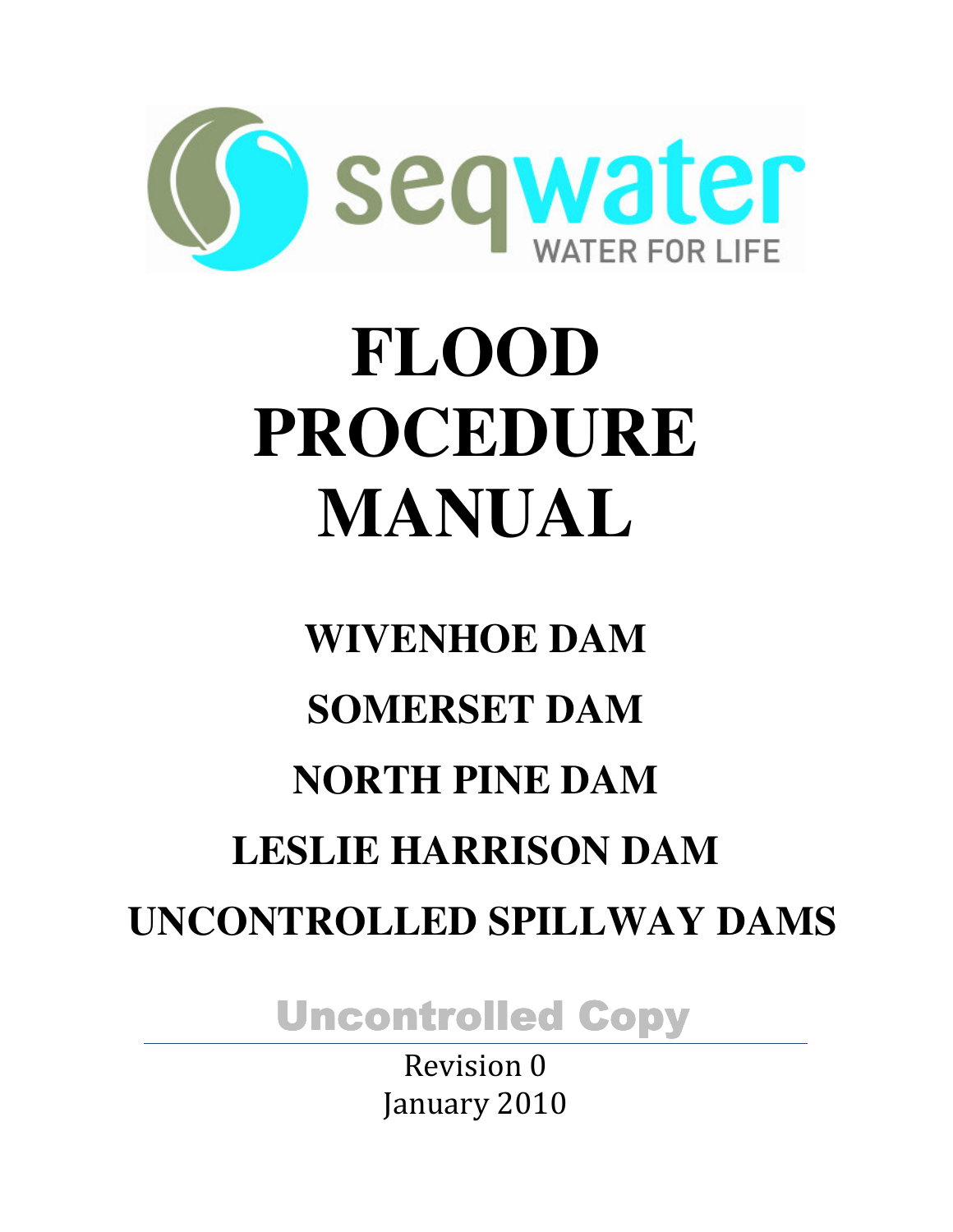

## **REVISION STATUS**

| Revision No. | Date         | <b>Amendment Details</b> |
|--------------|--------------|--------------------------|
| l 0          | January 2010 |                          |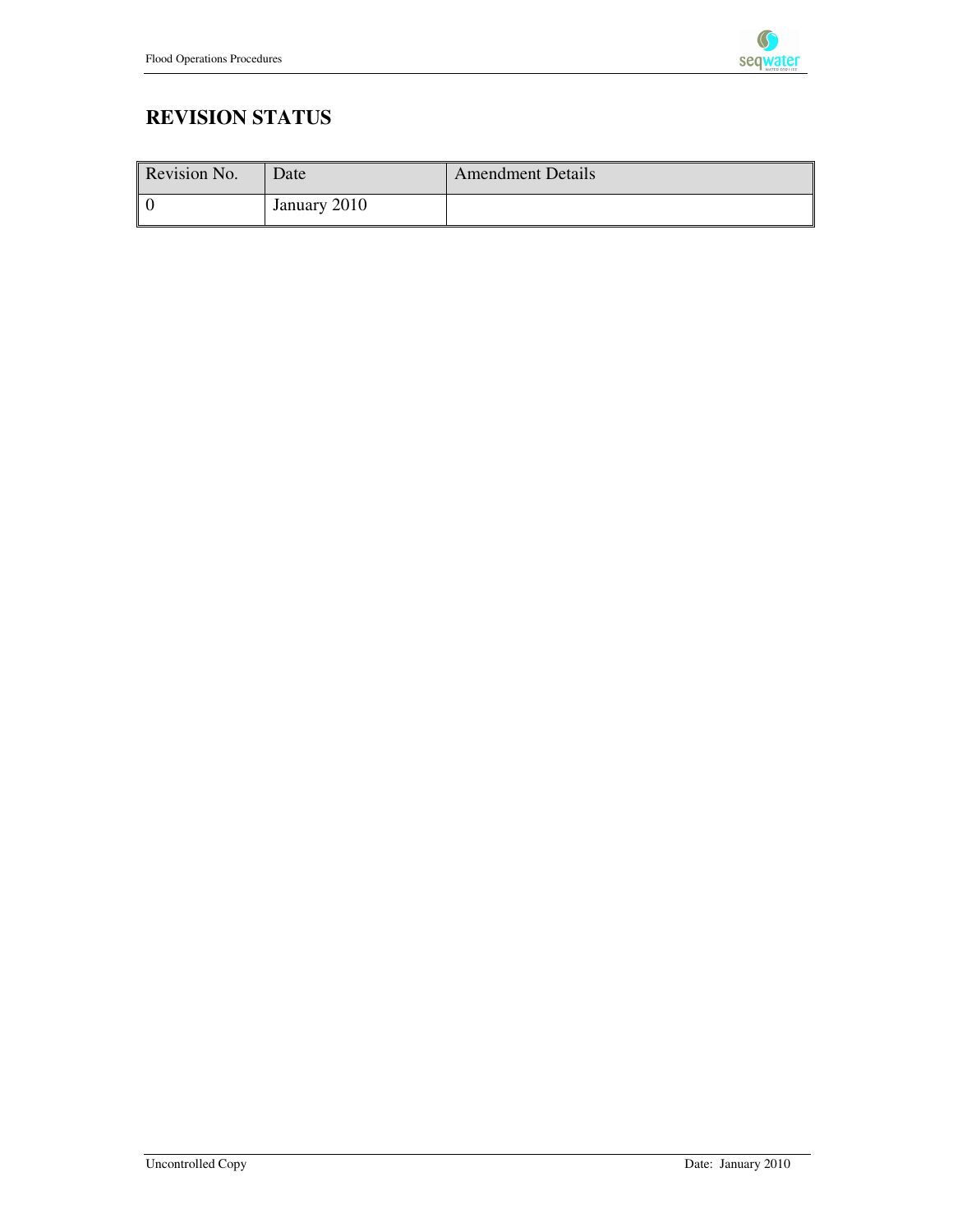

## **DISTRIBUTION LIST**

| <b>Agency</b> | <b>Responsible Person</b>              | Location                                    |  |  |
|---------------|----------------------------------------|---------------------------------------------|--|--|
| Seqwater      | Dam and Source Operations Manager      | Margaret Street, Brisbane                   |  |  |
| Seqwater      | Principal Engineer Dam Safety          | Karalee                                     |  |  |
| Seqwater      | Principal Hydrologist                  | Margaret Street, Brisbane                   |  |  |
| Seqwater      | <b>Operations Coordinator, North</b>   | <b>Landers Shute</b>                        |  |  |
| Seqwater      | <b>Operations Coordinator, Central</b> | Wivenhoe Dam                                |  |  |
| Seqwater      | <b>Operations Coordinator, South</b>   | Karalee                                     |  |  |
| Seqwater      | Storage Supervisor                     | Leslie Harrison Dam                         |  |  |
| Seqwater      | <b>Storage Supervisor</b>              | North Pine Dam                              |  |  |
| Seqwater      | <b>Storage Supervisor</b>              | Somerset Dam                                |  |  |
| Seqwater      | <b>Storage Supervisor</b>              | Wivenhoe Dam                                |  |  |
| Seqwater      | Senior Flood Operations Engineer       | Flood Operations Centre,<br><b>Brisbane</b> |  |  |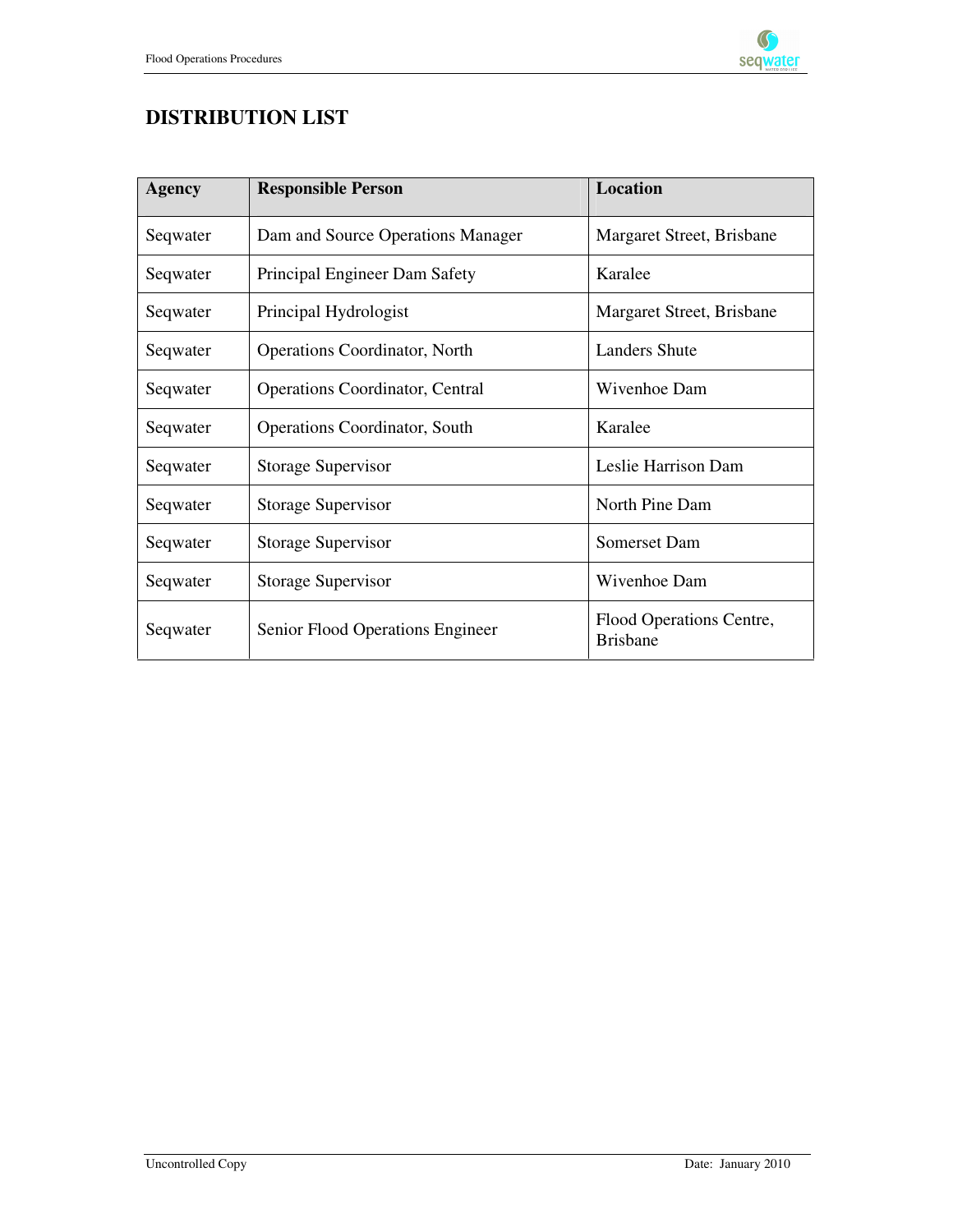

## **DEFINITIONS**

**"Act"** means the *Water Supply (Safety and Reliability) Act 2008*;

**"AEP"** means annual exceedance probability, the probability of a specified event being exceeded in any year.

**"AHD"** means Australian Height Datum;

**"Chairperson"** means the Chairperson of Seqwater;

**"Close Call"** means being able to be contacted at all times and being able to report for duties at a designated site within two hours of being contacted.

**"Controlled Document"** means a document subject to managerial control over its contents, distribution and storage. It may have legal and contractual implications;

**"Dams"** means dams to which these procedures apply, that is Wivenhoe Dam, Somerset Dam, North Pine Dam and Leslie Harrison Dam;

**"Dam Operator"** means a person who has been trained and who is competent to release flood water from a dam and undertake all required Flood Event duties at a dam;

**"Dam Supervisor"** means the senior on-site officer at a Dam;

**"Duty Flood Operations Engineer"** outside a flood event means the Flood Operations Engineer currently on close call. During a flood event, means the Flood Operations Engineer currently controlling the Flood Operations Centre.

**"EAP"** means Emergency Action Plan for a Dam;

**"EL"** means elevation in metres Australian Height Datum;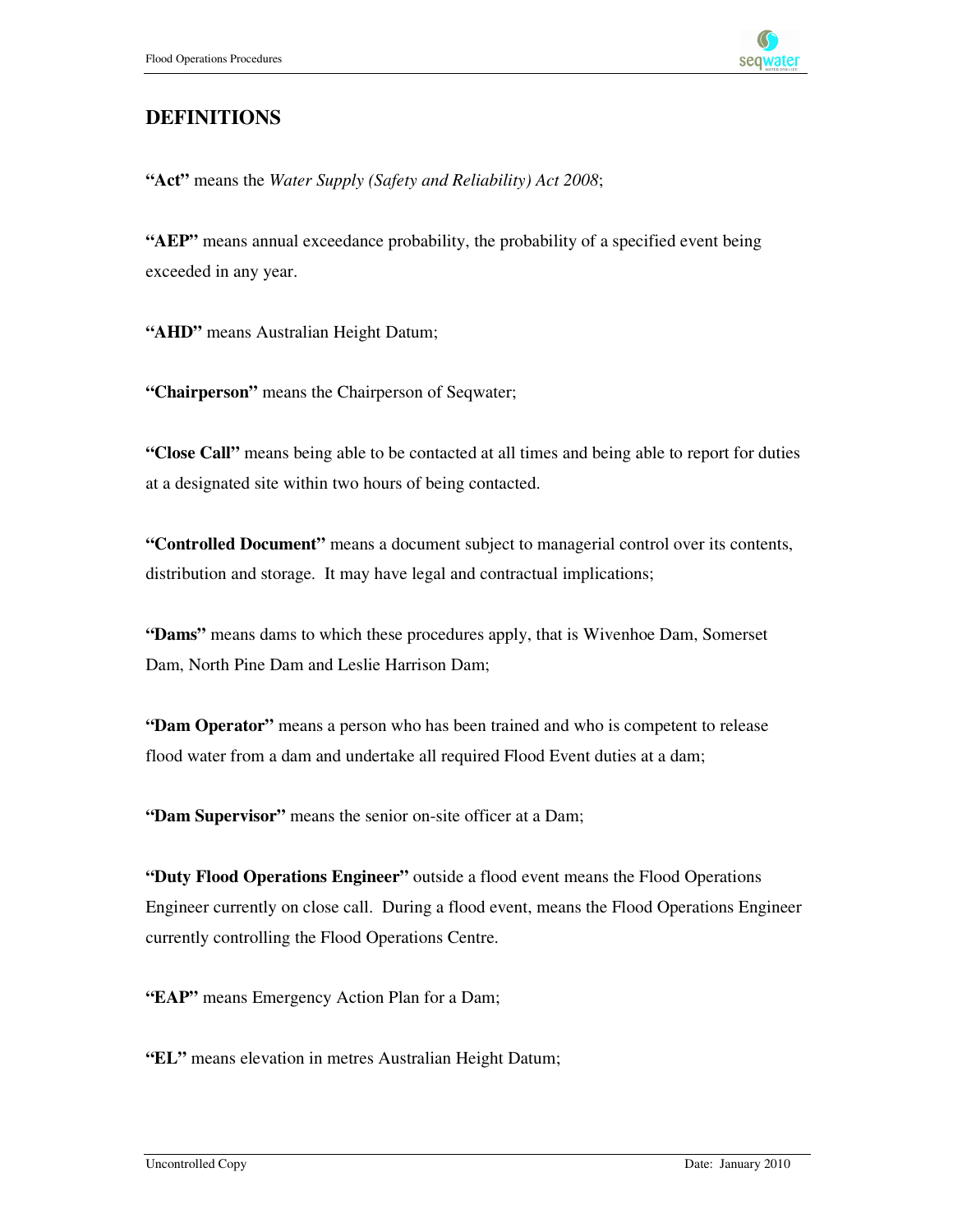.

**"Event Log"** means the handwritten log of significant events that is maintained at operational sites during a Flood Event;

**"Flood Event"** is a situation where the Duty Flood Operations Engineer expects the water level in either of the Dams to exceed the Full Supply Level;

**"Flood Officers"** means personnel who work in the Flood Operations Centre supporting the Flood Operations Engineers;

**"Flood Manuals"** means Manual of Operational Procedures for Flood Mitigation for Wivenhoe Dam and Somerset Dam and the Manual of Operational Procedures for Flood Releases from North Pine Dam;

**"Flood Operations Centre"** means the Centre used during by Flood Operations Engineers to manage Flood Events;

**"Flood Operations Engineer"** means a person designated to direct flood operations at the dams in accordance with the Flood Manuals;

**"Flood Operations Manager"** means a person designated to be responsible for the overall management of the Flood Operations Centre;

**"FSL" or "Full Supply Level"** means the level of the water surface when the reservoir is at maximum operating level, excluding periods of flood discharge;

**"Gauge"** when referred to in (m) means river level referenced to AHD, and when referred to in  $(m<sup>3</sup>/s)$  means flow rate in cubic metres per second;

**"Senior Flood Operations Engineer"** means a person designated in accordance with the Flood Manuals;

**"Seqwater"** means the Queensland Bulk Water Supply Authority trading as Seqwater.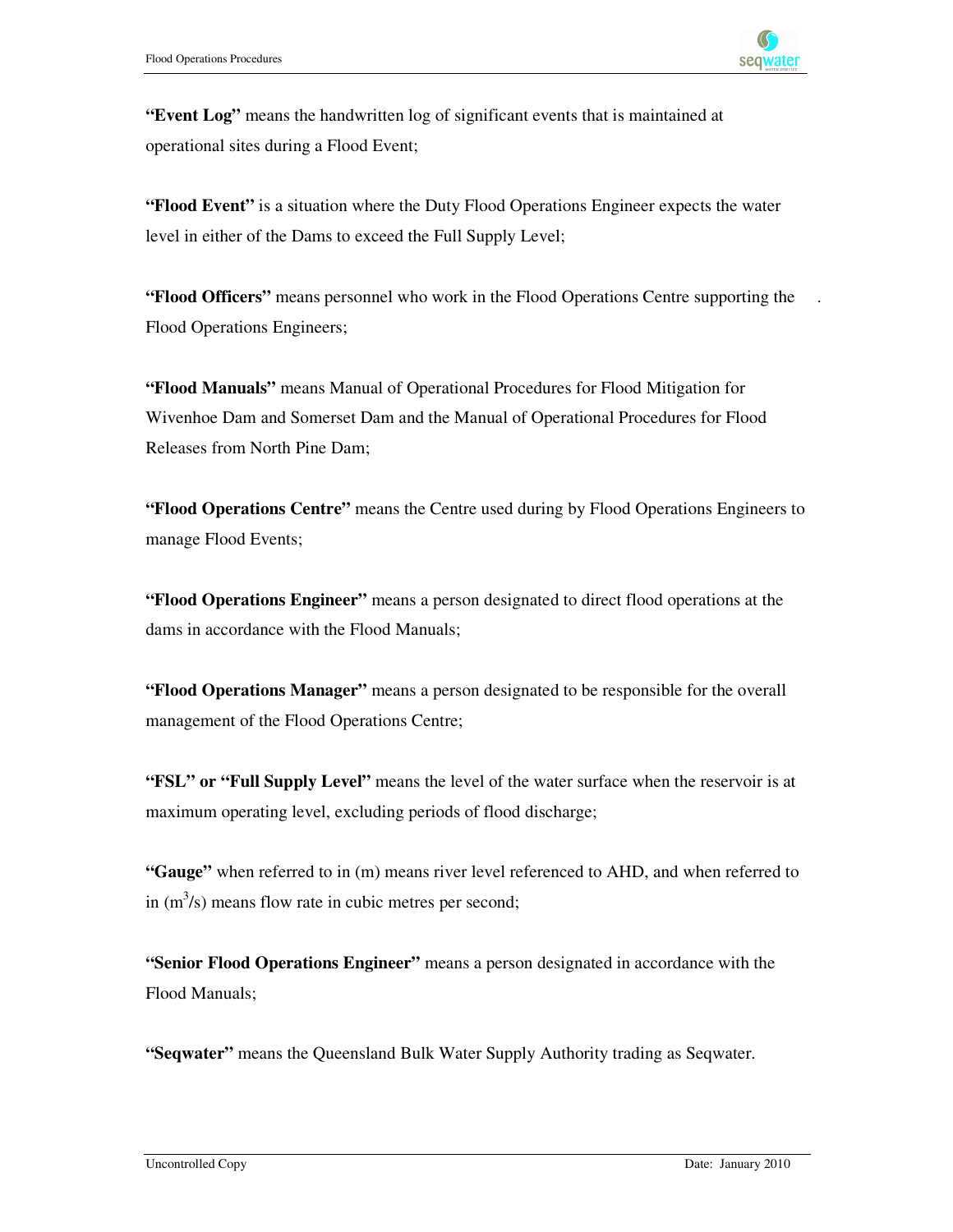

**"Significant Event"** means any event that relates to water release, dam safety or public safety that occurs during a Flood Event. This includes instructions to dam operators and information provision to individuals and agencies external to Seqwater.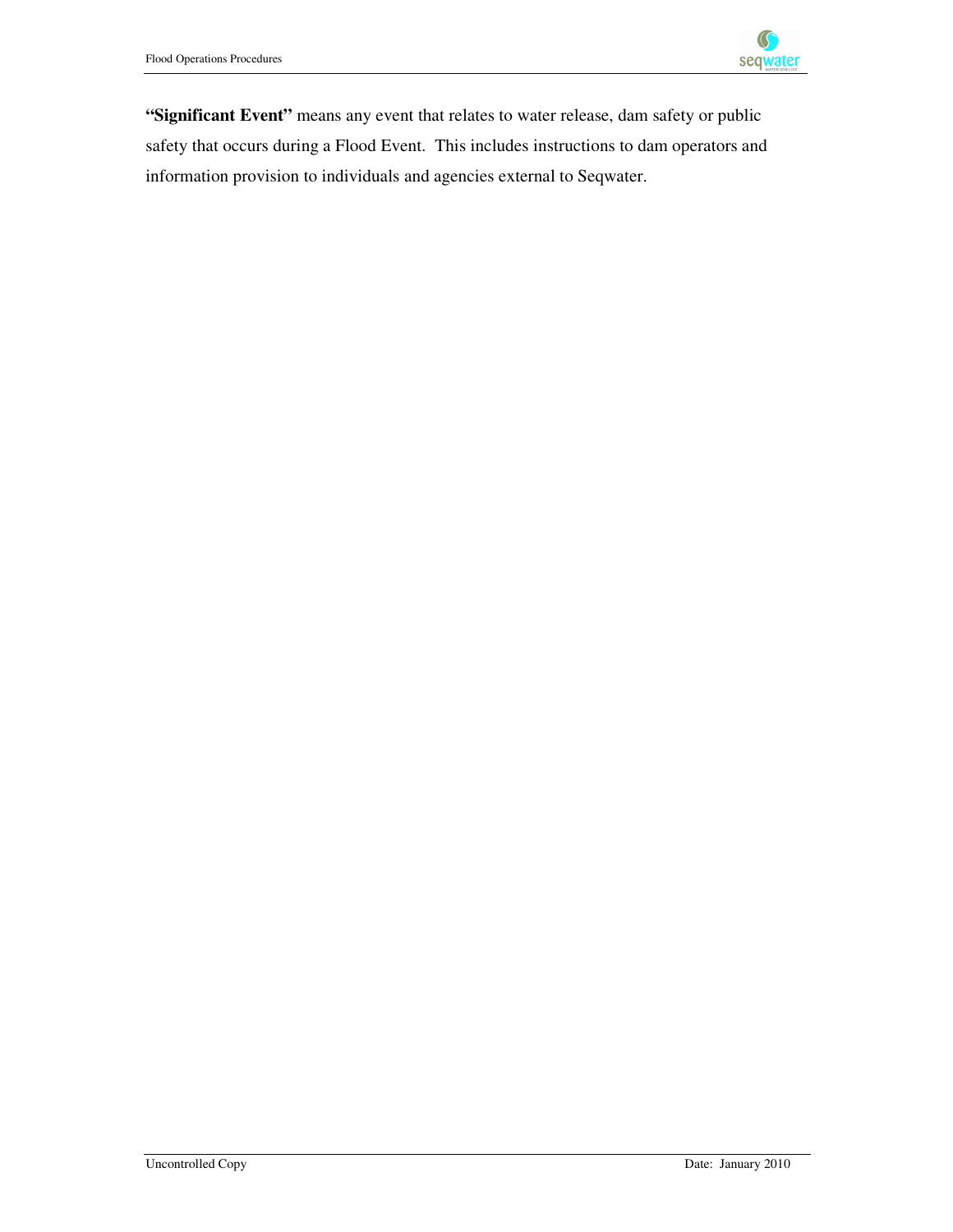

## **TABLE OF CONTENTS**

| 1                       |     |                                                                              |  |
|-------------------------|-----|------------------------------------------------------------------------------|--|
| $\overline{2}$          |     | Flood Operations Centre - Staffing Arrangements and Centre Administration  2 |  |
|                         | 2.1 |                                                                              |  |
|                         | 2.2 |                                                                              |  |
|                         | 2.3 |                                                                              |  |
|                         | 2.4 |                                                                              |  |
| $\mathbf{3}$            |     | Flood Operations Centre - Flood Model Maintenance and Flood Event Actions 9  |  |
|                         | 3.1 |                                                                              |  |
|                         | 3.2 |                                                                              |  |
|                         | 3.3 |                                                                              |  |
|                         | 3.4 |                                                                              |  |
| $\overline{\mathbf{4}}$ |     |                                                                              |  |
|                         | 4.1 |                                                                              |  |
|                         | 4.2 |                                                                              |  |
|                         | 4.3 |                                                                              |  |
|                         | 4.4 |                                                                              |  |
| 5                       |     |                                                                              |  |
|                         | 5.1 |                                                                              |  |
|                         | 5.2 |                                                                              |  |
|                         | 5.3 |                                                                              |  |
|                         | 5.4 |                                                                              |  |
| 6                       |     |                                                                              |  |
|                         | 6.1 |                                                                              |  |
|                         | 6.2 |                                                                              |  |
|                         | 6.3 |                                                                              |  |
|                         | 6.4 |                                                                              |  |
| 7                       |     |                                                                              |  |
|                         | 7.1 |                                                                              |  |
|                         | 7.2 |                                                                              |  |
|                         | 7.3 |                                                                              |  |
|                         | 7.4 |                                                                              |  |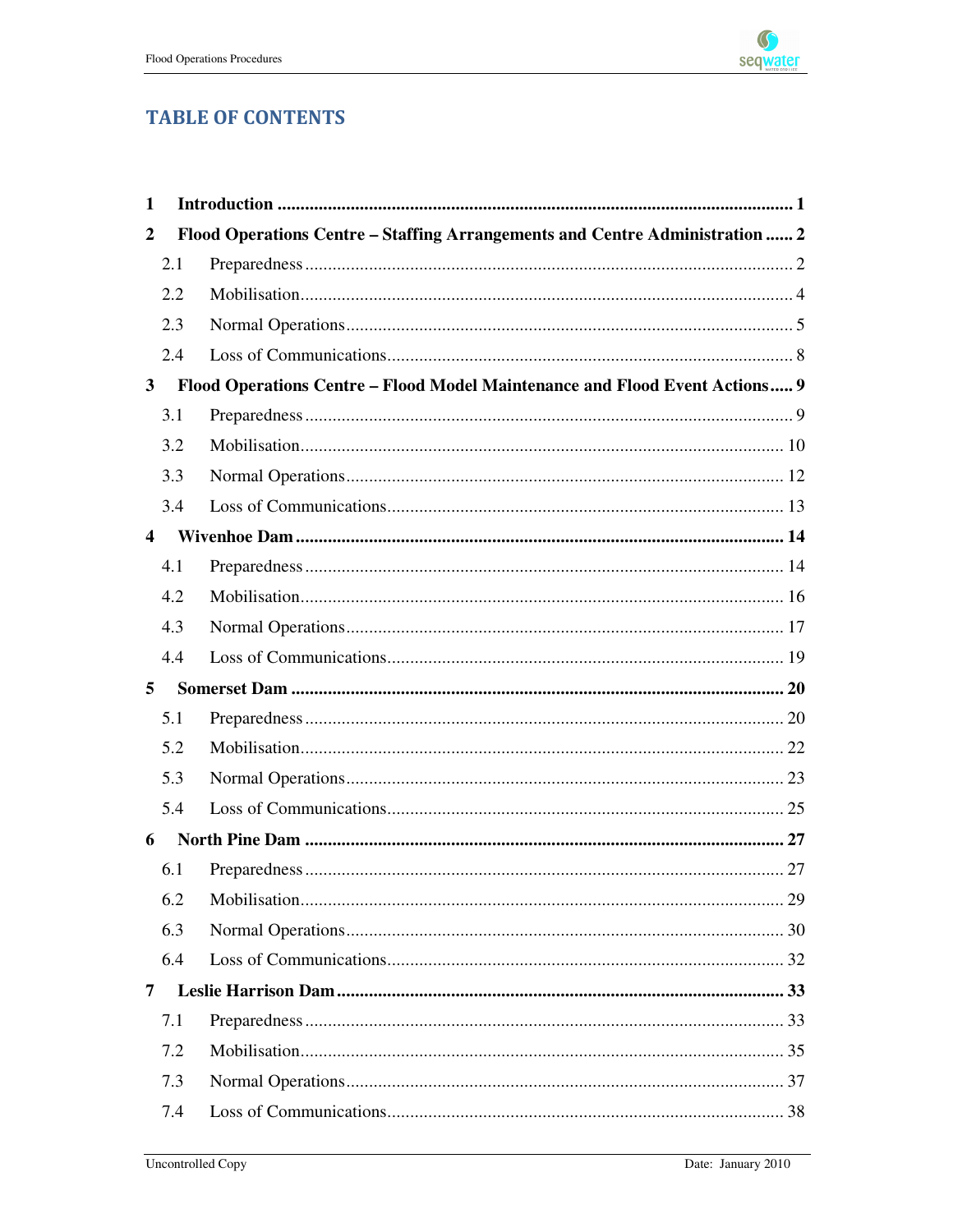

## **APPENDICES**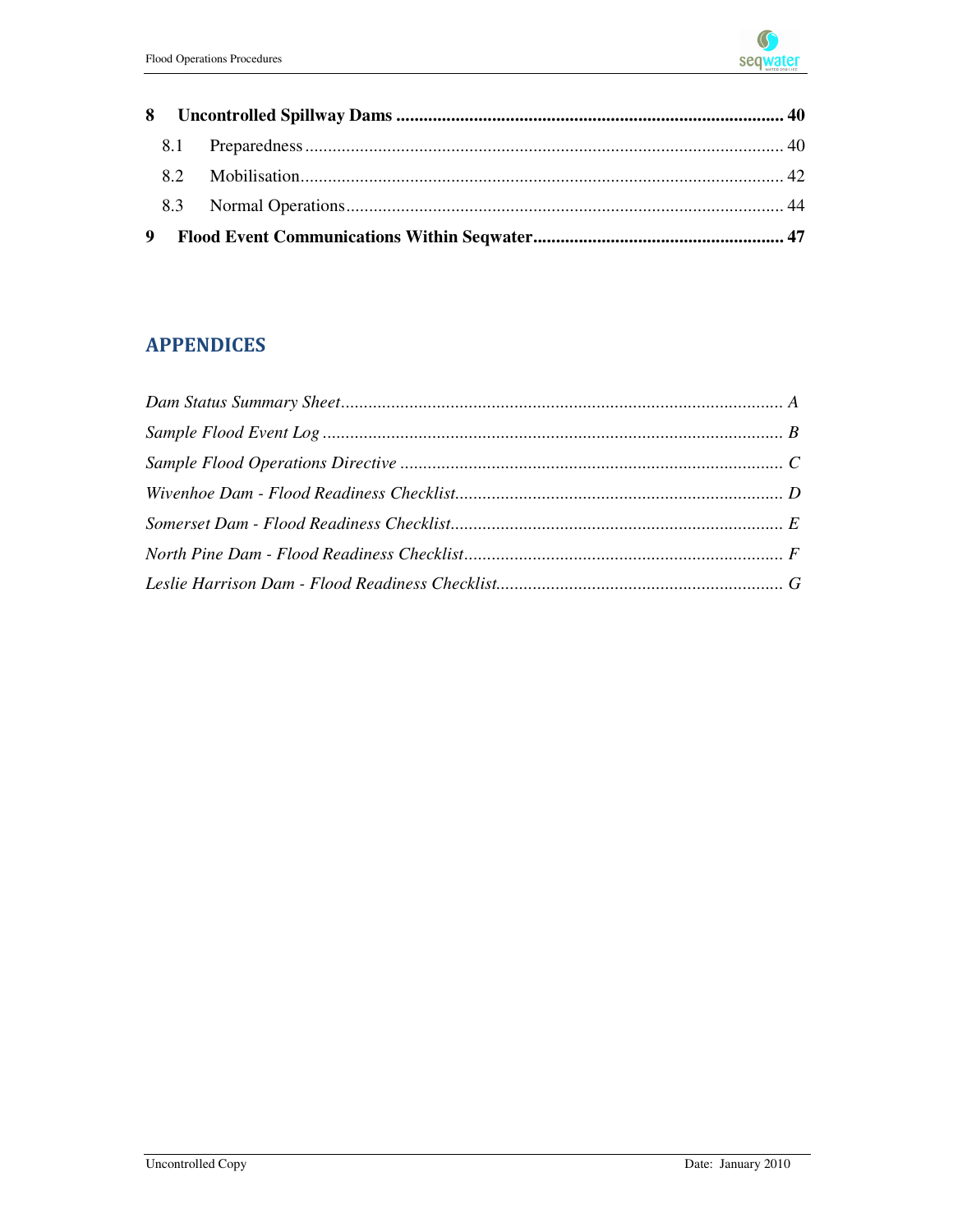## **1 INTRODUCTION**

Given their potential significant impact on downstream populations, it is imperative that Seqwater's dams are operated during flood events in accordance with clearly defined procedures to minimise impacts to life and property. This Manual contains the procedures that describe the responsibilities of Seqwater personnel for flood event preparation, mobilisation and operation, in relation to Seqwater's dams.

For Wivenhoe, Somerset and North Pine Dams, the procedures refer to Flood Mitigation Manuals that have been prepared and gazetted in accordance with the Water Supply Act 2008. These Manuals contain operating principles under which decisions relating to the release of water from these dams during flood events must be made. A Flood Mitigation Manual has also been prepared for Leslie Harrison Dam and although this Manual is yet to be gazetted under the Act, it should still be used as the basis for decision making in relation to the release of water during flood events.

The relationship between this Manual and the Flood Mitigation Manuals for Wivenhoe, Somerset, North Pine and Leslie Harrison Dams is outlined in the diagram below. The Uncontrolled Spillway dams do not have associated Flood Mitigation Manuals as it is not possible to in any way influence flood releases from these dams during flood events.

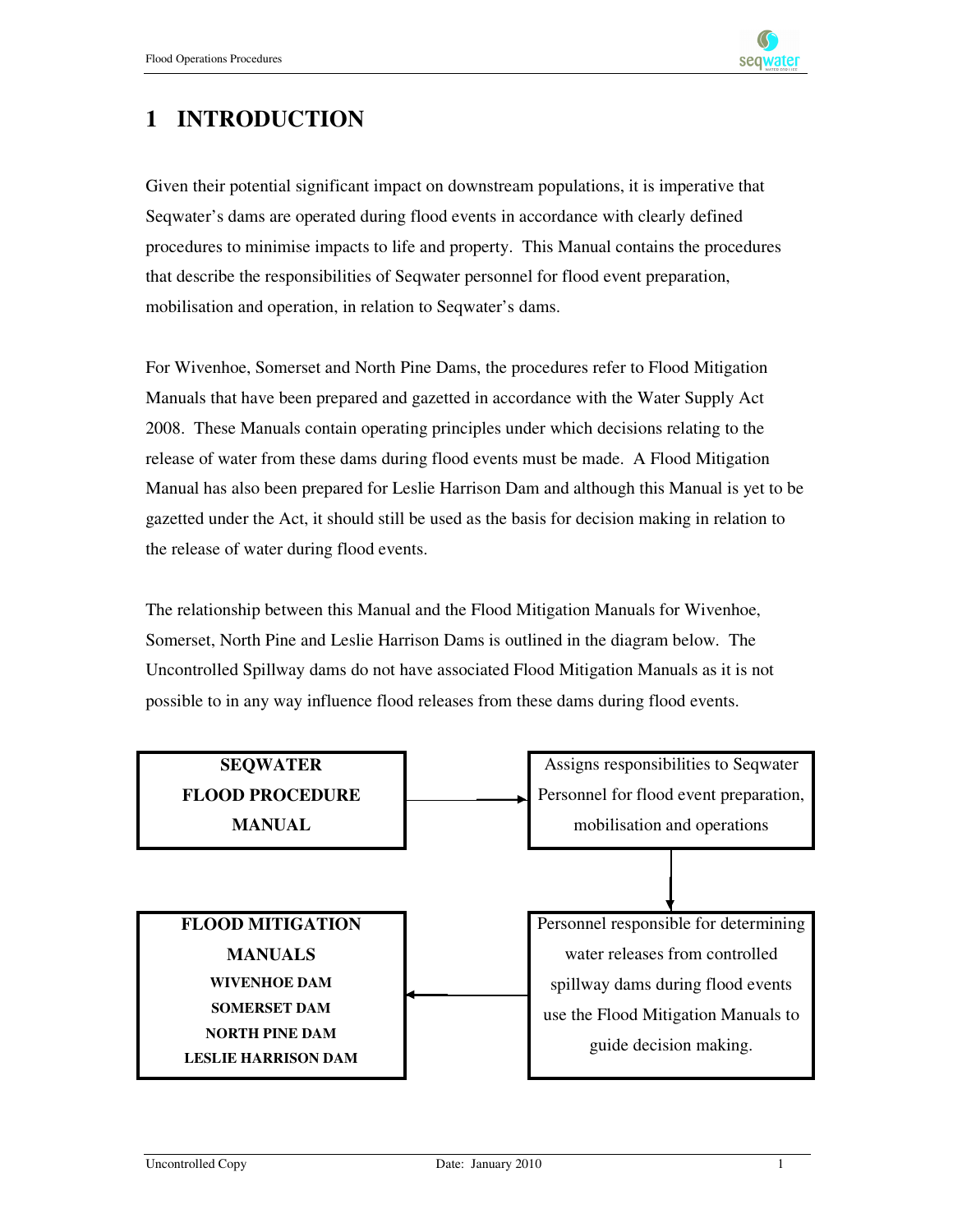

# **2 FLOOD OPERATIONS CENTRE – STAFFING ARRANGEMENTS AND CENTRE ADMINISTRATION**

## **2.1 Preparedness**

#### **Purpose**

This procedure is used to ensure that the Flood Operations Centre is maintained in a suitable state of preparedness for Flood Events.

#### **Scope**

This procedure applies to the maintenance of the Flood Operations Centre for Flood Events. It defines the responsibilities of the Flood Operations Engineers and Flood Officers in ensuring that the Flood Operations Centre is properly maintained.

#### **Responsibilities**

Seqwater must at all times designate a Flood Operations Manager who is responsible for the overall management of the Flood Operations Centre. This Flood Operations Manager is to ensure that:

- A Flood Operations Engineer and three Flood Officers are on close call and ready to attend the Flood Operations Centre if called. Personnel on close called are termed Duty Flood Operations Engineer and Duty Flood Officer.
- Sufficient Flood Operations Engineers and Flood Officers are available to staff the Flood Operations Centre if a Flood Event is declared. A flood event could require 24 hour staffing of the Flood Operations Centre over a period of weeks.
- Contact details for Flood Operations Engineers and Flood Officers are up to date.
- Current copies of the following documents are available in the Flood Operations Centre:
	- o Manual of Operational Procedures for Flood Mitigation for Wivenhoe Dam and Somerset Dam.
	- o Manual of Operational Procedures for Flood Mitigation for North Pine Dam.
	- o Wivenhoe Dam Emergency Action Plan.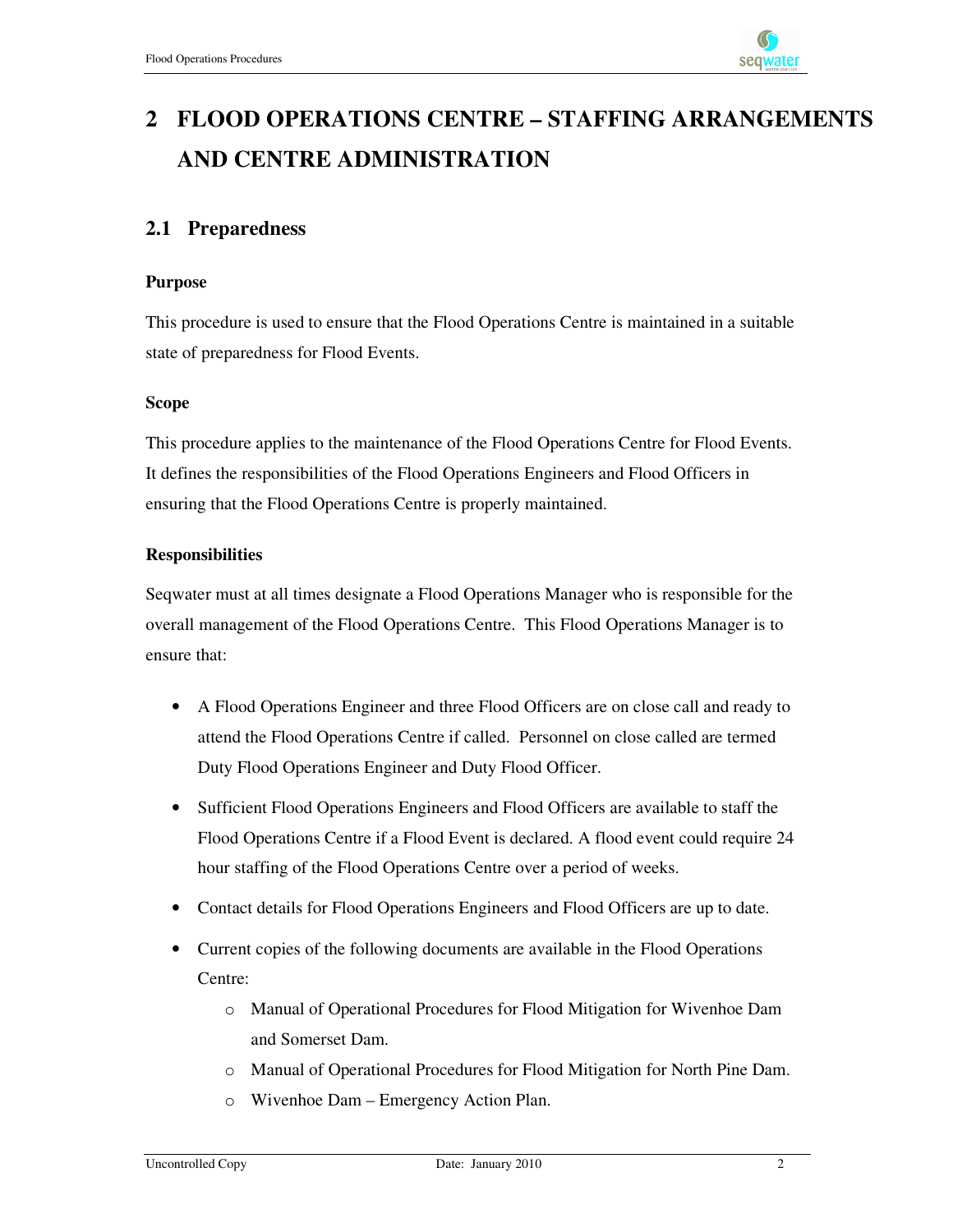

- o Somerset Dam Emergency Action Plan.
- o North Pine Dam Emergency Action Plan.
- The following facilities are available in the Flood Operations Centre:
	- o The data collection and modelling systems are required to manage Flood Events at Wivenhoe, Somerset and North Pine dams.
	- o Sufficient stationary and forms.
	- o Landline telephone, mobile telephone, satellite telephone, Seqwater radio network, facsimile and email communication systems.
	- o Power systems and back-up power systems required to ensure computer system reliability during a flood event.

The Duty Flood Operations Engineer must ensure that they:

- Are contactable at all times by telephone.
- Have constant access to facilities that provide appropriate real time monitoring of dam and catchment conditions.
- Are able to travel to the Flood Operations Centre in two hours to direct the mobilisation and operation of a flood event, without compromising the safety of the dams or the intent of the Flood Mitigation Manuals.
- As incoming Duty Flood Engineer, organise handover from the current duty staff. This handover normally occurs in the Flood Operations Centre and involves both the staff coming off a period of close call and the staff commencing a period of close call. Expected weather conditions during the commencing close call period and any current issues impacting on the operation of the Flood Operations Centre are to be discussed during the handover.
- As outgoing Duty Flood Engineer, prepare a status summary sheet for Wivenhoe, Somerset and North Pine dams as shown in Appendix A.
- Contact the Flood Operations Manager should any issue arise that has the potential to adversely impact on the operations of Flood Operations Centre.

While on close call, Flood Officers are to ensure that they: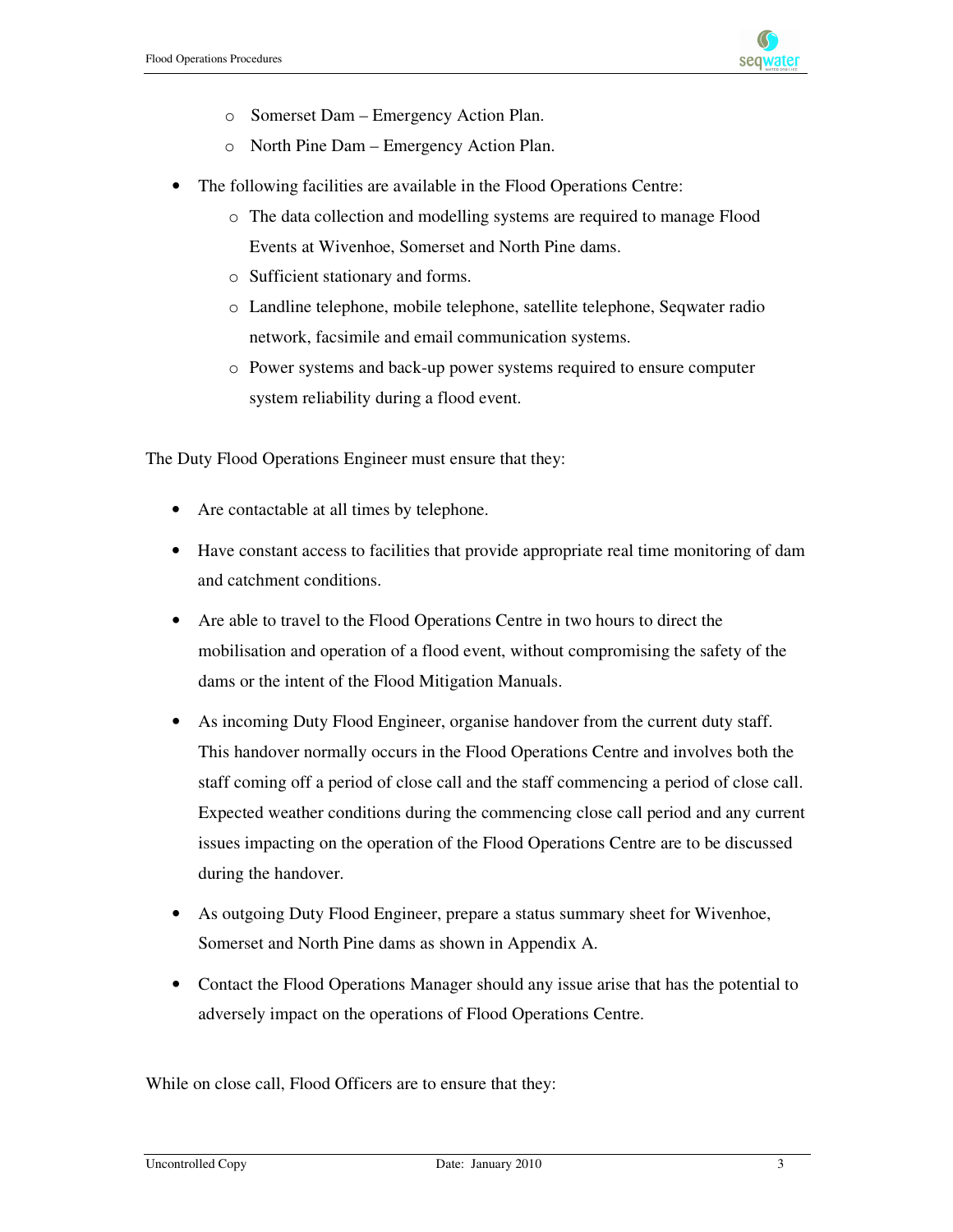

- They are contactable at all times by telephone.
- Report to the Duty Flood Operations Engineer if at any time during a close call period they become "unfit for duty".
- Are able to travel to the Flood Operations Centre within two hours of being called.
- Attend the close call handover meeting organised by the Flood Operations Engineers.

#### **2.2 Mobilisation**

#### **Purpose**

This procedure is used to manage mobilisation of the Flood Operations Centre for a Flood Event.

#### **Scope**

This procedure applies to the mobilisation of the Flood Operations Centre for Flood Events impacting on Wivenhoe, Somerset and North Pine dams. It defines the responsibilities of the Flood Operations Engineers leading up to and during Flood Operations Centre mobilisation.

#### **Responsibilities (Pre-Mobilisation)**

It is the responsibility of the Duty Flood Operations Engineer to declare a Flood Event and mobilise the Flood Operations Centre. If the Duty Flood Operations Engineer considers it possible for the Full Supply Level of Wivenhoe, Somerset or North Pine Dam to be exceeded as a result of rainfall occurring in the dam catchments, the Flood Operations Centre is to be mobilised.

If significant rainfall is forecast or appears possible, the Duty Flood Operations Engineer is to adopt a conservative approach in mobilising the Flood Operations Centre (i.e. when in doubt, mobilise the Centre). The decision to mobilise is to be based on BOM forecasts and available rainfall and streamflow data. The reasons for mobilisation or non-mobilisation are to be recorded in the Event Log located in the Flood Operations Centre.

In instances where catchment runoff is likely to be low and the full supply level of a storage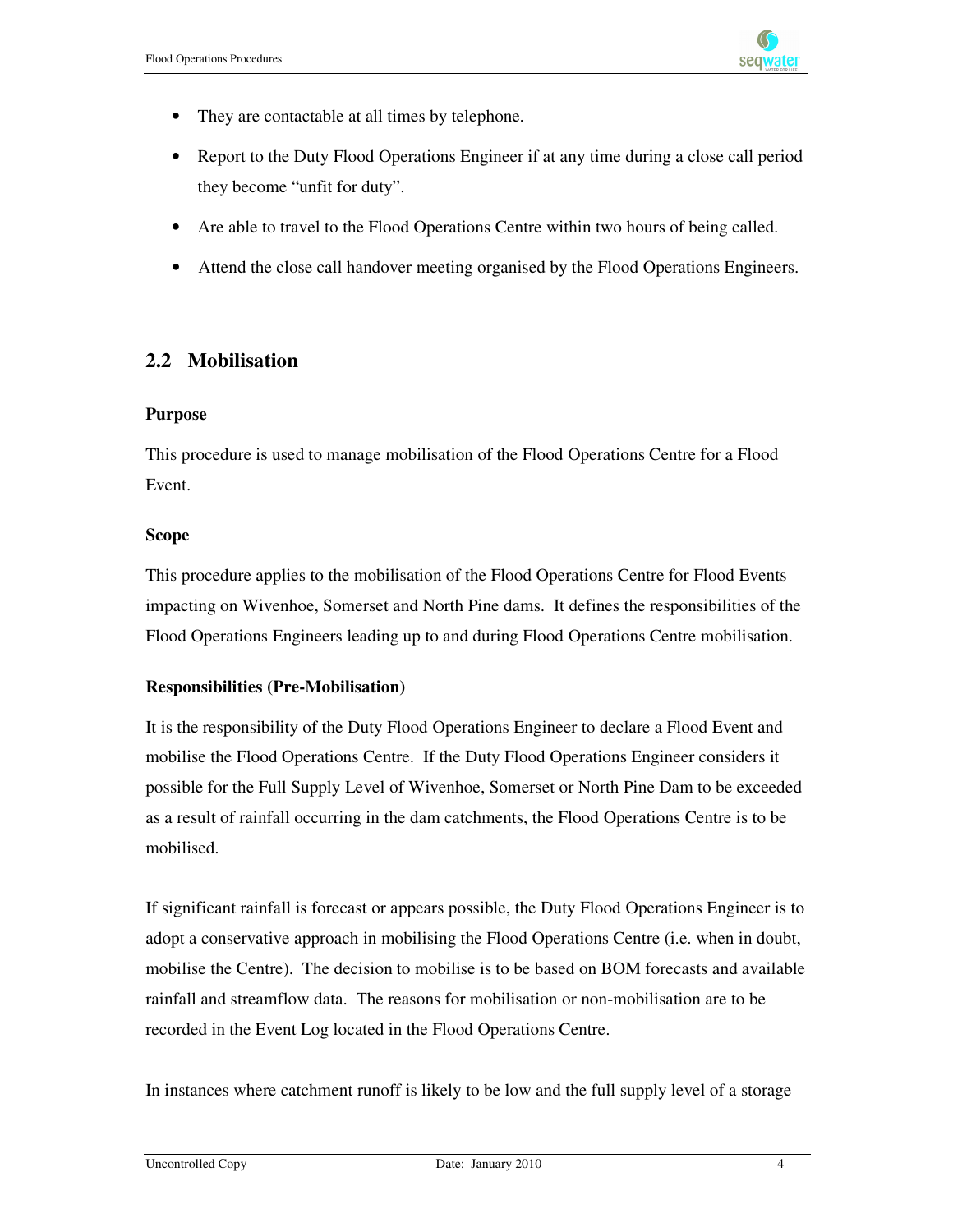

is likely to be exceeded by less than 100 millimetres, consideration can be given to not mobilising the Flood Operations Centre and managing the event through operational releases. Such an approach should not be used if BOM forecasts and catchment conditions provide for any possibility of catchment runoff that may result in the full supply level of a storage being exceeded by 100 millimetres.

#### **Responsibilities (Post-Mobilisation)**

Once the decision has been made to mobilise the Flood Operations Centre, the Duty Flood Operations Engineer is to undertake the following actions:

- Notify the Senior Flood Operations Engineers of the mobilisation.
- Notify the Flood Operations Manager of the mobilisation.
- Commence recording significant events in the Event Log (see Appendix B for sample Flood Event log).
- Contact the required Flood Officers on close call and direct them to travel to the Flood Operations Centre to commence duty.
- Contact the relevant Seqwater Operations Coordinator and instruct the Coordinator to send appropriate Operations Staff to the dams impacted by the Flood Event. The Seqwater Operations Coordinator is also to be advised of the expected duration of the Flood Event to allow to Coordinator to organise suitable staffing arrangements for the dam for the duration of the event. Contact details for the Seqwater Operations Coordinator can be found in the Emergency Action Plans of the dams being impacted by the Flood Event.

#### **2.3 Normal Operations**

#### **Purpose**

This procedure is used to manage the operation of the Flood Operations Centre during a Flood Event when communications with operations personnel at the dams are working normally.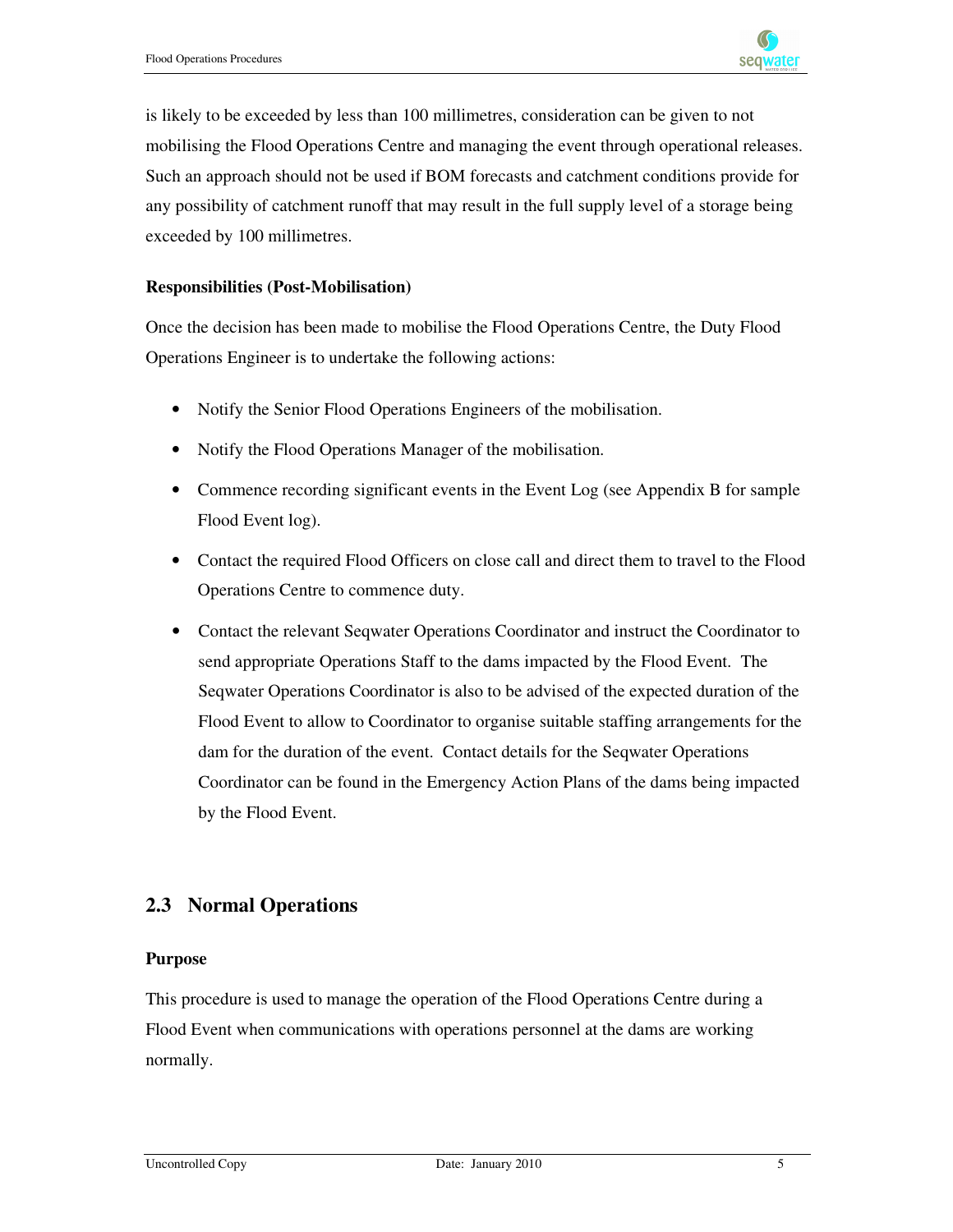

#### **Scope**

This procedure applies to the operation of the Flood Operations Centre during Flood Events impacting on Wivenhoe, Somerset and North Pine dams. It defines the responsibilities of the Flood Operations Engineers and the Flood Officers during Flood Operations Centre operations.

#### **Responsibilities (Staffing of the Dams and Flood Operations Centre)**

Seqwater must at all times designate a Flood Operations Manager who is responsible for the overall management of the Flood Operations Centre. During a Flood Event, the Flood Operations Manager is to ensure that:

- Suitable staffing arrangements are in place for the Flood Operations Centre and at the impacted dams for the expected duration of the Flood Event. Generally, staff are to work in 12 hour shifts that commence at either 7:00am or 7:00pm. However, shift lengths and shift start and end times can be varied as required, to allow appropriate management of the Flood Event. Staff rosters at the dams are to be developed in conjunction with the relevant Seqwater Operations Coordinator. Contact details for the Seqwater Operations Coordinators can be found in the Emergency Action Plans of the dams being impacted by the Flood Event.
- Staff working in the Flood Operations Centre during a Flood Event use the Flood Event Shift Log to sign on at the commencement of a shift and sign off at the end of a shift.

#### **Responsibilities (Operations within the Flood Operations Centre)**

Once the flood response team has been mobilised, it is the responsibility of the Duty Flood Operations Engineer to direct the operations of the Flood Control Centre. During a Flood Event, the Duty Flood Operations Engineer retains this responsibility until it is formally handed over to the Flood Operations Engineer taking the next shift.

Once the Flood Operations Centre is mobilised, the Duty Flood Operations Engineer is responsible for the following:

Recording all Significant Events in the Event Log.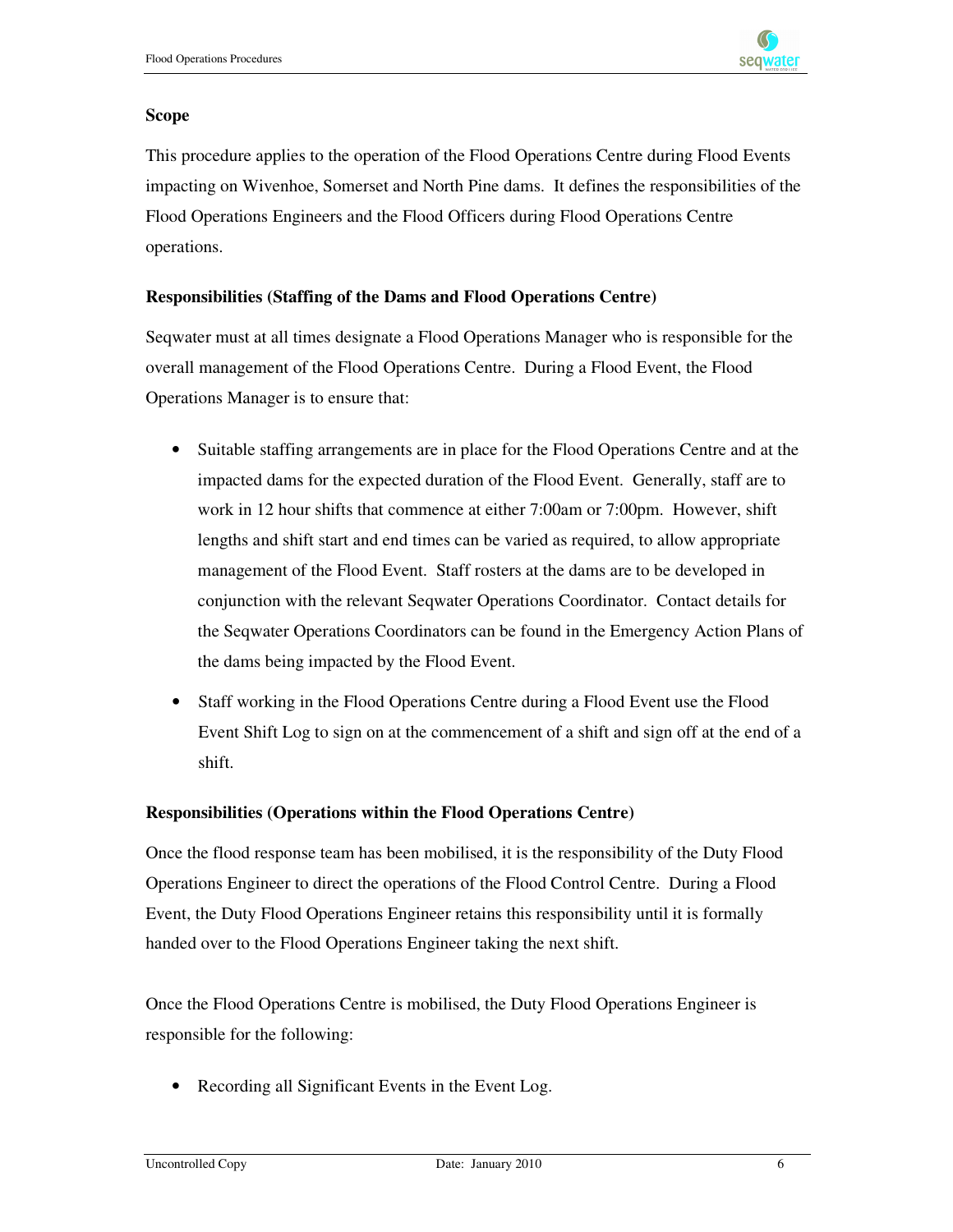

- Maintaining the integrity of ALERT data used to manage the event. This includes rejecting data of unacceptable quality and notifying Seqwater's Hydrographic staff of issues with Seqwater ALERT stations. The contact details of Hydrographic staff can be found in the Emergency Action Plans for the dams. Notification should be in the form of an email.
- Directing flood releases from the dams in accordance with the Flood Mitigation Manuals and using the Flood Modelling Systems to support decision making.
- Rectifying software or hardware problems that adversely affect the Flood Modelling Systems, by directing the Computer Systems Officers responsible for maintaining the computer systems in the Flood Operations Centre.
- Rectifying communications issues by managing any required rectification works.
- Ensuring all notifications specified in the Flood Manuals and Emergency Action Plans are made and appropriately recorded in the Event Log.
- Maintaining accurate plots of headwater levels in each of the dams.
- Conducting end of shift handovers that provide the following information to incoming officers:
	- o Reservoir storage elevations at each dam.
	- o Radial gate, sluice gate and regulator valve openings at each dam.
	- o Flood release procedures being applied and the reason for their selection.
	- o Status of compliance with the Flood Manuals and Emergency Action Plans.
	- o Status of the communication systems.
	- o Status of the data gathering network.
	- o Status of computer systems and Flood Modelling Systems.
	- o Any areas of concern associated with the management of the Flood Event.
	- o Areas in which the discretion has been exercised in accordance with the Flood Manuals.

While on close call, Flood Officers are to ensure that:

• Undertake Flood Event duties as directed by the Duty Flood Operations Engineer.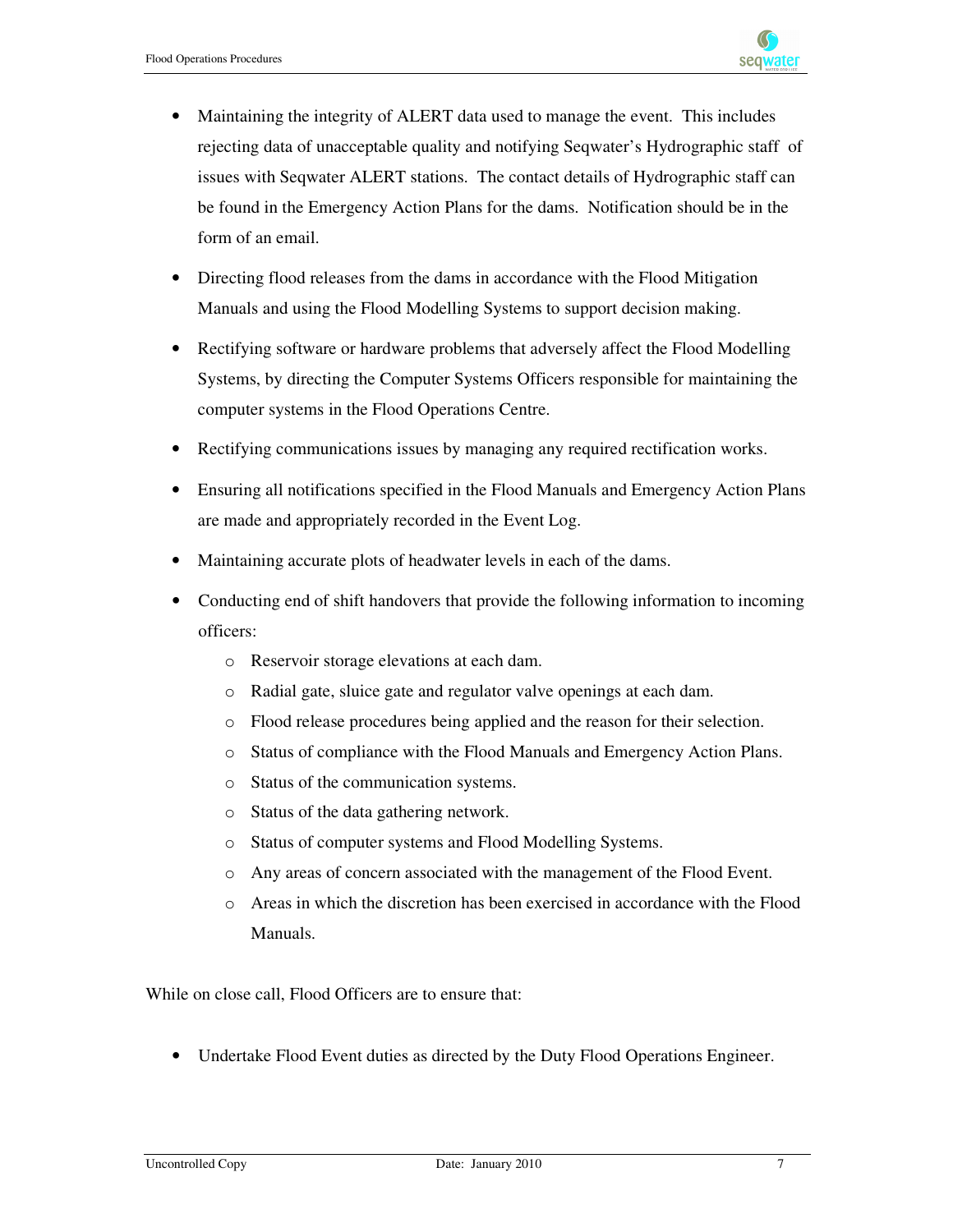At the completion of a Flood Event, the Flood Operations Manager is required to produce a report on the event in accordance with the Flood Mitigation Manuals.

## **2.4 Loss of Communications**

#### **Purpose**

This procedure is used to manage the operation of the Flood Operations Centre during a Flood Event when communications with operations personnel at the dams are lost.

#### **Scope**

This procedure applies to the operation of the Flood Operations Centre during a Flood Events impacting on Wivenhoe, Somerset and North Pine dams. It defines the responsibilities of the Flood Operations Engineer during Flood Operations Centre operations.

#### **Responsibilities**

In the event of loss of communications with a dam, responsibility for flood operations passes to the Dam Supervisor at that dam. When it is determined the communications fault arises at the Flood Operations Centre end of the network, the Duty Flood Operations Engineer is to make arrangements for the communications link to be repaired as soon as possible.

When repair of the fault is not within the control of the Duty Flood Operations Engineer, the problem is to be reported to the appropriate authority and the communication line is to be periodically checked to determine if it has been repaired. Upon resumption of communications, the Duty Flood Operations Engineer is to assess the situation and resume responsibility for flood operations in accordance with the Flood Manuals.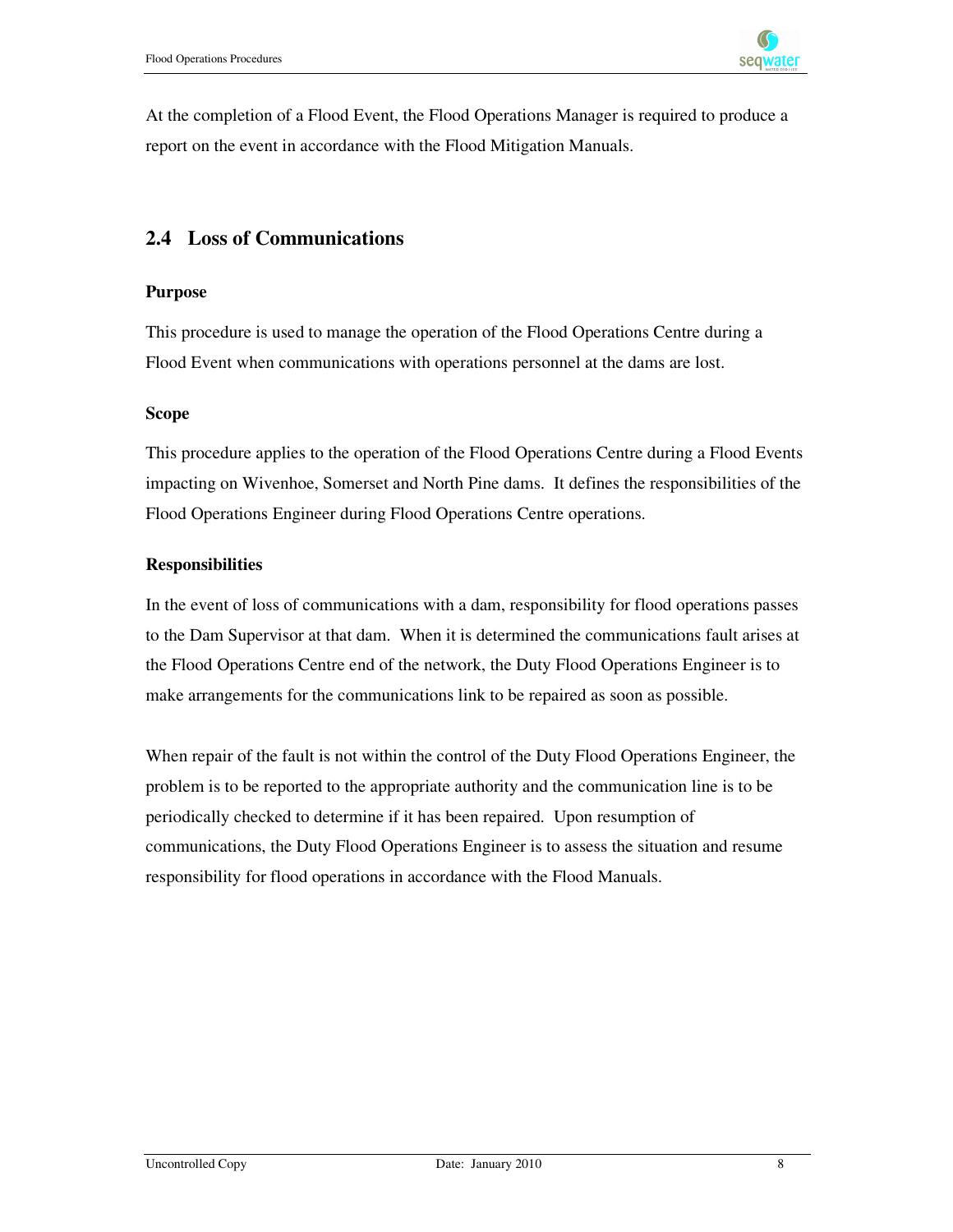# **3 FLOOD OPERATIONS CENTRE – FLOOD MODEL MAINTENANCE AND FLOOD EVENT ACTIONS**

## **3.1 Preparedness**

#### **Purpose**

This procedure is used to ensure that the Flood Operations Centre is maintained in a suitable state of preparedness for Flood Events.

#### **Scope**

This procedure applies to the maintenance of the Flood Operations Centre for Flood Events. It defines the responsibilities of the Flood Operations Engineers in ensuring that the Flood Operations Centre is properly maintained.

#### **Responsibilities**

Seqwater must at all times designate a Flood Operations Manager who is responsible for the overall management of the Flood Operations Centre. This Flood Operations Manager is to ensure that:

- A Flood Software Register containing a listing of the current versions of the computer programs used for flood operations, their purpose and their directory location within the computer system, is maintained within the Flood Operations Centre.
- A Password Register containing a listing of all user names and passwords used for flood operations software is maintained within the Flood Operations Centre.
- A Directory Register containing standard directory structures for managing archival data and flood events is maintained within the Flood Operations Centre.
- All operational computers are clearly labelled and a Computer Register is maintained to summarise the programs that are used on each computer during flood events and the directory structure used on each computer for managing flood event data.
- The current versions of the computer programs used for flood operations are run at least monthly to verify their correct operation.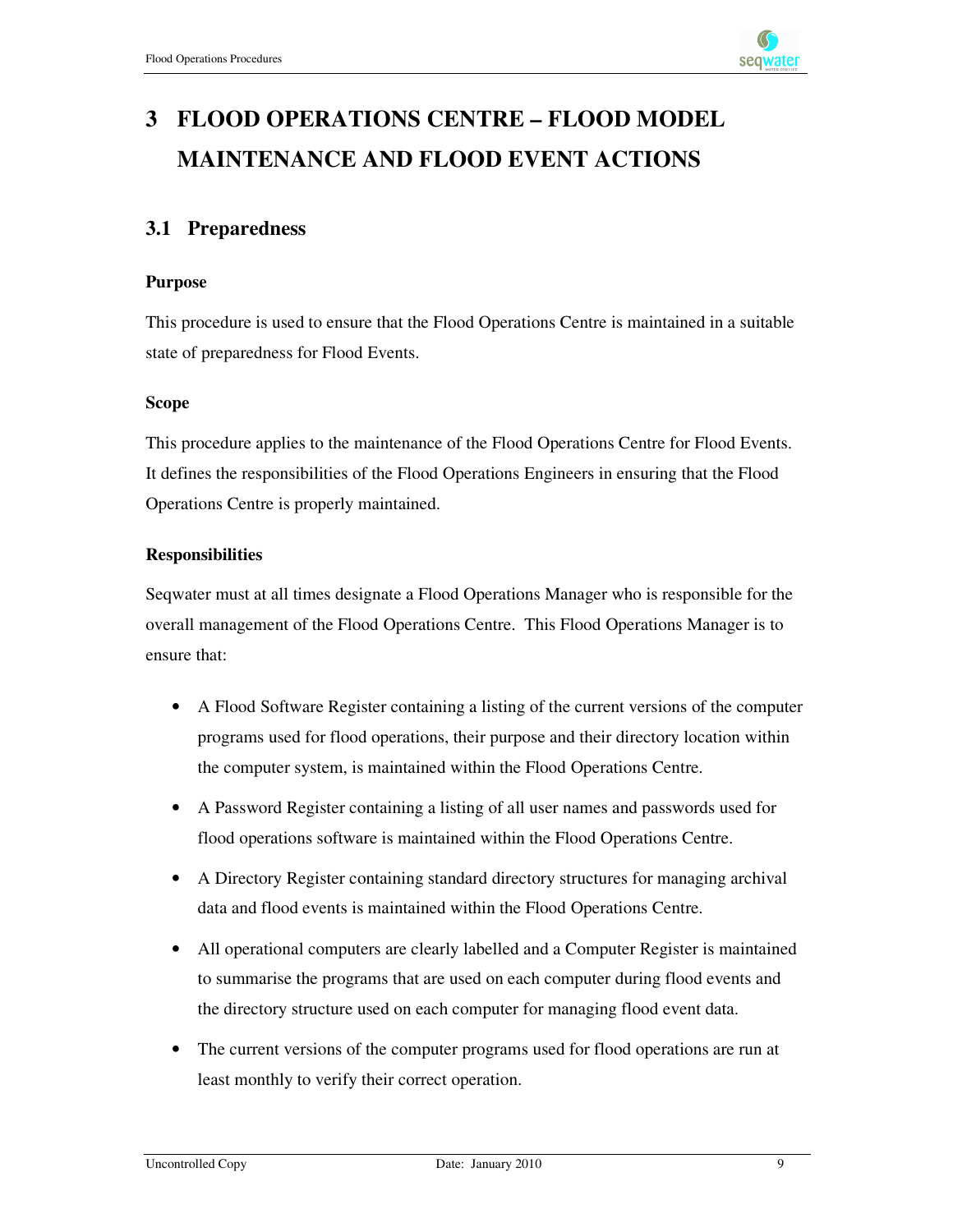

## **3.2 Mobilisation**

#### **Purpose**

This procedure is used to manage mobilisation of the Flood Operations Centre for a Flood Event.

#### **Scope**

This procedure applies to the mobilisation of the Flood Operations Centre for Flood Events impacting on Wivenhoe, Somerset and North Pine dams. It defines the responsibilities of the Flood Operations Engineers following mobilisation of the Flood Operations Centre.

#### **Responsibilities**

Once the decision has been made to mobilise the Flood Operations Centre, the Duty Flood Operations Engineer is to ensure that the following actions are undertaken:

- A start time for the event is established. This time will generally be 9:00am on the day preceding the commencement of the event rainfall.
- A suitable directory structure is established within the computer network to manage the flood event data in accordance with the
- All rainfall and streamflow data for the event is examined and all suspect data is removed prior to use in the Flood Modelling Systems. Any stations providing unreliable data are to be marked "out of action".
- Inflow hydrographs are to be derived for the following locations as appropriate:
	- o Wivenhoe Dam.
	- o Somerset Dam.
	- o North Pine Dam.
	- o Lockyer Creek Catchment.
	- o Bremer River Catchment

These derived inflow hydrographs are also to be examined using a variety of rainfall scenarios. The following cases can be used as a guide:

- o Actual rainfall.
- o Actual rainfall plus 100% of forecast rainfall.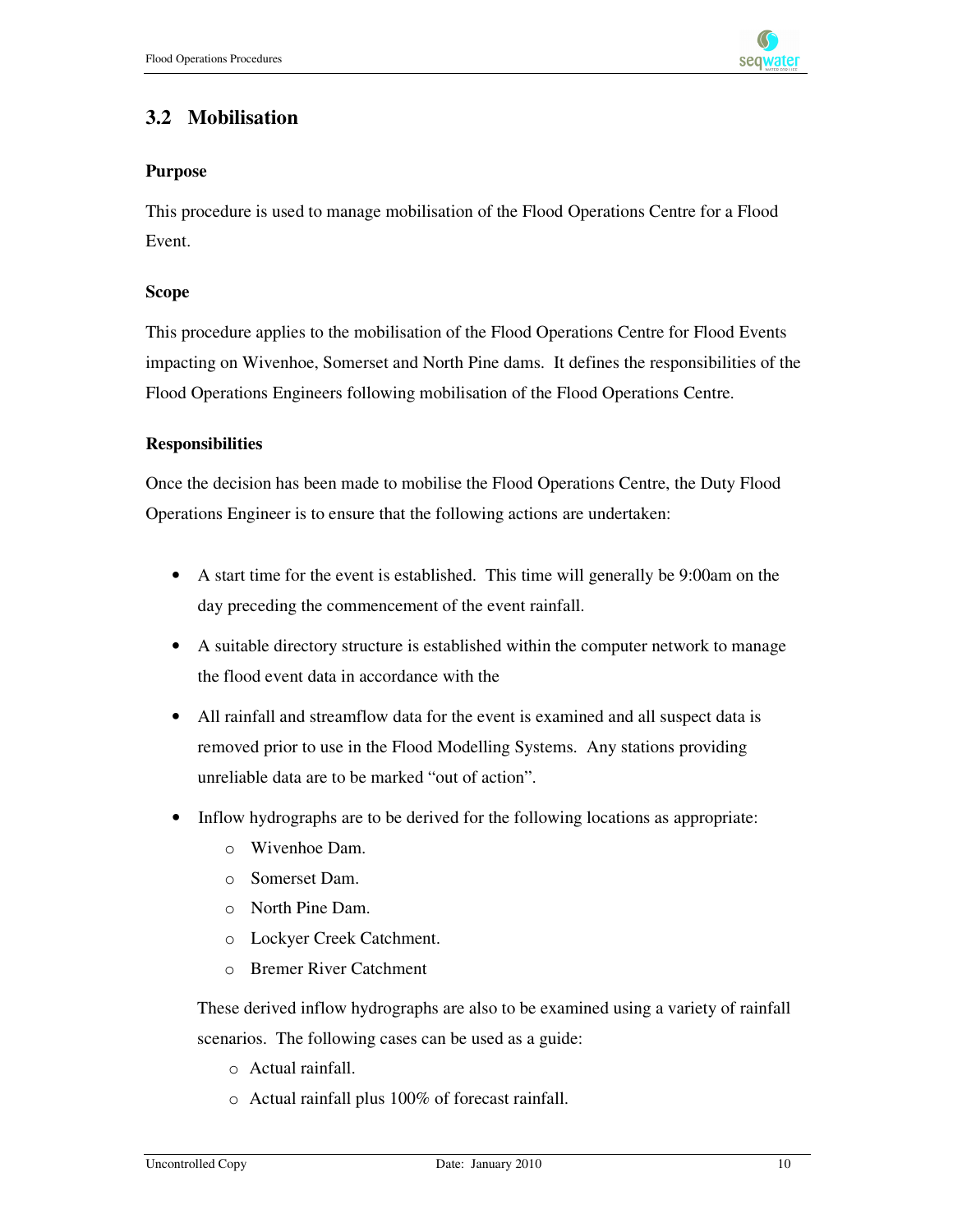

- o Actual rainfall plus 50% of forecast rainfall.
- o Actual rainfall plus 200% of forecast rainfall.
- Input the derived inflow hydrographs for Wivenhoe Dam, Somerset Dams Lockyer Creek Catchment and Bremer River Catchment into Wivenhoe and Somerset Operations Spreadsheet and run this program. Based on the resulting data from the operations spreadsheet and in accordance with the strategies outlined in the Flood Mitigation Manual, determine gate operations strategies for Wivenhoe and Somerset dams.
- Input the derived inflow hydrographs for North Pine Dam into North Pine Operations Spreadsheet and run this program. Based on the resulting data from the operations spreadsheet and in accordance with the strategies outlined in the Flood Mitigation Manual, determine gate operations strategies for North Pine Dam.
- As appropriate, advise the following external parties of the gate operations strategies to allow road closure arrangements to be undertaken prior to roads becoming inundated (see Emergency Action Plans for contact details):
	- o Moreton Bay Regional Council (North Pine Dam)
	- o Ipswich City Council (Wivenhoe Dam)
	- o Somerset Regional Council (Somerset Dam)

If these agencies cannot be contacted, releases can be initiated if the safety of a dam is at risk. However every attempt at contact must be made if the water outflow resulting from a gate operation is likely to adversely impact on a public road.

- Direct gate operations at the dams as appropriate. Instructions to Dam Supervisors for gate movements should be in writing in the form of a Flood Operations Directive as contained in Appendix C. Dam Supervisors should acknowledge the gate operations in writing once they have been undertaken.
- Advise Seqwater's Dam and Source Operations Manager of gate operations by providing a copy of all Flood Operations Directives. Regular updates to Seqwater's Dam and Source Operations Manager may also be required to advise of longer term strategies to manage the Flood Event. This allows Seqwater to provide appropriate Flood Event advice to the public and other stakeholders, including the Queensland Water Commission and the Water Grid Manager. Such communication will generally be initiated by the Dam and Source Operations Manager.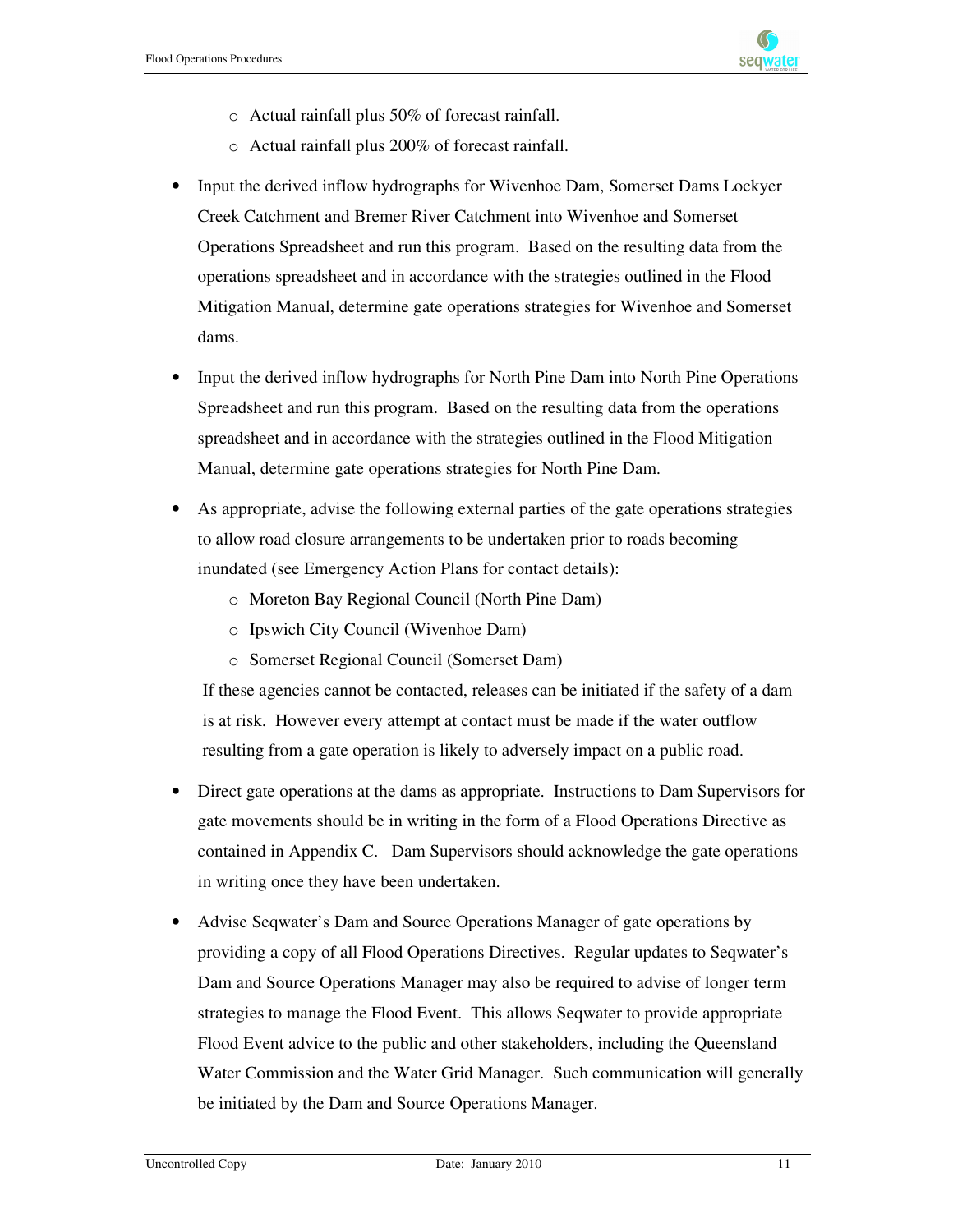

- As appropriate, advise the following external parties of the gate operations strategies (see Emergency Action Plans for contact details):
	- o Bureau of Meteorology (All Dams)
	- o Brisbane City Council (All Dams)
	- o Dam Safety Regulator (All Dams)

## **3.3 Normal Operations**

#### **Purpose**

This procedure is used to manage the operation of the Flood Operations Centre during a Flood Event when communications with operations personnel at the dams are working normally.

#### **Scope**

This procedure applies to the operation of the Flood Operations Centre during a Flood Event.

#### **Responsibilities**

Prior to the flood event peak being understood, the Duty Flood Operations Engineer is to ensure that the actions contained in Section 3.2 (above) are undertaken on an hourly basis. To summarise, these actions are:

- Ensure rainfall and streamflow input data integrity.
- Derive required hydrographs.
- Update gate operations spreadsheets.
- Determine gate operations strategies in accordance with the Flood Mitigation Manuals.
- Advise Emergency Response Agencies and Seqwater of gate operations strategies.
- Direct gate operations at the dams.

Once the flood event peak is understood, these actions can be undertaken at time intervals of longer than one hour as appropriate. Should a significant variation in gate operation strategy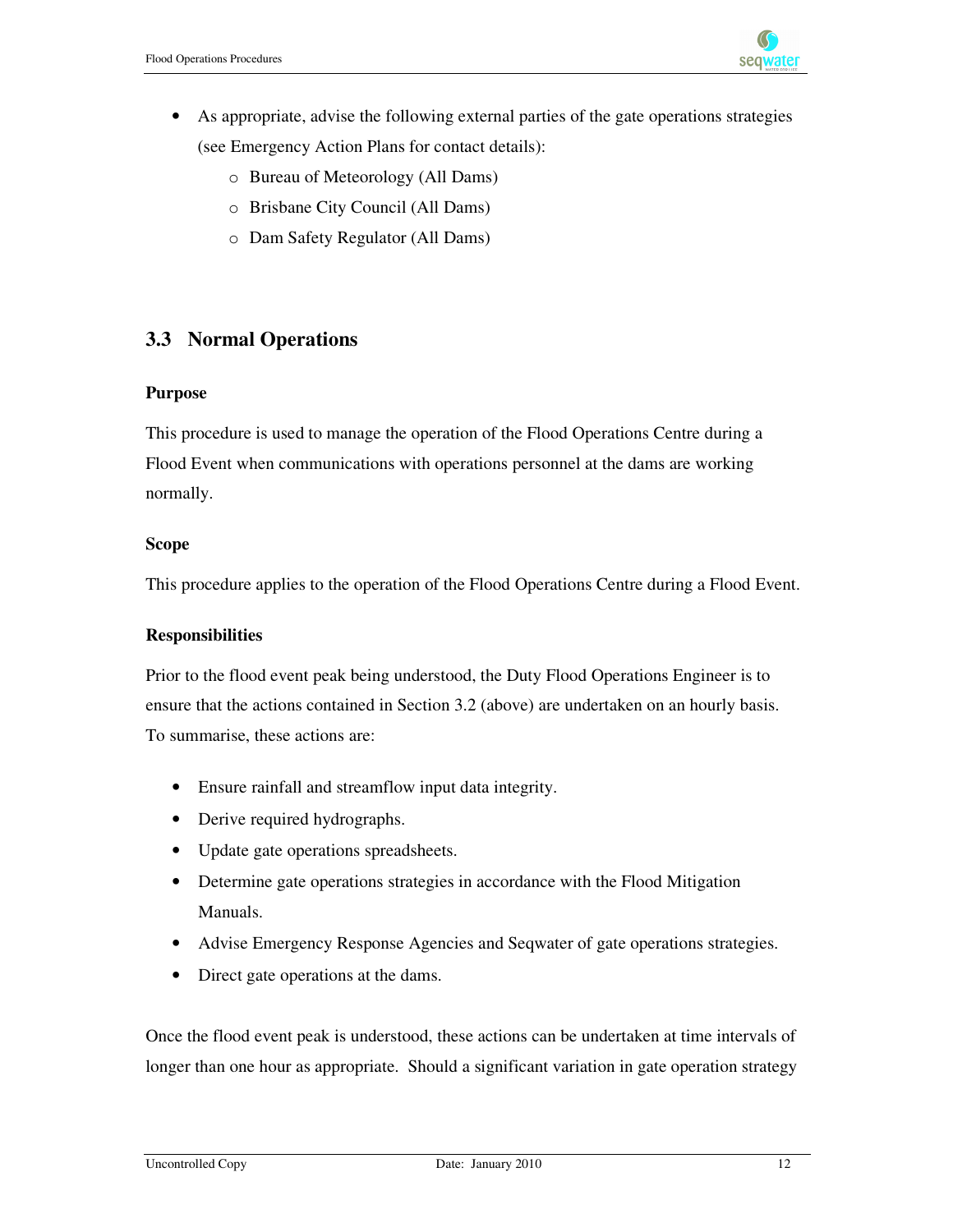

occur from the previously derived strategy, it is most important that the following agencies are advised of the variation as soon as possible:

- Local Authority responsible for road closures.
- Any other impacted Local Authorities.
- Bureau of Meteorology.
- Dam Safety Regulator.
- Seqwater.

#### **3.4 Loss of Communications**

#### **Purpose**

This procedure is used to manage the operation of the Flood Operations Centre during a Flood Event when communications with operations personnel at the dams are lost.

#### **Scope**

This procedure applies to the operation of the Flood Operations Centre during a Flood Event.

#### **Responsibilities**

As outlined in Section 2.4, in the event of loss of communications with a dam, responsibility for flood operations passes to the Dam Supervisor at that dam. However, once communications are restored following a loss of communications event, the Duty Flood Operations Engineer on duty is to ensure that the following actions are undertaken.

- Determine the gate operation sequence used during the loss of communications event and input this sequence into gate operations spreadsheets.
- Resume actions and procedures as contained in Section 3.3 (above).

It is critical to ensure that the gate operation sequence used by the Dam Operators during the period that communications was lost is fully understood when determining gate operations strategies following a Loss of Communications event. Failure to do so could result in a departure from the Flood Mitigation Manual.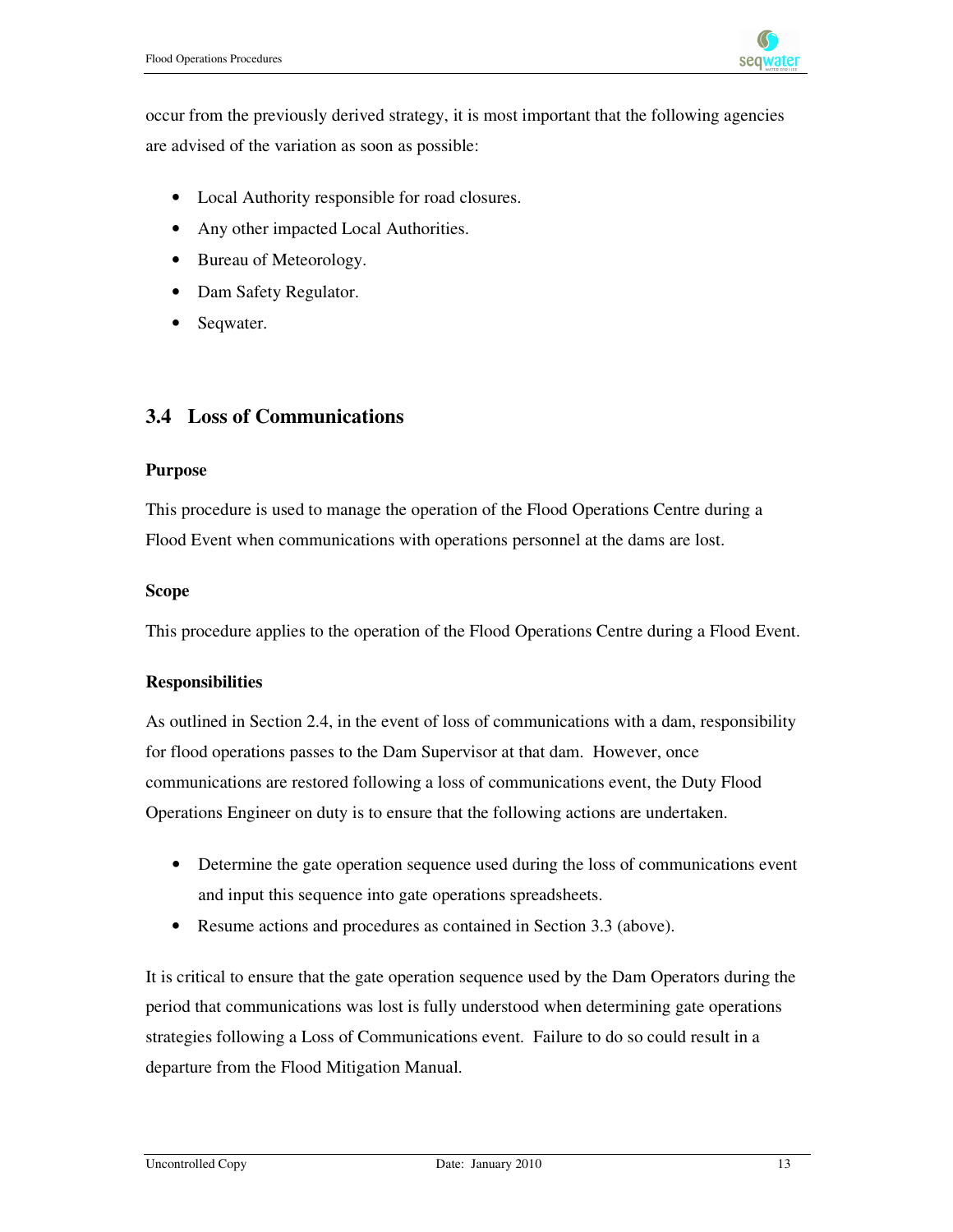

## **4 WIVENHOE DAM**

#### **4.1 Preparedness**

#### **Purpose**

This procedure is used to ensure that Wivenhoe Dam is maintained in a suitable state of preparedness for Flood Events.

#### **Scope**

This procedure applies to the maintenance of Wivenhoe Dam for Flood Events. It defines the responsibilities of the Seqwater Operations Coordinator responsible for Wivenhoe Dam and the Dam Operators.

#### **Background**

Wivenhoe Dam and Somerset Dam both have significant flood storage capacities and have the ability, when operated in conjunction with one another, of substantially reducing downstream flood flows. The flood mitigation capability of the dams is a function of the magnitude of the incoming flood event and the volume of flood storage available. The larger the flood and the closer the storage is to FSL, the less capability there will be to mitigate the effects.

The structural safety of the dam is paramount as failure of Wivenhoe Dam could have catastrophic consequences due to the magnitude of the flood damage which would be caused downstream. It is therefore necessary that the dam is kept ready for flood operations at all times and that a Dam Supervisor be available to initiate flood releases within two hours of being directed to mobilise. Failure to maintain this state of readiness could endanger the integrity of the dam and its ability to control downstream flood releases.

The safety of the Wivenhoe Dam depends primarily on the proper operation of the radial gates. This infrastructure is used to control flood releases and the operation of the infrastructure relies on the proper functioning of the mechanical hoist mechanisms and their electric and hydraulic power supply and controls. Wivenhoe Dam is an earth and rockfill dam that cannot withstand overtopping without damage or risk of failure.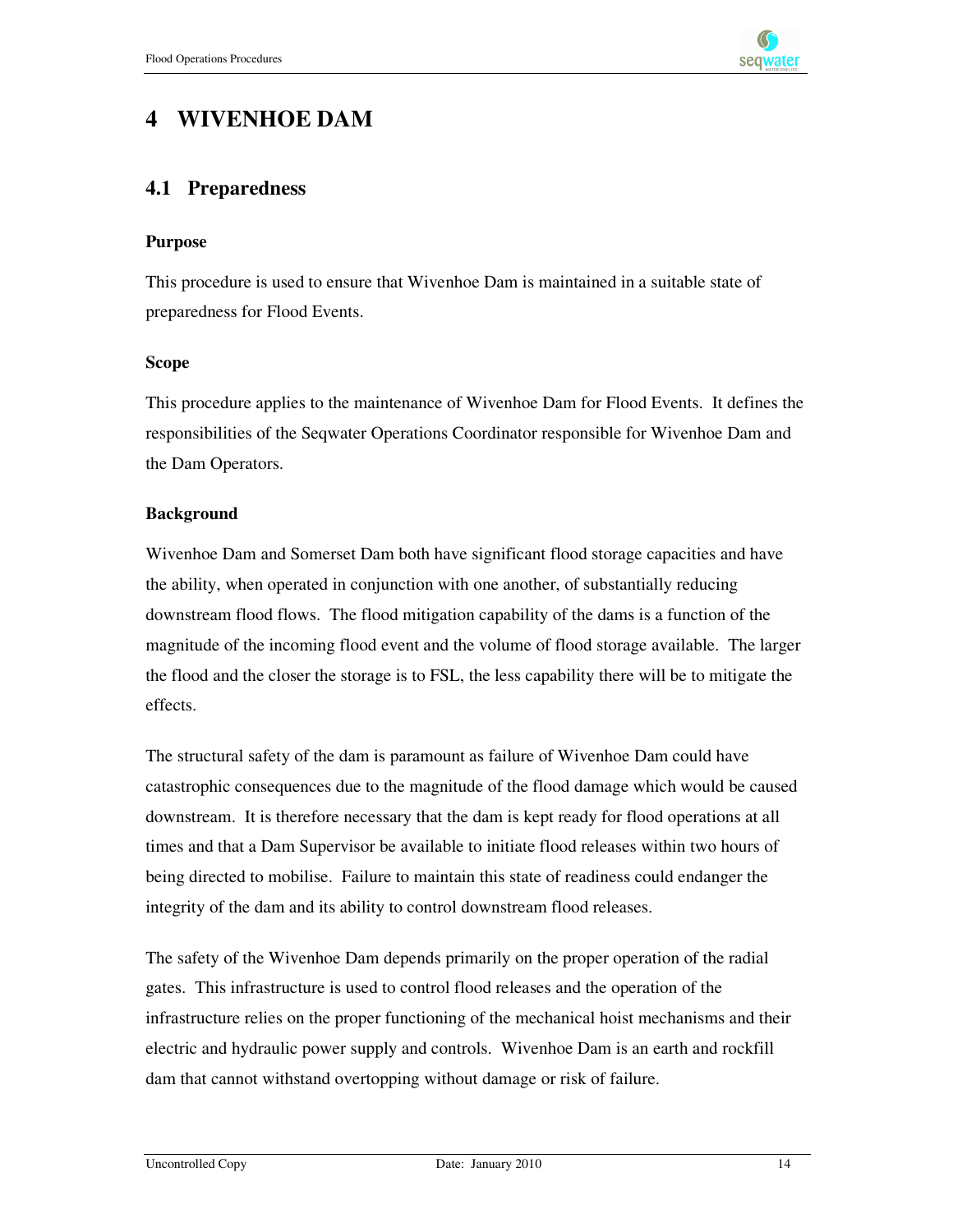#### **Responsibilities**

The Seqwater Operations Coordinator responsible for Wivenhoe Dam is to ensure that:

- At least two Dam Operators are on close call and ready to attend Wivenhoe Dam if called.
- Sufficient Dam Operators are available to staff Wivenhoe Dam if a Flood Event is declared.
- Contact details for Dam Operators are up to date.
- Current copies of the following documents are available at Wivenhoe Dam:
	- o Manual of Operational Procedures for Flood Mitigation for Wivenhoe Dam and Somerset Dam.
	- o Wivenhoe Dam Emergency Action Plan.
	- o Wivenhoe Dam Standing Operating Procedures.
	- o Wivenhoe Dam Operation and Maintenance Manual.
- The following facilities are available at Wivenhoe Dam:
	- o Sufficient stationary and forms.
	- o Landline telephone, mobile telephone, satellite telephone, Seqwater Radio Network, Facsimile and Email communication systems.
	- o Power systems and back-up power systems required to ensure computer system and communication system reliability during a flood event.
- All preventive maintenance work is undertaken at the dam in accordance with the Wivenhoe Dam – Operation and Maintenance Manual.
- Flood release infrastructure and associated back-up systems are maintained in a constant state of operational readiness for Flood Events.
- The Flood Operations Engineer on duty is advised should any issue arise that has the potential to adversely impact on flood operations of Wivenhoe Dam.

While on close call, Dam Operators are to ensure that:

• They are contactable at all times either by telephone.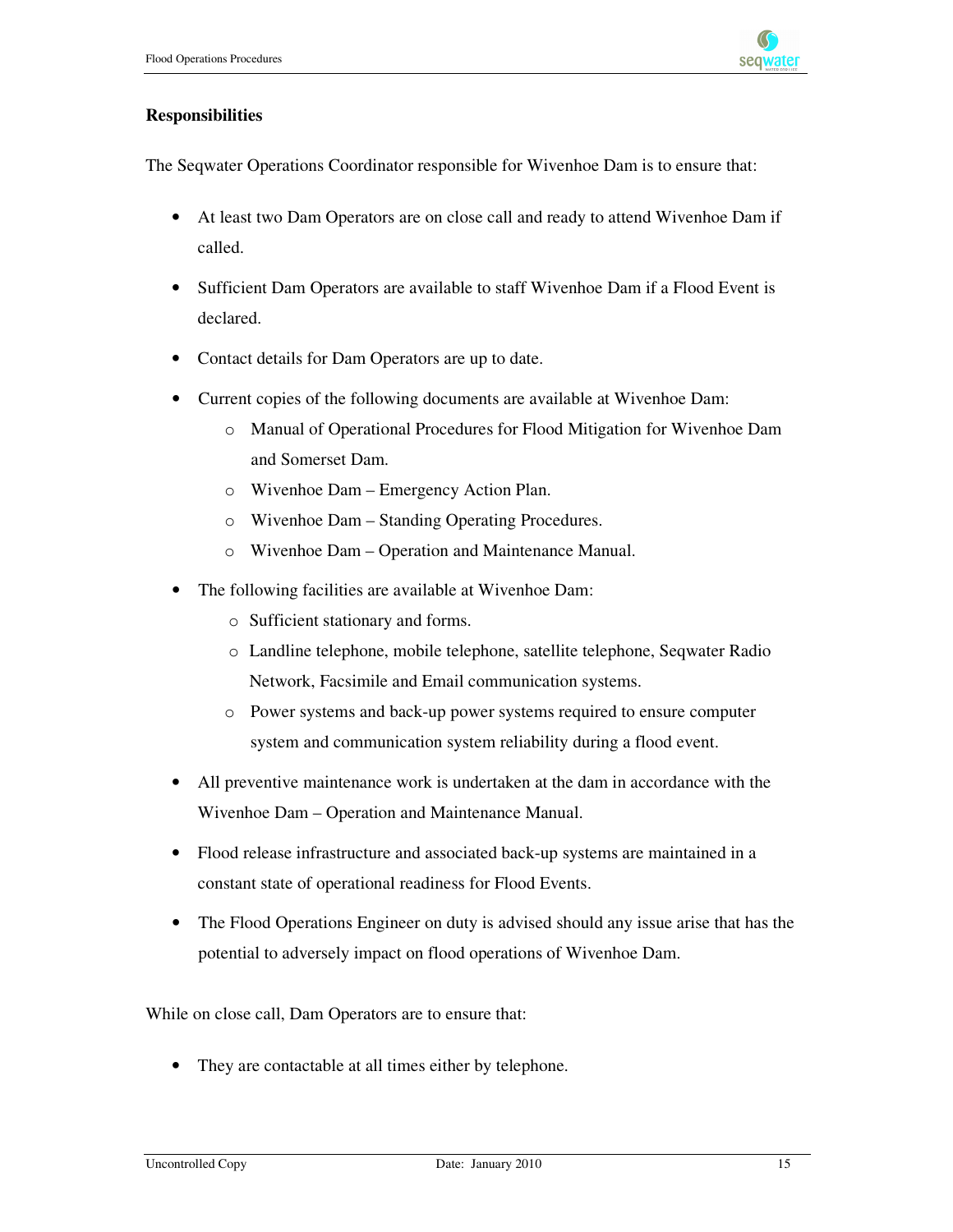- In the event of a Flood Officer being "unfit for duty" the Flood Officer is to report the fact to the Flood Operations Engineer currently on close call.
- They are able to travel to Wivenhoe Dam within two hours of being called.

## **4.2 Mobilisation**

#### **Purpose**

This procedure is used to manage mobilisation of Wivenhoe Dam for a Flood Event.

#### **Scope**

This procedure applies to the mobilisation of Wivenhoe Dam for Flood Events. It defines the responsibilities of the Duty Flood Operations Engineer , the Seqwater Operations Coordinator responsible for Wivenhoe Dam and the Dam Supervisor, leading up to and during Wivenhoe Dam mobilisation.

#### **Responsibilities**

It is the responsibility of the Duty Flood Operations Engineer to declare a Flood Event and notify the Seqwater Operations Coordinator responsible for Wivenhoe Dam that flood releases are likely from the dam. Once the decision has been made to mobilise the Flood Operations Centre, the Seqwater Operations Coordinator responsible for Wivenhoe Dam is to ensure that the following actions are undertaken:

- Notify the Principal Engineer Dam Safety of the mobilisation.
- Commence recording significant events in the Event Log.
- Contact the required Dam Operators on close call and direct them to travel to Wivenhoe Dam to commence duty.
- Specify which of the Dam Operators is to be the Dam Supervisor for the purposes of managing the Flood Event.

Once the Dam Supervisor reaches site, the Dam Supervisor is to ensure that the following actions are undertaken: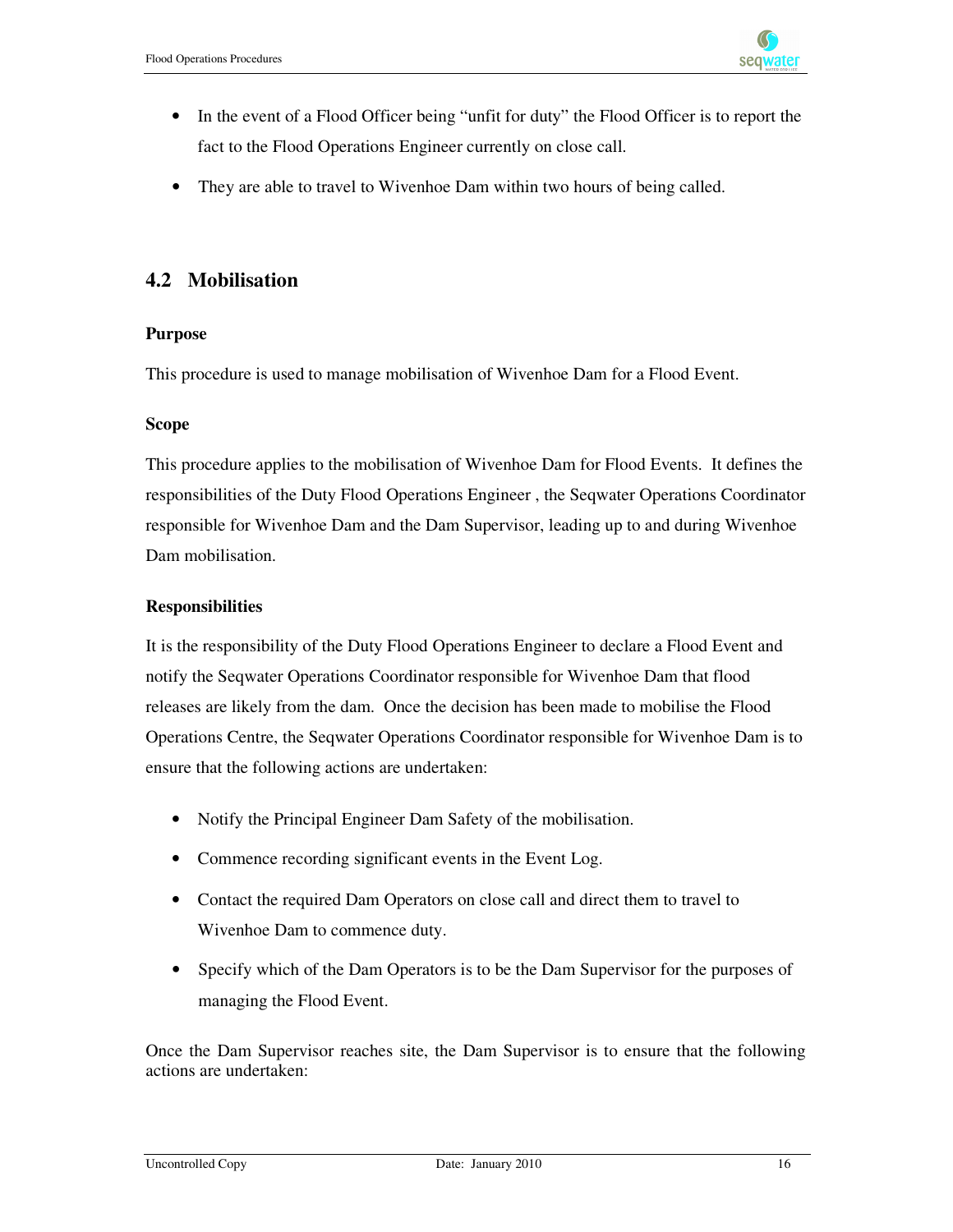

- Check that communications exist between Wivenhoe Dam and the Flood Operations Centre.
- Commence recording significant events in the Event Log.
- Complete the Flood Readiness Checklist contained in Appendix D.
- Undertake Flood Operations as directed by the Flood Operations Centre.

Prior to flood releases initiating, the Duty Flood Operations Engineer is to contact the Brisbane City, Ipswich City and Somerset Regional Councils to advise of the likely impact of the releases, particularly in relation to the public road crossings downstream of the dam. Contact details for these Councils are contained in the Wivenhoe Dam Emergency Action Plan.

## **4.3 Normal Operations**

#### **Purpose**

This procedure is used to manage the operation of Wivenhoe Dam during a Flood Event when communications with the Flood Operations Centre are working normally.

#### **Scope**

This procedure applies to the operation of Wivenhoe Dam during a Flood Event. It defines the responsibilities the Flood Operations Engineers, the Seqwater Operations Coordinator responsible for Wivenhoe Dam and the Dam Supervisor during flood operations at Wivenhoe Dam.

#### **Responsibilities (Staffing of the Dam)**

Seqwater must at all times designate a Flood Operations Manager who is responsible for the overall management of the Flood Operations Centre. During a Flood Event at Wivenhoe Dam, this Flood Operations Manager is to ensure that:

• Suitable staffing arrangements are in place at Wivenhoe Dam for the duration of the Flood Event. Generally, staff are to work in 12 hour shifts that commence at either 7:00am or 7:00pm. However, shift lengths and shift start and end times can be varied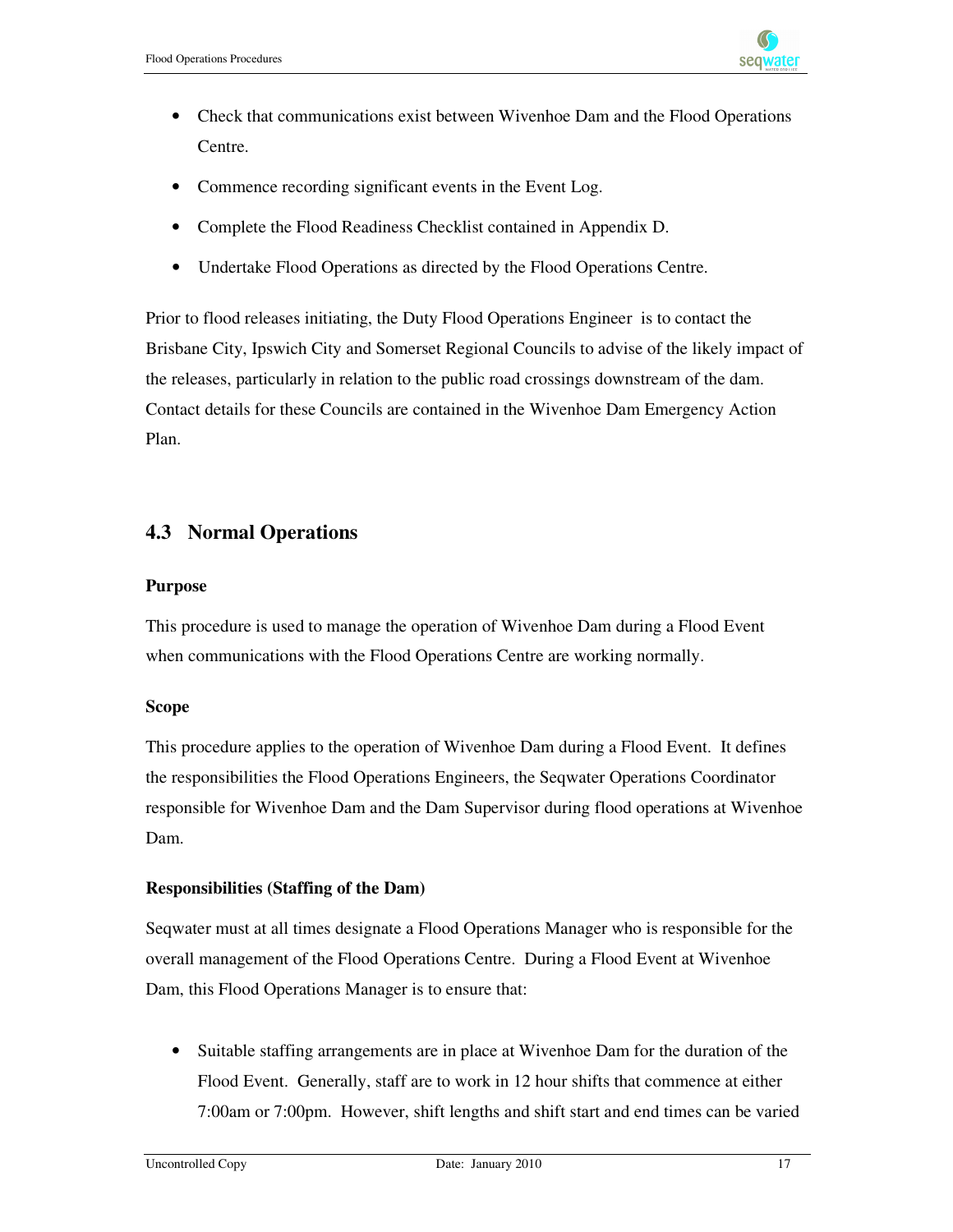as required, allowing appropriate management of the Flood Event. Staff rosters at Wivenhoe Dam are to be developed in conjunction with the Seqwater Operations Coordinator responsible for Wivenhoe Dam.

All staff working at Wivenhoe Dam during a Flood Event use the Flood Event Shift Log to sign on at the commencement of a shift and sign off at the end of a shift.

#### **Responsibilities (Operation of the Dam)**

Once flood operations commence at Wivenhoe Dam, the Dam Supervisor is responsible for the following:

- Recording all Significant Events in the Event Log.
- Undertaking flood releases from the dam strictly in accordance with the directions of the Flood Operations Centre.
- Rectifying communications issues at the dam by managing any required rectification works.
- Ensuring all notifications specified in the Flood Manuals and Emergency Action Plans are made.
- Conducting end of shift handovers that provide the following information to incoming officers:
	- o Reservoir storage elevations at each dam.
	- o Radial gate, sluice gate and regulator valve openings at each dam.
	- o Status of the communication systems.
	- o Any areas of concern associated with the management of the Flood Event.
- Advising the Flood Operations Engineer on duty should any issue arise that has the potential to adversely impact on flood operations during the Flood Event.
- Repairing any flood infrastructure breakdowns that have the potential to adversely impact on flood operations of Wivenhoe Dam after obtaining approval for such repairs from the Flood Operations Engineer on duty. Repairs are to be undertaken in accordance with the Operation and Maintenance Manual and the Flood Manuals.

At regular intervals during the Flood Event, the Duty Flood Operations Engineer is to contact the Brisbane City, Ipswich City and Somerset Regional Councils to advise of the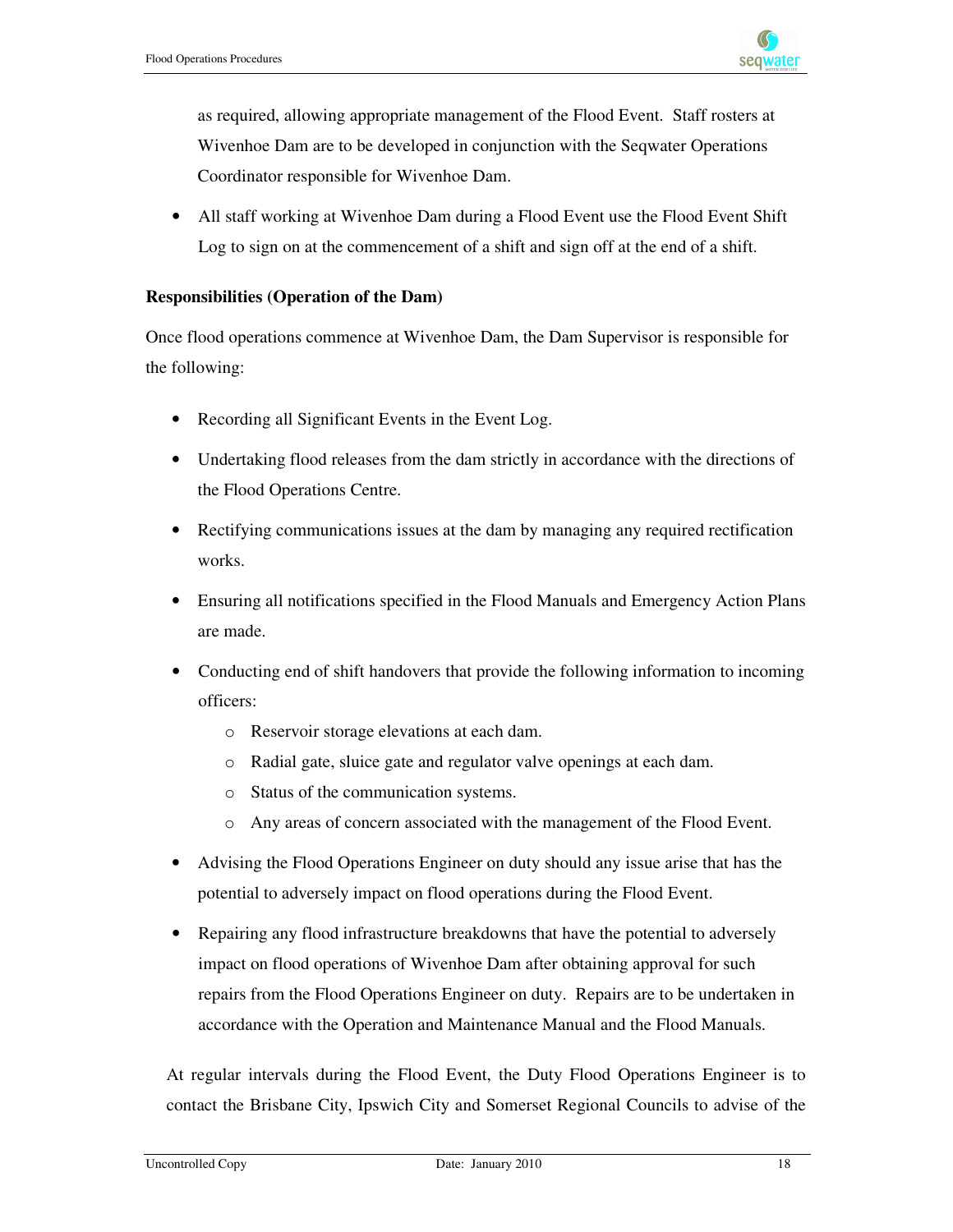current status of the flood releases and the expected releases and potential impacts during the course of the Flood Event. Contact details for these Councils are contained in the Wivenhoe Dam Emergency Action Plan.

## **4.4 Loss of Communications**

#### **Purpose**

This procedure is used to manage the operation of Wivenhoe Dam during a Flood Event when communications with the Flood Operations Centre are lost.

#### **Scope**

This procedure applies to the operation of Wivenhoe Dam during a Flood Event. It defines the responsibilities of the Dam Supervisor in operating Wivenhoe Dam.

#### **Responsibilities**

In the event of loss of communications with the Flood Operations Centre, responsibility for flood operations passes to the Dam Supervisor. The Dam Supervisor is then to:

- Take all practicable measures to restore communications with Flood Operations Centre and periodically check the lines of communication for any change.
- Make flood releases from Wivenhoe Dam in accordance with the Manual of Operational Procedures for Flood Releases from Wivenhoe Dam.
- Recording all Significant Events in the Event Log.
- Attempt all external notifications as contained in the Wivenhoe Dam Emergency Action Plan.
- The required frequency of gate operations and water level readings will be a function of the magnitude of the flood. It is therefore the responsibility of the Dam supervisor to monitor each event as it develops and adopt observation frequencies to suit. At the completion of a flood event, the Dam Supervisor is to close all radial and sluice gates once the lake level falls to EL 67.0 metres.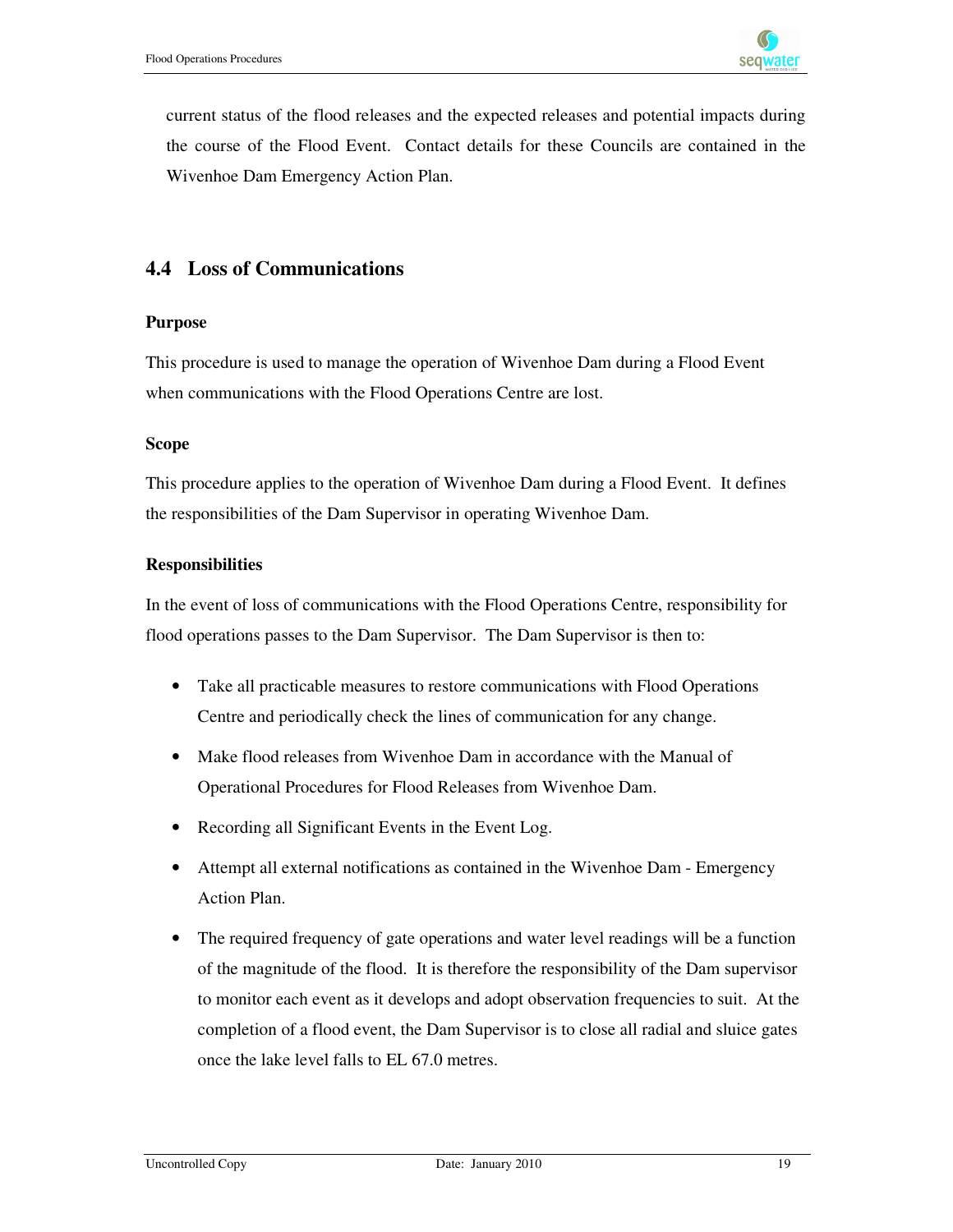

## **5 SOMERSET DAM**

#### **5.1 Preparedness**

#### **Purpose**

This procedure is used to ensure that Somerset Dam is maintained in a suitable state of preparedness for Flood Events.

#### **Scope**

This procedure applies to the maintenance of Somerset Dam for Flood Events. It defines the responsibilities of the Seqwater Operations Coordinator responsible for Somerset Dam and the Dam Operators.

#### **Background**

Somerset Dam and Wivenhoe Dam both have significant flood storage capacities and have the ability, when operated in conjunction with one another, of substantially reducing downstream flood flows. The flood mitigation capability of the dams is a function of the magnitude of the incoming flood event and the volume of flood storage available. The larger the flood and the closer the storage is to FSL, the less capability there will be to mitigate the effects.

The structural safety of the dam is paramount as failure of Somerset Dam could have catastrophic consequences due to the magnitude of the flood damage which would be caused downstream. Whilst Wivenhoe Dam has the capacity to mitigate the flood effects of such a failure in the absence of any other flooding, if the failure were to occur during major flooding, Wivenhoe Dam could be overtopped and destroyed also.

It is therefore necessary that the dam is kept ready for flood operations at all times and that a Dam Supervisor be available to initiate flood releases within two hours of being directed to mobilise. Failure to maintain this state of readiness could endanger the integrity of the dam and its ability to control downstream flood releases.

The safety of the Somerset Dam depends primarily on the proper operation of the spillway gates and the low level sluice gates. This infrastructure is used to control flood releases and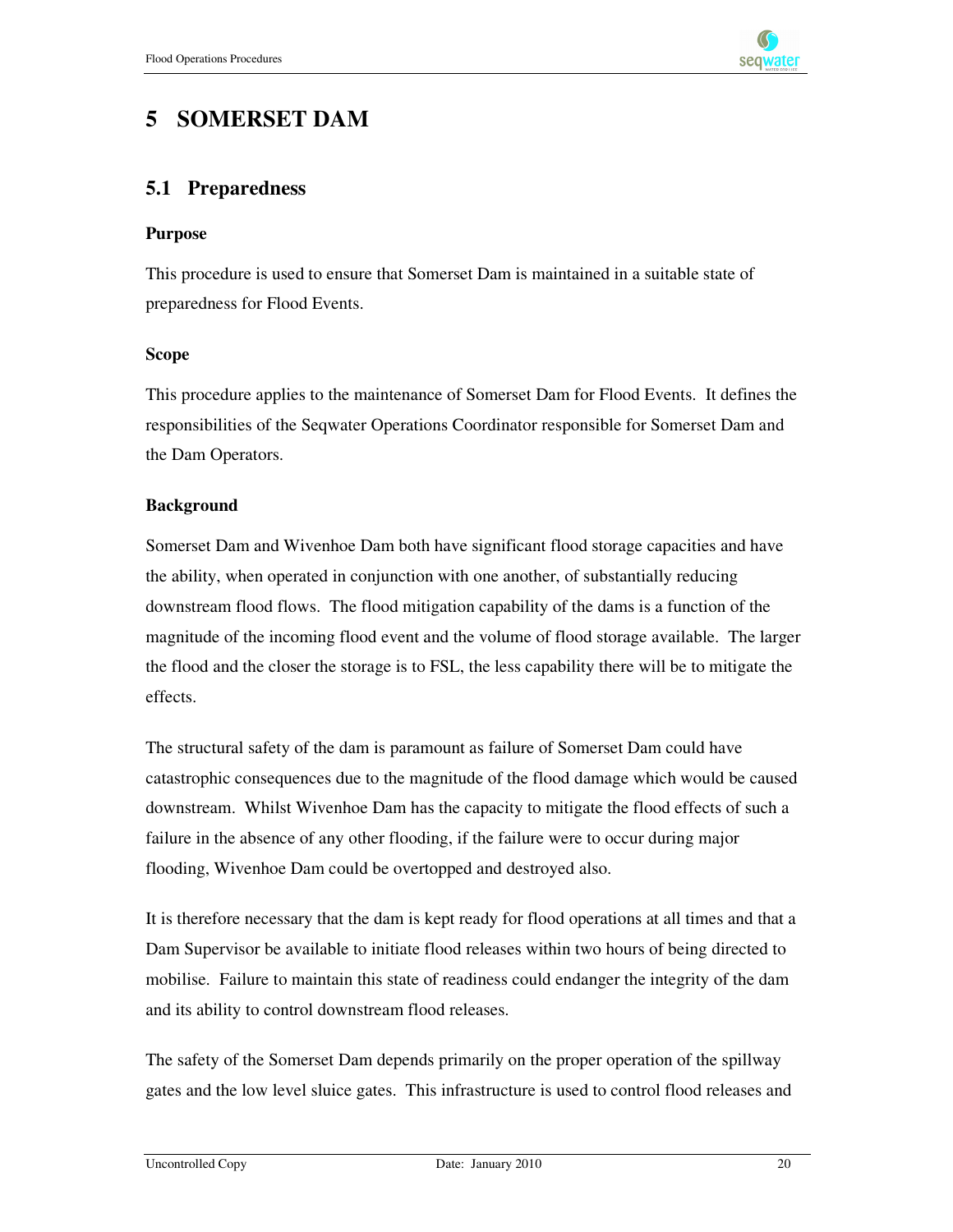

the operation of the infrastructure relies on the proper functioning of the mechanical hoist mechanisms and their electric power supply and controls. Somerset Dam is a mass concrete dam that can withstand limited overtopping without damage and this fact is made use of in the flood mitigation procedures.

#### **Responsibilities**

The Seqwater Operations Coordinator responsible for Somerset Dam is to ensure that:

- At least two Dam Operators are on close call and ready to attend Somerset Dam if called.
- Sufficient Dam Operators are available to staff Somerset Dam if a Flood Event is declared.
- Contact details for Dam Operators are up to date.
- Current copies of the following documents are available at Somerset Dam:
	- o Manual of Operational Procedures for Flood Mitigation for Wivenhoe Dam and Somerset Dam.
	- o Somerset Dam Emergency Action Plan.
	- o Somerset Dam Standing Operating Procedures.
	- o Somerset Dam Operation and Maintenance Manual.
- The following facilities are available at Somerset Dam:
	- o Sufficient stationary and forms.
	- o Landline telephone, mobile telephone, satellite telephone, Seqwater Radio Network, Facsimile and Email communication systems.
	- o Power systems and back-up power systems required to ensure computer system and communication system reliability during a flood event.
- All preventive maintenance work is undertaken at the dam in accordance with the Somerset Dam – Operation and Maintenance Manual.
- Flood release infrastructure and associated back-up systems are maintained in a constant state of operational readiness for Flood Events.
- The Flood Operations Engineer on duty is advised should any issue arise that has the potential to adversely impact on flood operations of Somerset Dam.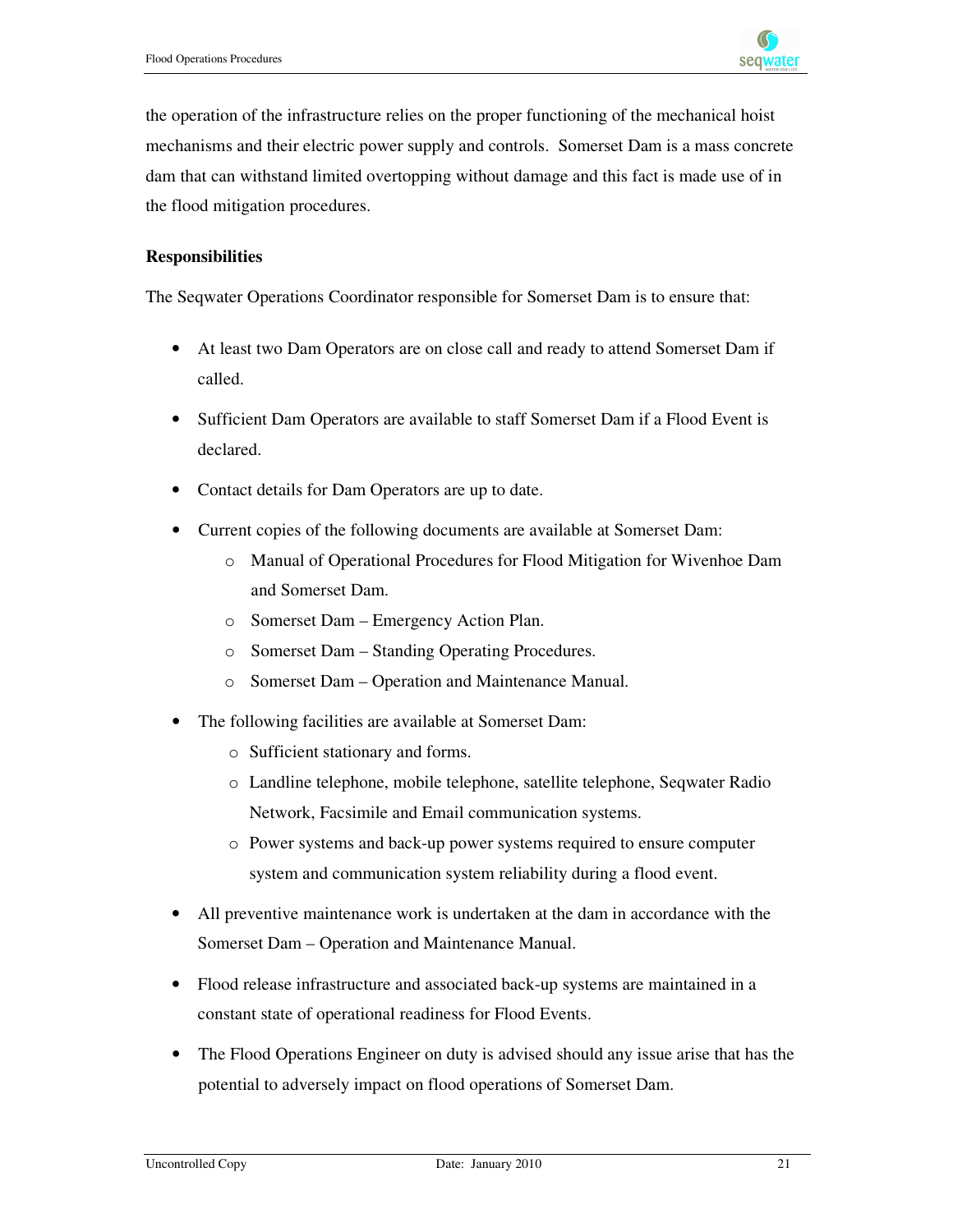While on close call, Dam Operators are to ensure that:

- They are contactable at all times either by telephone.
- In the event of a Flood Officer being "unfit for duty" the Flood Officer is to report the fact to the Flood Operations Engineer currently on close call.
- They are able to travel to Somerset Dam within two hours of being called.

## **5.2 Mobilisation**

#### **Purpose**

This procedure is used to manage mobilisation of Somerset Dam for a Flood Event.

#### **Scope**

This procedure applies to the mobilisation of Somerset Dam for Flood Events. It defines the responsibilities of the Duty Flood Operations Engineer, the Seqwater Operations Coordinator responsible for Somerset Dam and the Dam Supervisor, leading up to and during Somerset Dam mobilisation.

#### **Responsibilities**

It is the responsibility of the Duty Flood Operations Engineer to declare a Flood Event and notify the Seqwater Operations Coordinator responsible for Somerset Dam that flood releases are likely from the dam. Once the decision has been made to mobilise the Flood Operations Centre, the Seqwater Operations Coordinator responsible for Somerset Dam is to ensure that the following actions are undertaken:

- Notify the Principal Engineer Dam Safety of the mobilisation.
- Commence recording significant events in the Event Log.
- Contact the required Dam Operators on close call and direct them to travel to Somerset Dam to commence duty.
- Specify which of the Dam Operators is to be the Dam Supervisor for the purposes of managing the Flood Event.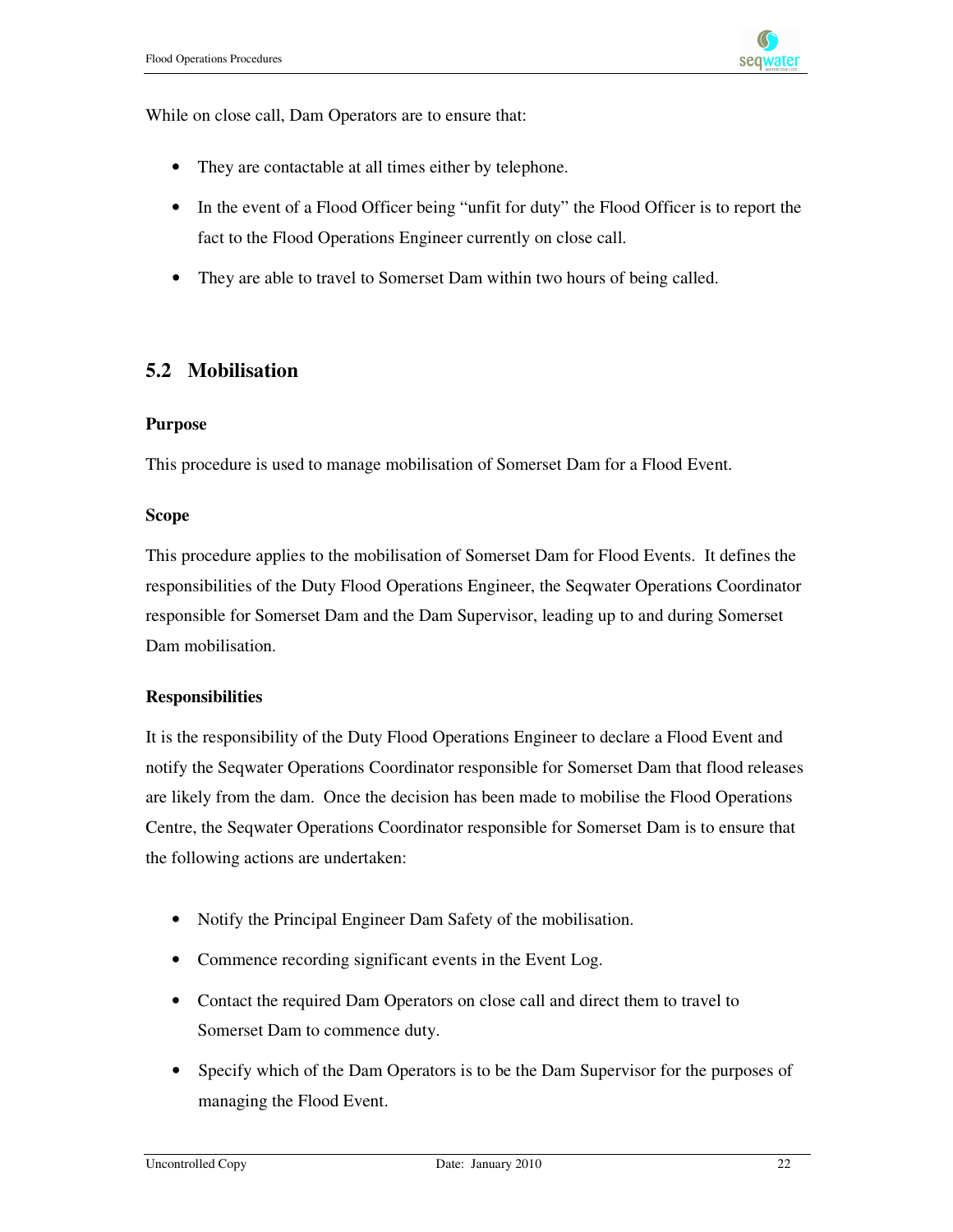

Once the Dam Supervisor reaches site, the Dam Supervisor is to ensure that the following actions are undertaken:

- Check that communications exist between Somerset Dam and the Flood Operations Centre.
- Commence recording significant events in the Event Log.
- Complete the Flood Readiness Checklist contained in Appendix E.
- Undertake Flood Operations as directed by the Flood Operations Centre.

## **5.3 Normal Operations**

#### **Purpose**

This procedure is used to manage the operation of Somerset Dam during a Flood Event when communications with the Flood Operations Centre are working normally.

#### **Scope**

This procedure applies to the operation of Somerset Dam during a Flood Event. It defines the responsibilities the Flood Operations Engineers, the Seqwater Operations Coordinator responsible for Somerset Dam and the Dam Supervisor during flood operations at Somerset Dam.

#### **Responsibilities (Staffing of the Dam)**

Seqwater must at all times designate a Flood Operations Manager who is responsible for the overall management of the Flood Operations Centre. During a Flood Event at Somerset Dam, this Flood Operations Manager is to ensure that:

• Suitable staffing arrangements are in place at Somerset Dam for the duration of the Flood Event. Generally, staff are to work in 12 hour shifts that commence at either 7:00am or 7:00pm. However, shift lengths and shift start and end times can be varied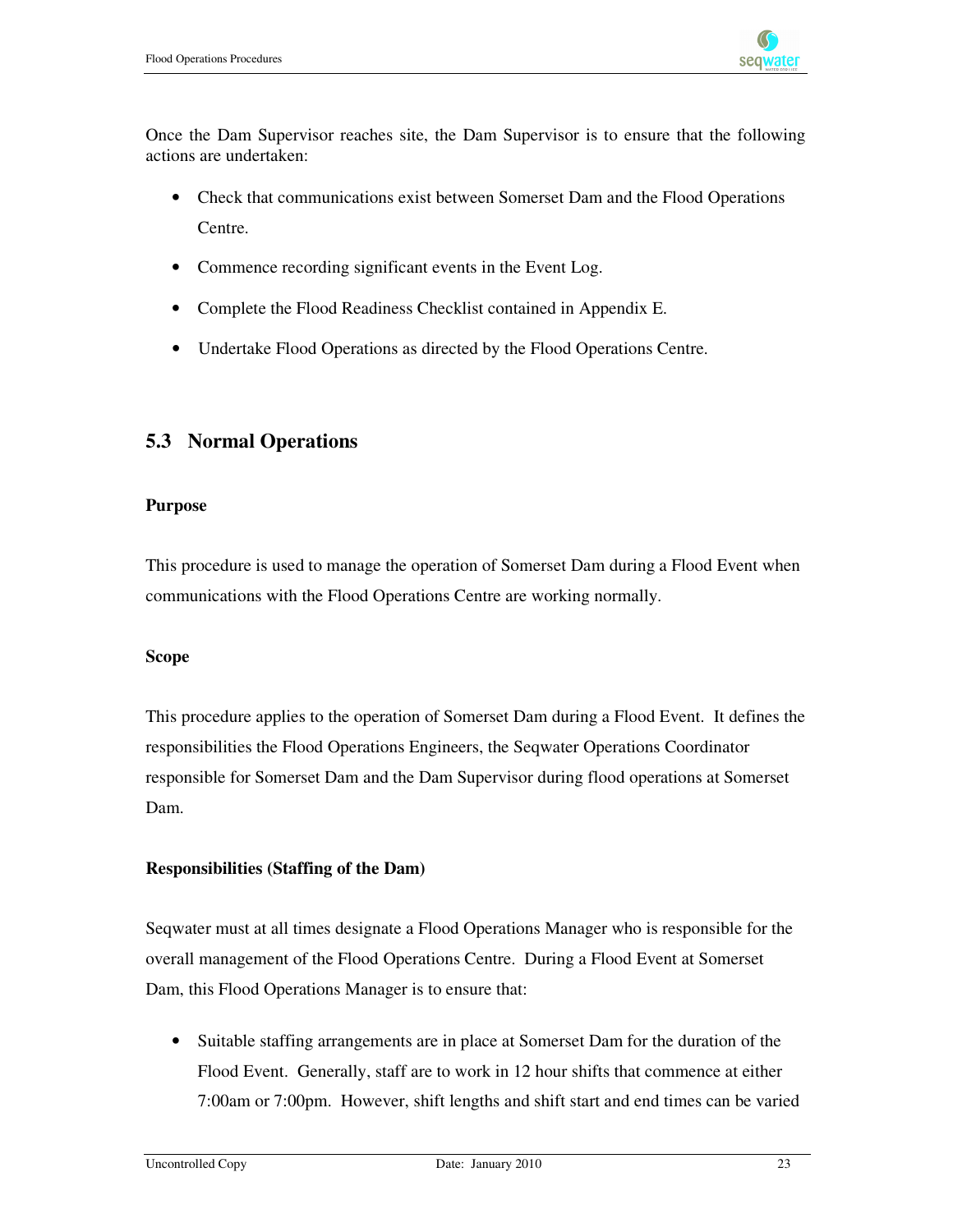as required, allowing appropriate management of the Flood Event. Staff rosters at Somerset Dam are to be developed in conjunction with the Seqwater Operations Coordinator responsible for Somerset Dam.

• All staff working at Somerset Dam during a Flood Event use the Event Log to sign on at the commencement of a shift and sign off at the end of a shift.

#### **Responsibilities (Operation of the Dam)**

Once flood operations commence at Somerset Dam, the Dam Supervisor is responsible for the following:

- Recording all Significant Events in the Event Log.
- Undertaking flood releases from the dam strictly in accordance with the directions of the Flood Operations Centre.
- Rectifying communications issues at the dam by managing any required rectification works.
- Ensuring all notifications specified in the Flood Manuals and Emergency Action Plans are made.
- Conducting end of shift handovers that provide the following information to incoming officers:
	- o Reservoir storage elevations at each dam.
	- o Radial gate, sluice gate and regulator valve openings at each dam.
	- o Status of the communication systems.
	- o Any areas of concern associated with the management of the Flood Event.
- Advising the Flood Operations Engineer on duty should any issue arise that has the potential to adversely impact on flood operations during the Flood Event.
- Repairing any flood infrastructure breakdowns that have the potential to adversely impact on flood operations of Somerset Dam after obtaining approval for such repairs from the Flood Operations Engineer on duty. Repairs are to be undertaken in accordance with the Operation and Maintenance Manual and the Flood Manuals.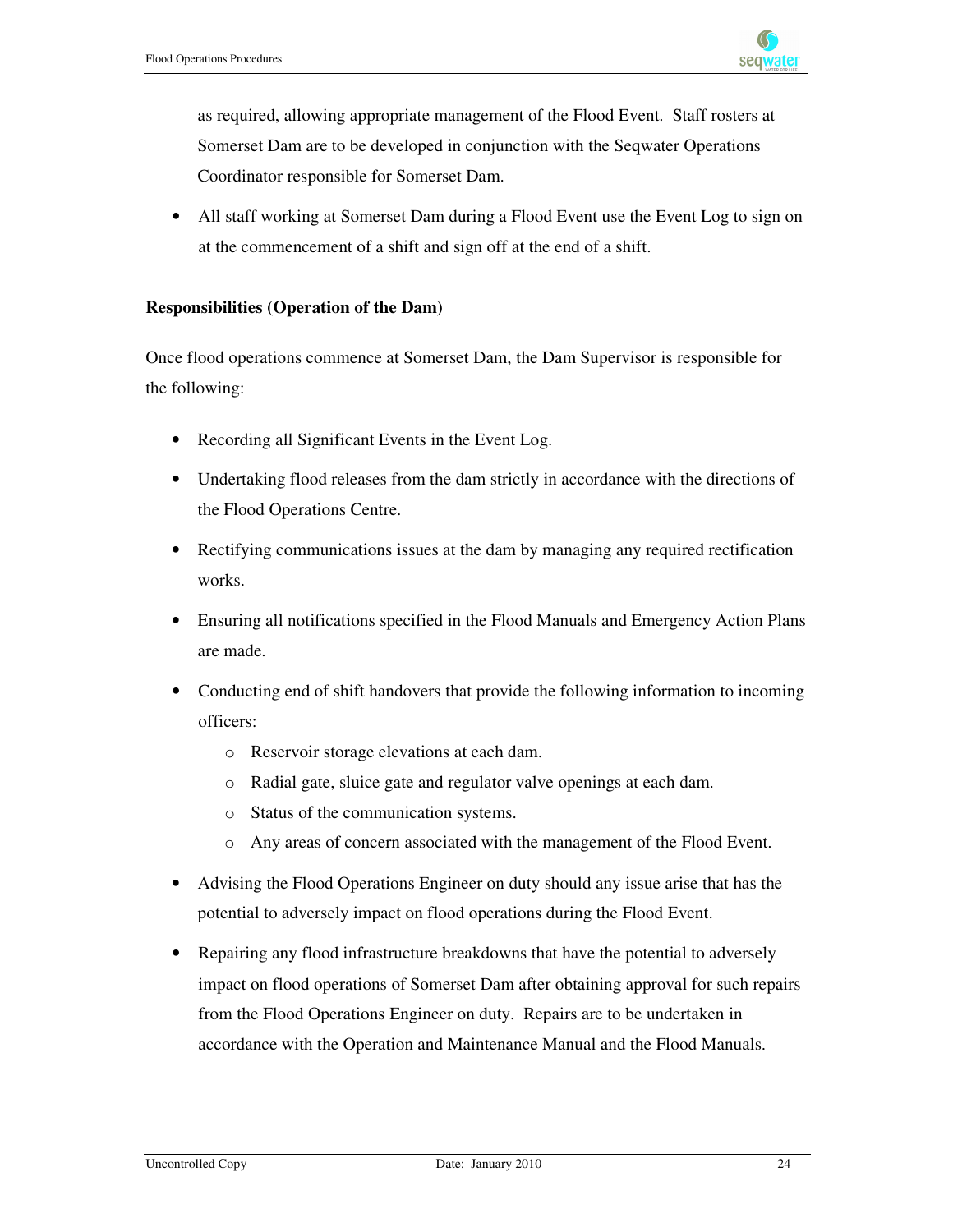

At regular intervals during the Flood Event, the Duty Flood Operations Engineer is to contact the Somerset Regional Council to advise of the current status of the flood releases and provide notification if the Lake Level is likely to impact on Kilcoy. Contact details for the Somerset Regional Council are contained in the Somerset Dam Emergency Action Plan.

### **5.4 Loss of Communications**

#### **Purpose**

This procedure is used to manage the operation of Somerset Dam during a Flood Event when communications with the Flood Operations Centre are lost.

#### **Scope**

This procedure applies to the operation of Somerset Dam during a Flood Event. It defines the responsibilities of the Dam Supervisor in operating Somerset Dam.

#### **Responsibilities**

In the event of loss of communications with the Flood Operations Centre, responsibility for flood operations passes to the Dam Supervisor. The Dam Supervisor is then to:

- Take all practicable measures to restore communications with Flood Operations Centre and periodically check the lines of communication for any change.
- Make flood releases from Somerset Dam in accordance with the Manual of Operational Procedures for Flood Releases from Somerset Dam.
- Recording all Significant Events in the Event Log.
- Attempt all external notifications as contained in the Somerset Dam Emergency Action Plan.

The required frequency of gate operations and water level readings will be a function of the magnitude of the flood. It is therefore the responsibility of the Dam supervisor to monitor each event as it develops and adopt observation frequencies to suit. At the completion of a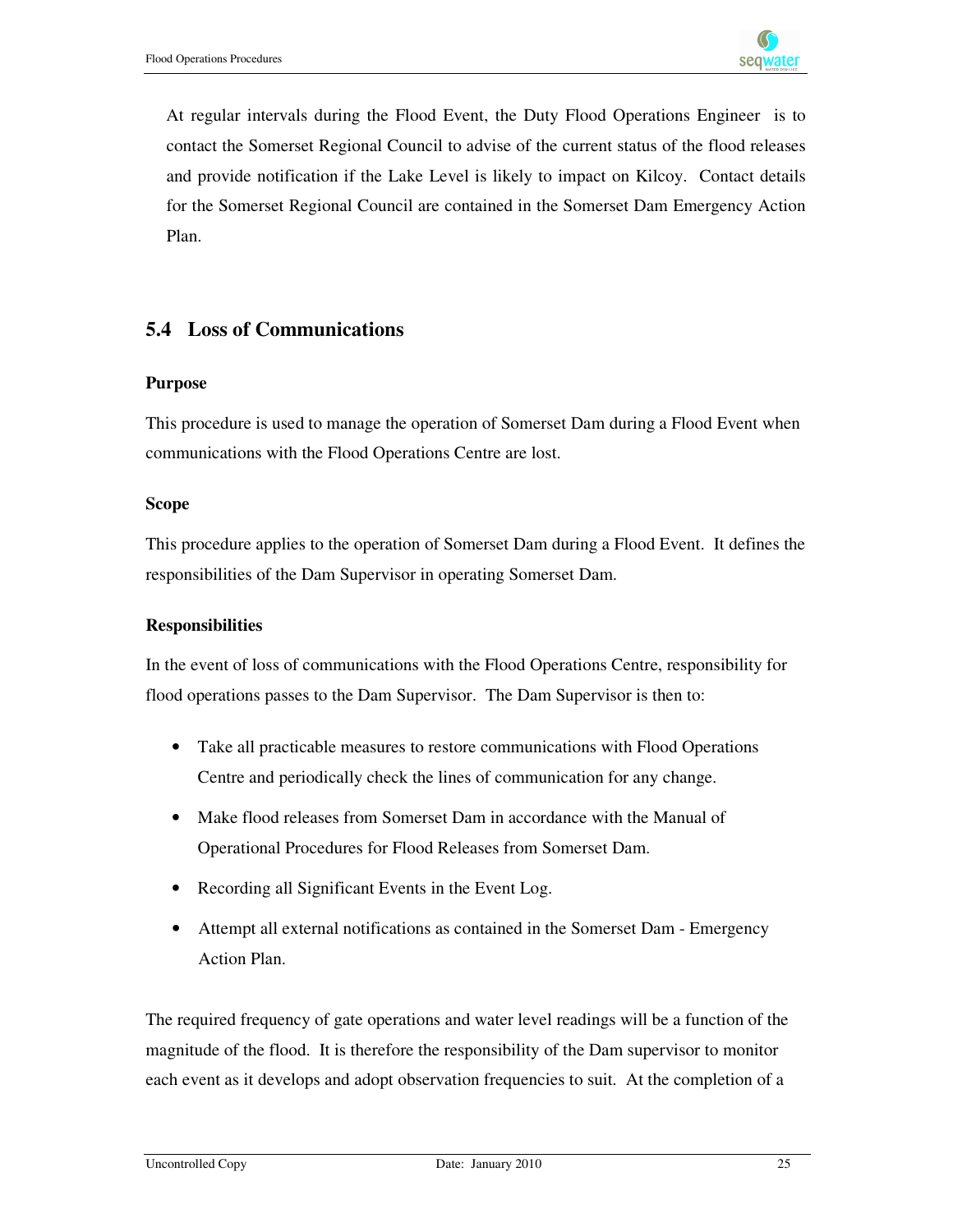

flood event, the Dam Supervisor is to close all radial and sluice gates once the lake level falls to EL 99.0 metres.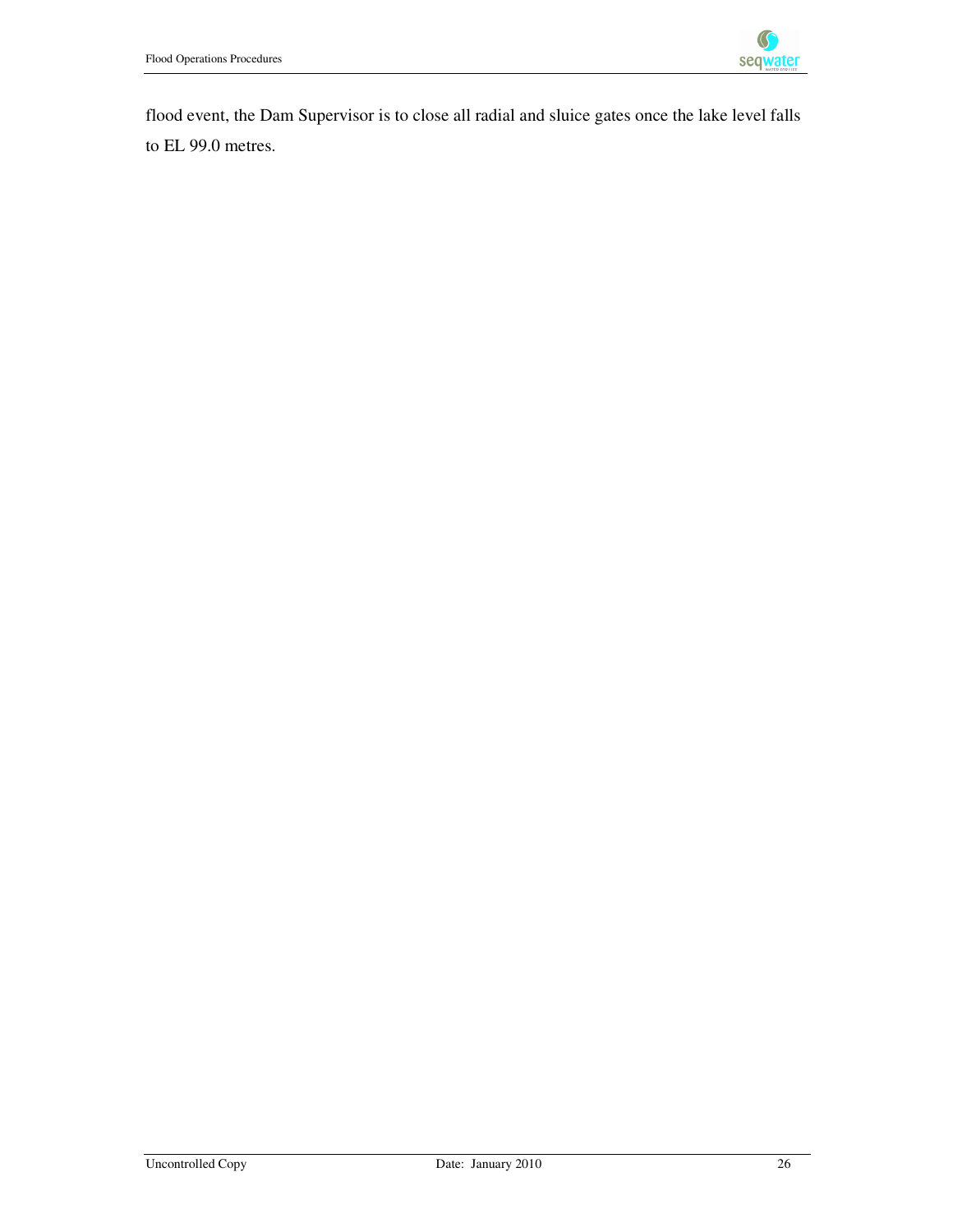

## **6 NORTH PINE DAM**

#### **6.1 Preparedness**

#### **Purpose**

This procedure is used to ensure that North Pine Dam is maintained in a suitable state of preparedness for Flood Events.

#### **Scope**

This procedure applies to the maintenance of North Pine Dam for Flood Events. It defines the responsibilities of the Seqwater Operations Coordinator responsible for North Pine Dam and the Dam Operators.

#### **Background**

North Pine Dam has a very small flood storage capacity and essentially must release nearly all incoming flood waters as soon as they enter the reservoir with very little flood mitigation. Because of this small flood storage capacity and the size of the catchment, flood releases may be necessary within a relatively short time of the commencement of heavy rainfall within the catchment. This is especially the case when the storage is at or near the Full Supply Level.

It is therefore necessary that the dam is kept ready for flood operations at all times and that a Dam Supervisor be available to initiate flood releases within two hours of being directed to mobilise. Failure to maintain this state of readiness could endanger the integrity of the dam and its ability to control downstream flood releases.

The safety of the dam depends primarily on the proper operation of the spillway gates which are used to control maximum flood levels. Such operation in turn relies on the proper functioning of the mechanical hoist mechanisms and their electric power supply and controls.

#### **Responsibilities**

The Seqwater Operations Coordinator responsible for North Pine Dam is to ensure that:

• At least two Dam Operators are on close call and ready to attend North Pine Dam if called.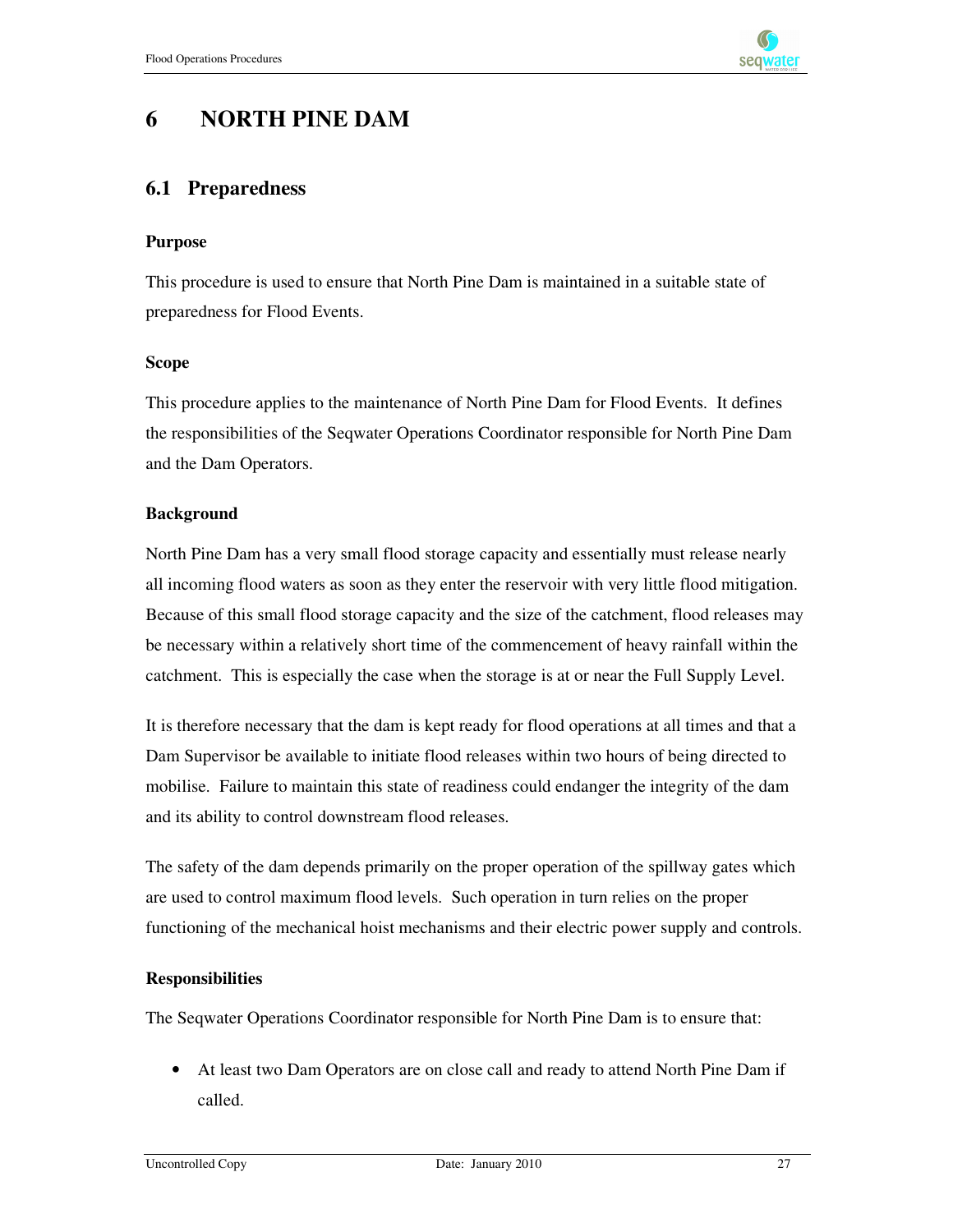

- Sufficient Dam Operators are available to staff North Pine Dam if a Flood Event is declared.
- Contact details for Dam Operators are up to date.
- Current copies of the following documents are available at North Pine Dam:
	- o Manual of Operational Procedures for Flood Releases from North Pine Dam.
	- o North Pine Dam Emergency Action Plan.
	- o North Pine Dam Standing Operating Procedures.
	- o North Pine Dam Operation and Maintenance Manual.
- The following facilities are available at North Pine Dam:
	- o Sufficient stationary and forms.
	- o Landline telephone, mobile telephone, satellite telephone, Seqwater Radio Network, Facsimile and Email communication systems.
	- o Power systems and back-up power systems required to ensure computer system and communication system reliability during a flood event.
- All preventive maintenance work is undertaken at the dam in accordance with the North Pine Dam – Operation and Maintenance Manual.
- Flood release infrastructure and associated back-up systems are maintained in a constant state of operational readiness for Flood Events.
- The Flood Operations Engineer on duty is advised should any issue arise that has the potential to adversely impact on flood operations of North Pine Dam.

While on close call, Dam Operators are to ensure that:

- They are contactable at all times either by telephone.
- In the event of a Flood Officer being "unfit for duty" the Flood Officer is to report the fact to the Flood Operations Engineer currently on close call.
- They are able to travel to North Pine Dam within two hours of being called.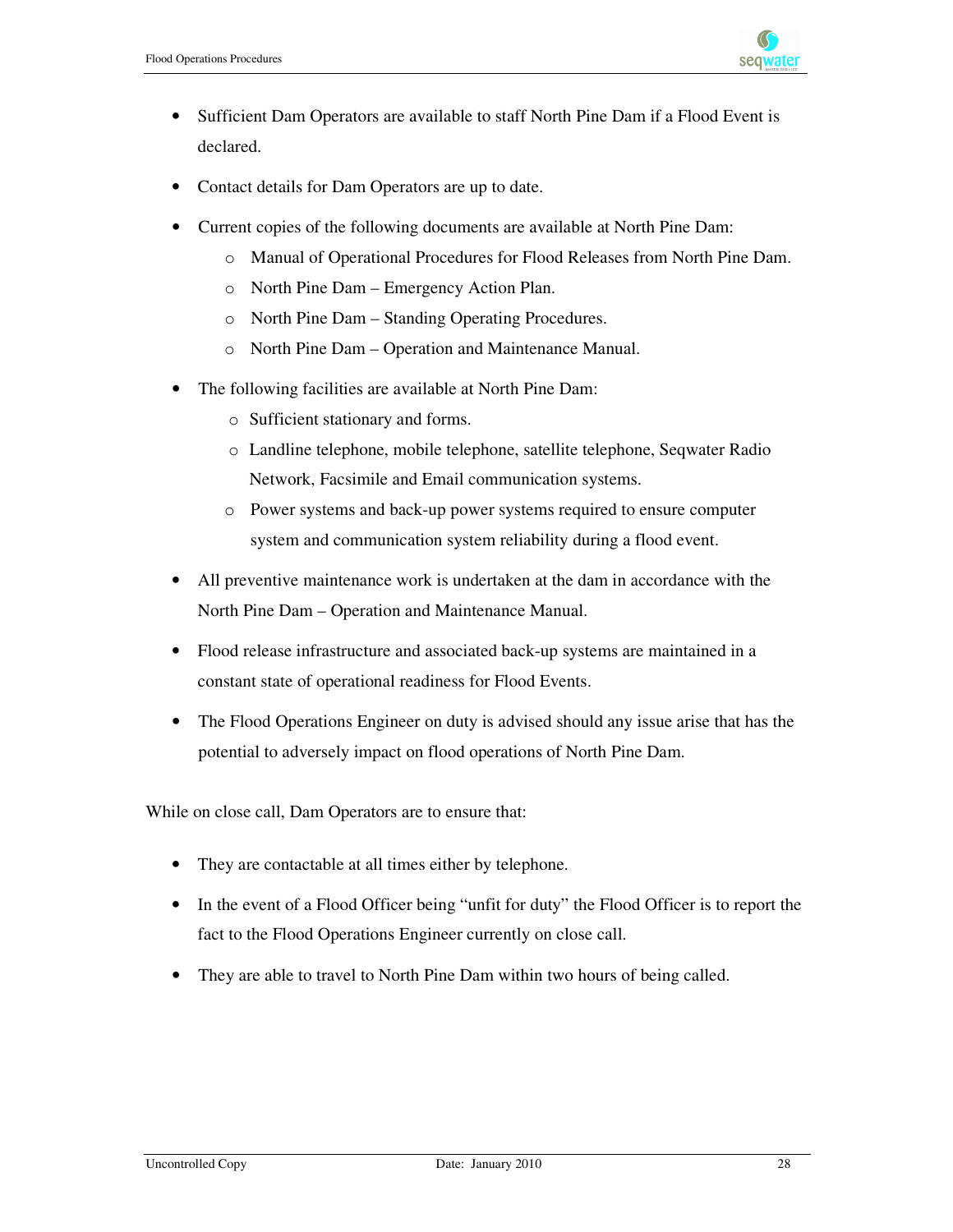

## **6.2 Mobilisation**

#### **Purpose**

This procedure is used to manage mobilisation of North Pine Dam for a Flood Event.

#### **Scope**

This procedure applies to the mobilisation of North Pine Dam for Flood Events. It defines the responsibilities of the Duty Flood Operations Engineer , the Seqwater Operations Coordinator responsible for North Pine Dam and the Dam Supervisor, leading up to and during North Pine Dam mobilisation.

#### **Responsibilities**

It is the responsibility of the Duty Flood Operations Engineer to declare a Flood Event and notify the Seqwater Operations Coordinator responsible for North Pine Dam that flood releases are likely from the dam. Once the decision has been made to mobilise the Flood Operations Centre, the Seqwater Operations Coordinator responsible for North Pine Dam is to ensure that the following actions are undertaken:

- Notify the Principal Engineer Dam Safety of the mobilisation.
- Commence recording significant events in the Event Log.
- Contact the required Dam Operators on close call and direct them to travel to North Pine Dam to commence duty.
- Specify which of the Dam Operators is to be the Dam Supervisor for the purposes of managing the Flood Event.

Once the Dam Supervisor reaches site, the Dam Supervisor is to ensure that the following actions are undertaken:

- Check that communications exist between North Pine Dam and the Flood Operations Centre.
- Commence recording significant events in the Event Log.
- Complete the Flood Readiness Checklist contained in Appendix F.
- Undertake Flood Operations as directed by the Flood Operations Centre.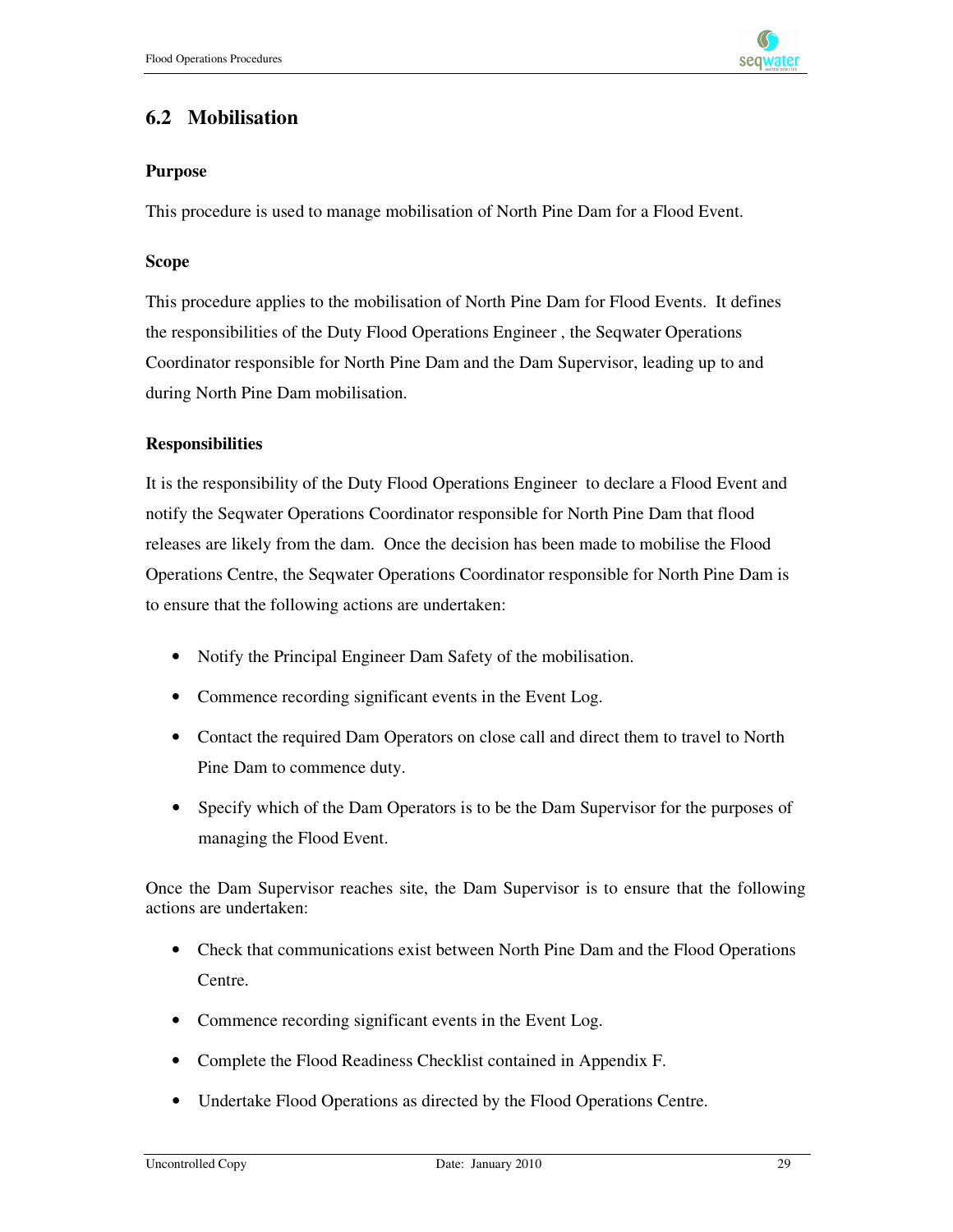

Prior to flood releases initiating, the Duty Flood Operations Engineer is to contact the Moreton Bay Regional Council to advise of the likely impact on Youngs Crossing and ensure that this crossing is closed to the public prior to being impacted by the releases. Contact details for the Moreton Bay Regional Council are contained in the North Pine Dam Emergency Action Plan.

## **6.3 Normal Operations**

#### **Purpose**

This procedure is used to manage the operation of North Pine Dam during a Flood Event when communications with the Flood Operations Centre are working normally.

#### **Scope**

This procedure applies to the operation of North Pine Dam during a Flood Event. It defines the responsibilities the Flood Operations Engineers, the Seqwater Operations Coordinator responsible for North Pine Dam and the Dam Supervisor during flood operations at North Pine Dam.

#### **Responsibilities (Staffing of the Dam)**

Seqwater must at all times designate a Flood Operations Manager who is responsible for the overall management of the Flood Operations Centre. During a Flood Event at North Pine Dam, this Flood Operations Manager is to ensure that:

- Suitable staffing arrangements are in place at North Pine Dam for the duration of the Flood Event. Generally, staff are to work in 12 hour shifts that commence at either 7:00am or 7:00pm. However, shift lengths and shift start and end times can be varied as required, allowing appropriate management of the Flood Event. Staff rosters at North Pine Dam are to be developed in conjunction with the Seqwater Operations Coordinator responsible for North Pine Dam.
- All staff working at North Pine Dam during a Flood Event use the Event Log to sign on at the commencement of a shift and sign off at the end of a shift.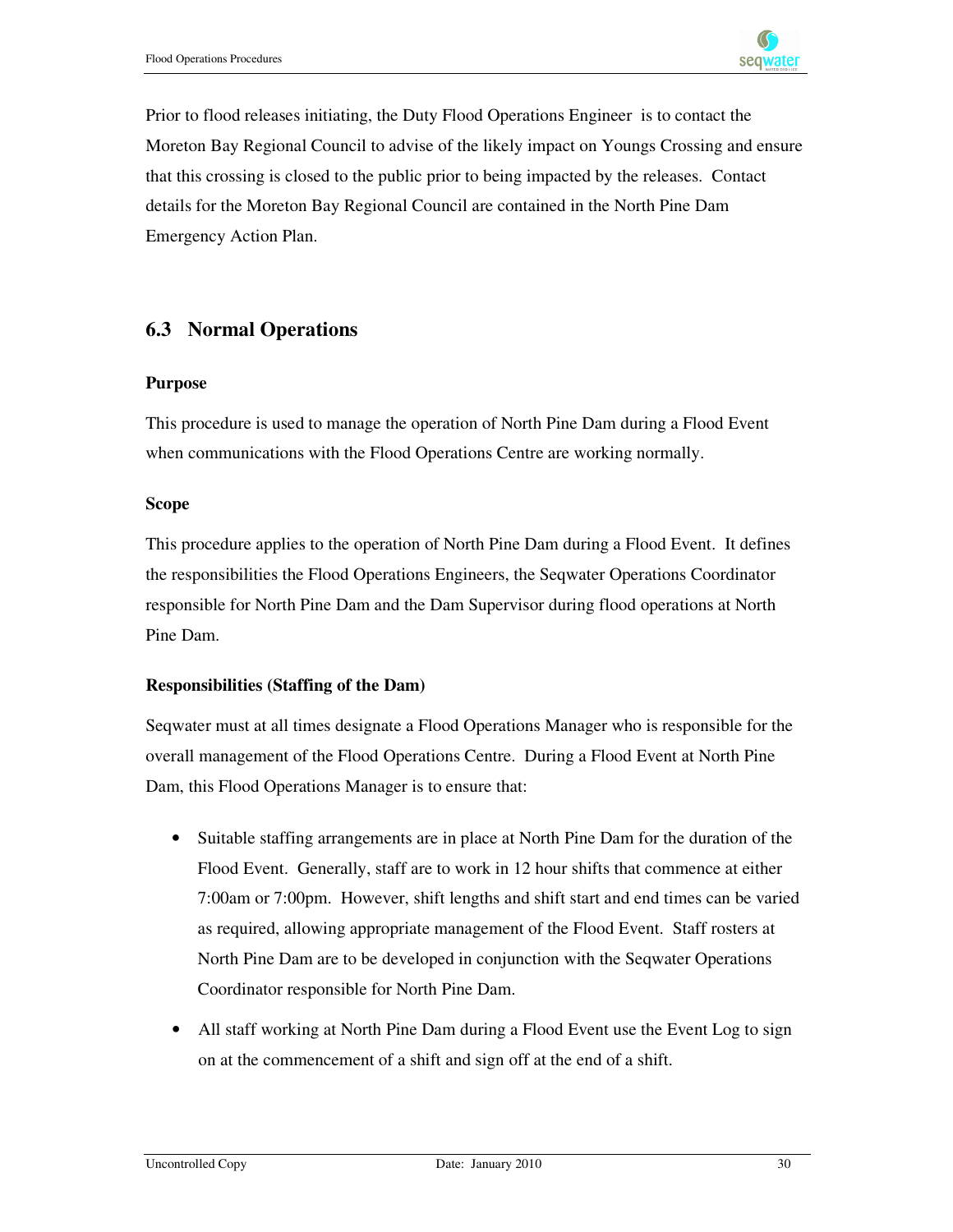#### **Responsibilities (Operation of the Dam)**

Once flood operations commence at North Pine Dam, the Dam Supervisor is responsible for the following:

- Recording all Significant Events in the Event Log.
- Undertaking flood releases from the dam strictly in accordance with the directions of the Flood Operations Centre.
- Rectifying communications issues at the dam by managing any required rectification works.
- Ensuring all notifications specified in the Flood Manuals and Emergency Action Plans are made.
- Conducting end of shift handovers that provide the following information to incoming officers:
	- o Reservoir storage elevations at each dam.
	- o Radial gate, sluice gate and regulator valve openings at each dam.
	- o Status of the communication systems.
	- o Any areas of concern associated with the management of the Flood Event.
- Advising the Flood Operations Engineer on duty should any issue arise that has the potential to adversely impact on flood operations during the Flood Event.
- Repairing any flood infrastructure breakdowns that have the potential to adversely impact on flood operations of North Pine Dam after obtaining approval for such repairs from the Flood Operations Engineer on duty. Repairs are to be undertaken in accordance with the Operation and Maintenance Manual and the Flood Manuals.

At regular intervals as appropriate during the Flood Event, the Duty Flood Operations Engineer is to contact the Moreton Bay Regional Council to advise of the current status of the flood releases and the expected releases and potential impacts during the course of the Flood Event. Contact details for the Moreton Bay Regional Council are contained in the North Pine Dam Emergency Action Plan.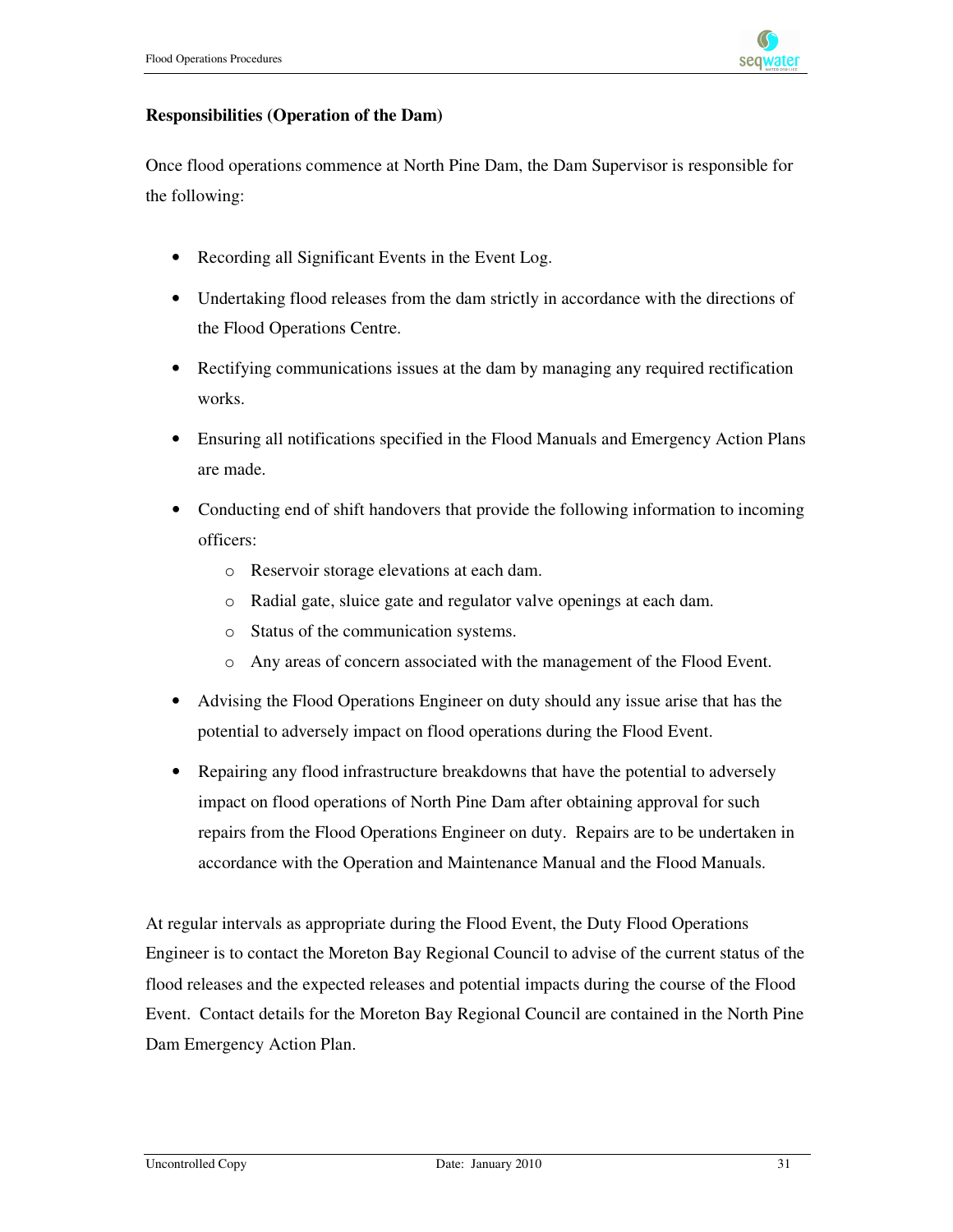

### **6.4 Loss of Communications**

#### **Purpose**

This procedure is used to manage the operation of North Pine Dam during a Flood Event when communications with the Flood Operations Centre are lost.

#### **Scope**

This procedure applies to the operation of North Pine Dam during a Flood Event. It defines the responsibilities of the Dam Supervisor in operating North Pine Dam.

#### **Responsibilities**

In the event of loss of communications with the Flood Operations Centre, responsibility for flood operations passes to the Dam Supervisor. The Dam Supervisor is then to:

- Take all practicable measures to restore communications with Flood Operations Centre and periodically check the lines of communication for any change.
- Make flood releases from North Pine Dam in accordance with the Manual of Operational Procedures for Flood Releases from North Pine Dam.
- Recording all Significant Events in the Event Log.
- Attempt all external notifications as contained in the North Pine Dam Emergency Action Plan.

The required frequency of gate operations and water level readings will be a function of the magnitude of the flood. Gate movements need to be carried out for every 15 millimetre rise or fall of the reservoir and on larger events this may require observations and movements at the intervals in the order of five minutes as specified in the Flood Manual. It is therefore the responsibility of the Dam supervisor to monitor each event as it develops and adopt observation frequencies to suit. At the completion of a flood event, the Dam Supervisor is to close all radial gates once the lake level falls to EL 39.55 metres.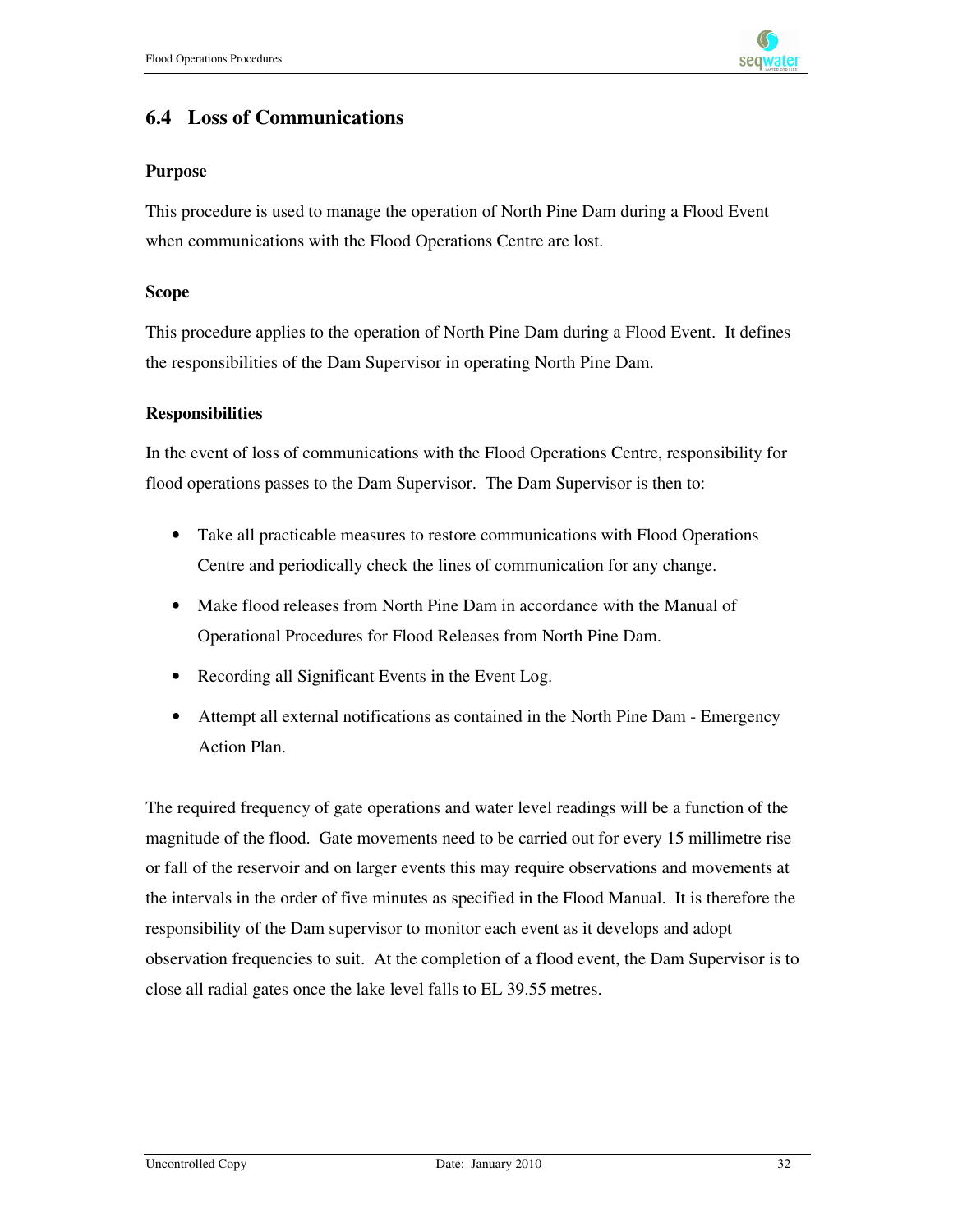

## **7 LESLIE HARRISON DAM**

## **7.1 Preparedness**

#### **Purpose**

This procedure is used to ensure that Leslie Harrison Dam is maintained in a suitable state of preparedness for Flood Events.

#### **Scope**

This procedure applies to the maintenance of Leslie Harrison Dam for Flood Events. It defines the responsibilities of the Seqwater Operations Coordinator responsible for Leslie Harrison Dam, the Flood Operations Coordinators and the Dam Operators.

#### **Background**

Leslie Harrison Dam has a very small flood storage capacity and essentially must release nearly all incoming flood waters as soon as they enter the reservoir with very little flood mitigation. Because of this small flood storage capacity and the size of the catchment, flood releases may be necessary within a relatively short time of the commencement of heavy rainfall within the catchment. This is especially the case when the storage is at or near the Full Supply Level.

It is therefore necessary that the dam is kept ready for flood operations at all times and that a Dam Supervisor be available to initiate flood releases within two hours of being directed to mobilise. Failure to maintain this state of readiness could endanger the integrity of the dam and its ability to control downstream flood releases.

The safety of the dam depends primarily on the proper operation of the vertical lift spillway gates which are used to control maximum flood levels. Such operation in turn relies on the proper functioning of the mechanical hoist mechanisms and their electric power supply and controls.

#### **Responsibilities**

The Seqwater Operations Coordinator responsible for Leslie Harrison Dam is to ensure that: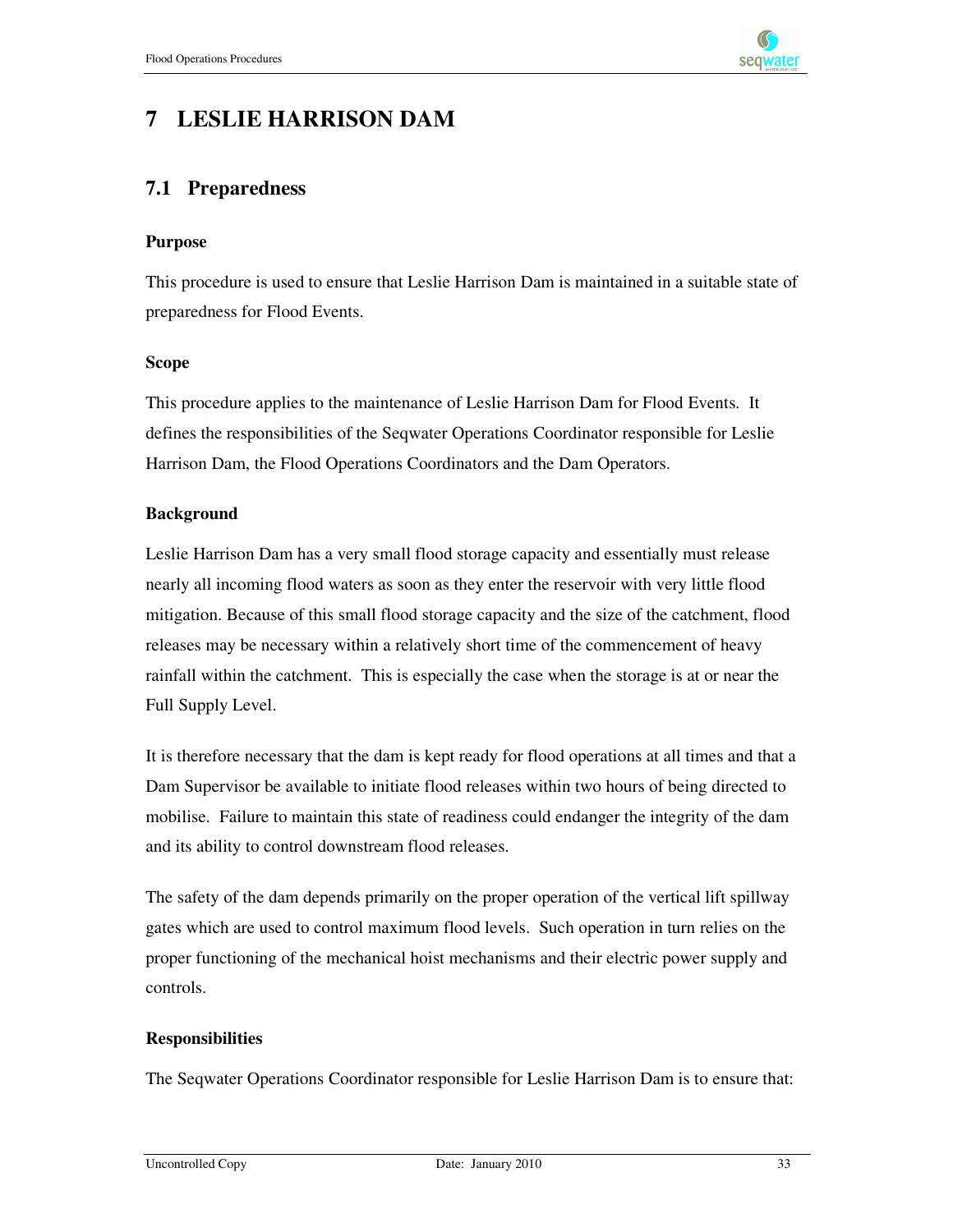- A Flood Operations Coordinator is on duty at all times to monitor catchment conditions, mobilise staff for flood events and coordinate operations during flood events at Leslie Harrison Dam.
- At least two Dam Operators are on close call and ready to attend Leslie Harrison Dam if called.
- Sufficient Dam Operators are available to staff Leslie Harrison Dam if a Flood Event is declared.
- Contact details for Dam Operators are up to date.
- Current copies of the following documents are available at Leslie Harrison Dam:
	- o Manual of Operational Procedures for Flood Releases from Leslie Harrison Dam.
	- o Leslie Harrison Dam Emergency Action Plan.
	- o Leslie Harrison Dam Standing Operating Procedures.
	- o Leslie Harrison Dam Operation and Maintenance Manual.
- The following facilities are available at Leslie Harrison Dam:
	- o Sufficient stationary and forms.
	- o Landline telephone, mobile telephone, satellite telephone, Seqwater Radio Network, Facsimile and Email communication systems.
	- o Power systems and back-up power systems required to ensure computer system and communication system reliability during a flood event.
- All preventive maintenance work is undertaken at the dam in accordance with the Leslie Harrison Dam – Operation and Maintenance Manual.
- Flood release infrastructure and associated back-up systems are maintained in a constant state of operational readiness for Flood Events.
- The Flood Operations Coordinator on duty is advised should any issue arise that has the potential to adversely impact on flood operations of Leslie Harrison Dam.

While on close call, Flood Operations Coordinators are to ensure taht:

• They are contactable at all times by telephone.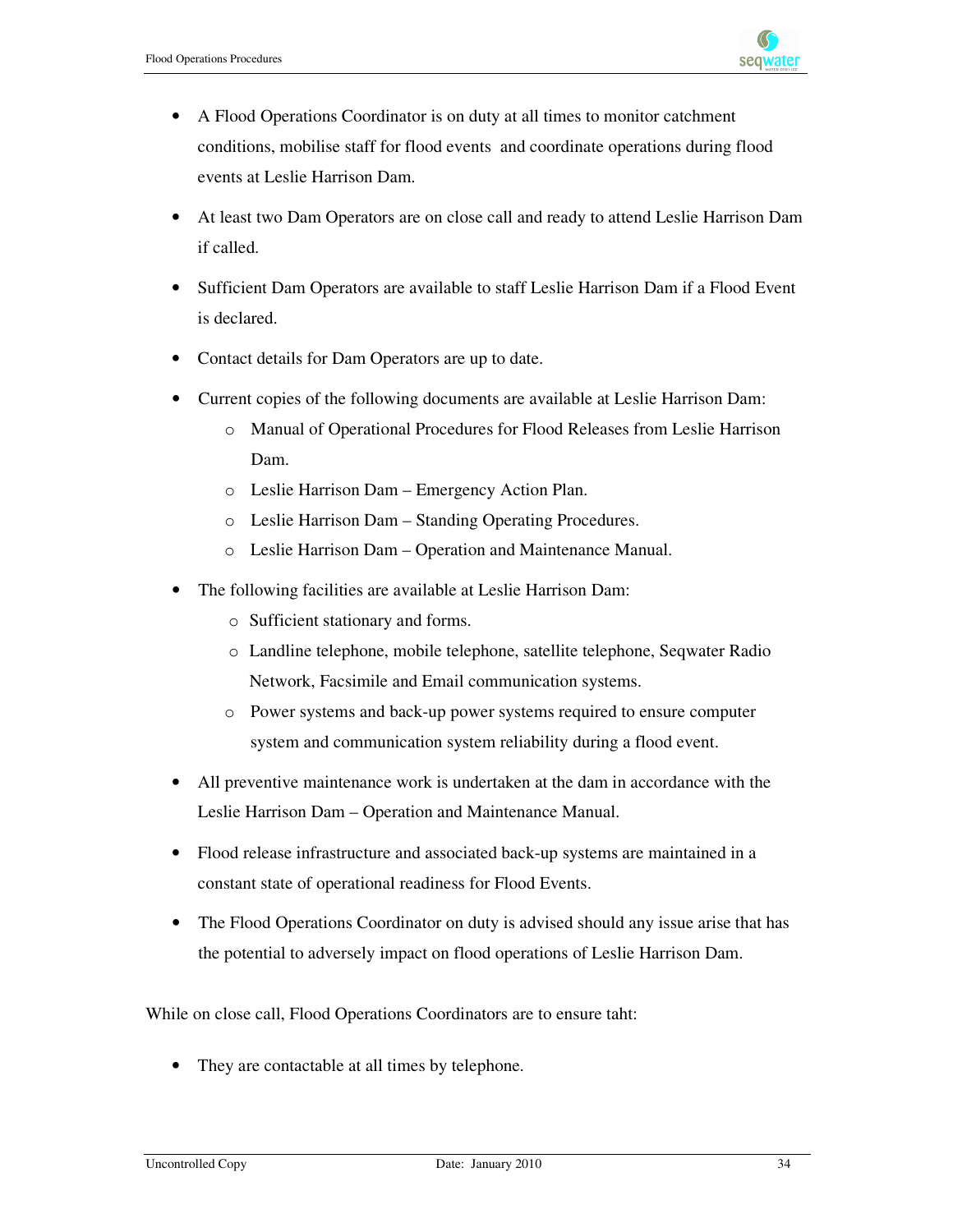- They have facilities to allow appropriate real time monitoring of dam and catchment conditions.
- They are able to travel to a suitable location in sufficient time to direct the mobilisation and operation of a flood event without compromising the safety of the dams or the intent of the Flood Manual.
- They organise a handover of close call staff on the day at which close call commences. This handover can be conducted over the telephone and involves both the staff coming off a period of close call and the staff commencing a period of close call. Expected weather conditions during the commencing close call period and any current issues impacting on the operation of the dam are to be discussed during the handover.
- They contact Seqwater's Principal Engineer Dam Safety, should any issue arise that has the potential to adversely impact on flood operations at the dam.

While on close call, Dam Operators are to ensure that:

- They are contactable at all times either by telephone.
- In the event of a Flood Officer being "unfit for duty" the Flood Officer is to report the fact to the Flood Operations Engineer currently on close call.
- They are able to travel to Leslie Harrison Dam within two hours of being called.

## **7.2 Mobilisation**

#### **Purpose**

This procedure is used to manage mobilisation of Leslie Harrison Dam for a Flood Event.

#### **Scope**

This procedure applies to the mobilisation of Leslie Harrison Dam for Flood Events. It defines the responsibilities of the Flood Operations Coordinators on close call, the Seqwater Operations Coordinator responsible for Leslie Harrison Dam and the Dam Supervisor, leading up to and during Leslie Harrison Dam mobilisation.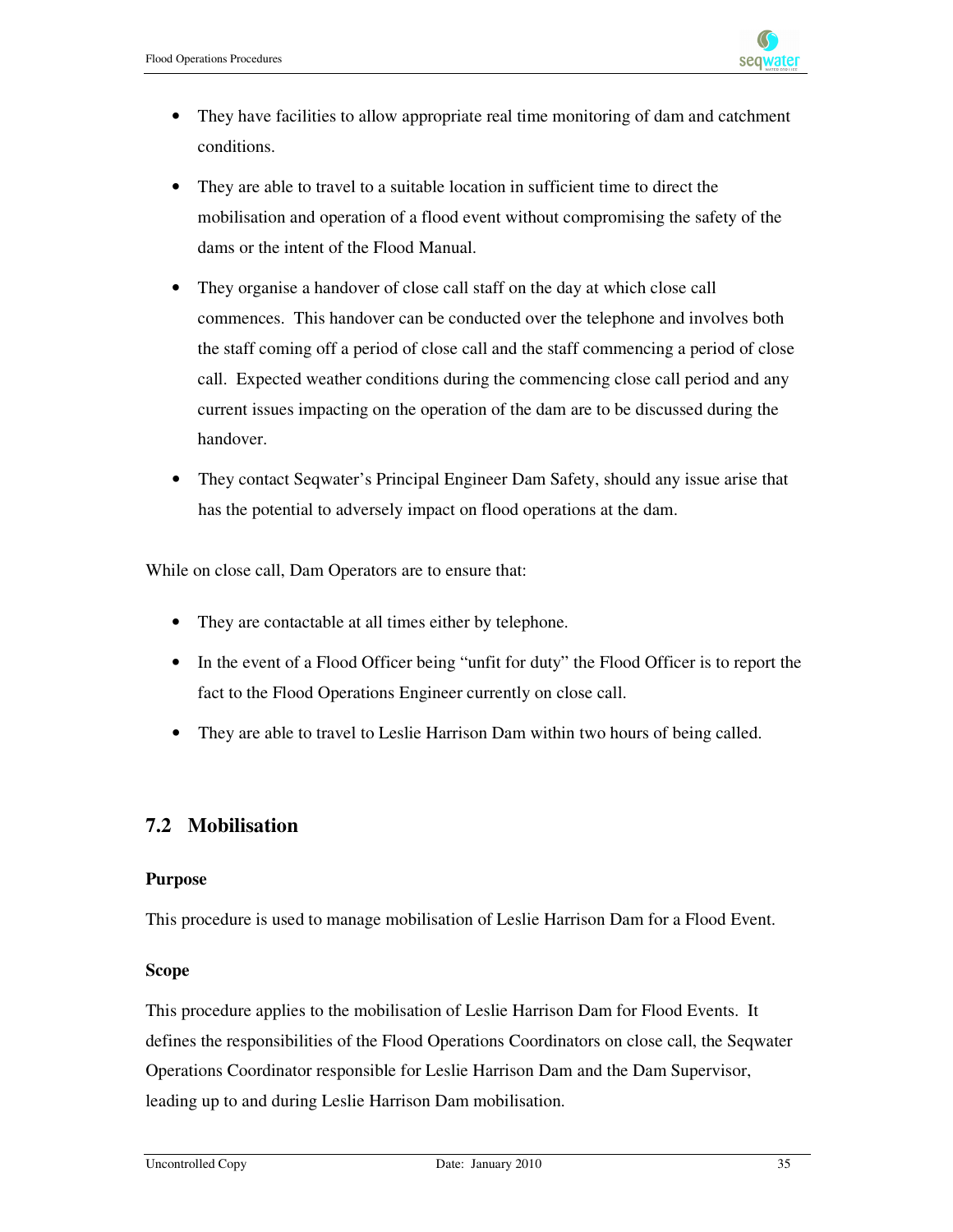

#### **Responsibilities**

It is the responsibility of the Flood Operations Coordinator on close call to declare a Flood Event and notify the Seqwater Operations Coordinator responsible for Leslie Harrison Dam that flood releases are likely from the dam. Once the decision has been made to mobilise the dam for a flood event, the Seqwater Operations Coordinator responsible for Leslie Harrison Dam is to ensure that the following actions are undertaken:

- Notify the Principal Engineer Dam Safety of the mobilisation.
- Commence recording significant events in the Event Log.
- Contact the required Dam Operators on close call and direct them to travel to Leslie Harrison Dam to commence duty.
- Specify which of the Dam Operators is to be the Dam Supervisor for the purposes of managing the Flood Event.

Once the Dam Supervisor reaches site, the Dam Supervisor is to ensure that the following actions are undertaken:

- Check that communications exist between Leslie Harrison Dam and the Flood Operations Coordinators.
- Commence recording significant events in the Event Log.
- Complete the Flood Readiness Checklist contained in Appendix G.
- Undertake Flood Operations as directed by the Flood Operations Centre.

Prior to flood releases initiating, the Flood Operations Coordinator on close call is to contact the Redland City Council to advise of the likely magnitude of the flood releases and ensure that the Council will contact external parties impacted by the releases. Contact details for the Redland City Council are contained in the Leslie Harrison Dam Emergency Action Plan.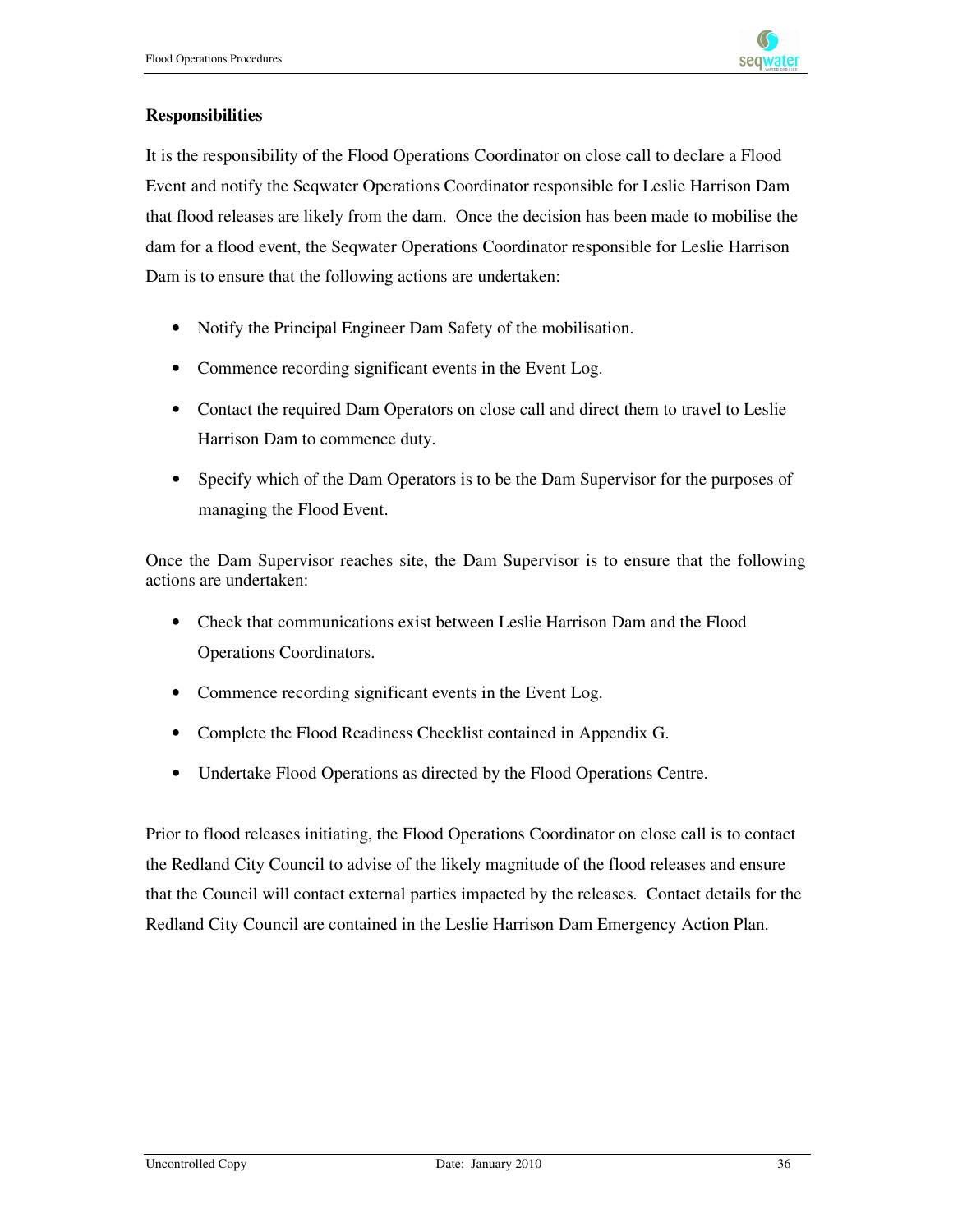

## **7.3 Normal Operations**

#### **Purpose**

This procedure is used to manage the operation of Leslie Harrison Dam during a Flood Event when communications with the Flood Operations Centre are working normally.

#### **Scope**

This procedure applies to the operation of Leslie Harrison Dam during a Flood Event. It defines the responsibilities the Flood Operations Coordinators, the Seqwater Operations Coordinator responsible for Leslie Harrison Dam and the Dam Supervisor during flood operations at Leslie Harrison Dam.

#### **Responsibilities (Staffing of the Dam)**

During a Flood Event at Leslie Harrison Dam, the Seqwater Operations Coordinator responsible for Leslie Harrison Dam is to ensure that:

- Suitable staffing arrangements are in place at Leslie Harrison Dam for the duration of the Flood Event. Generally, staff are to work in 12 hour shifts that commence at either 7:00am or 7:00pm. However, shift lengths and shift start and end times can be varied as required, allowing appropriate management of the Flood Event.
- All staff working at Leslie Harrison Dam during a Flood Event use the Event Log to sign on at the commencement of a shift and sign off at the end of a shift.

#### **Responsibilities (Operation of the Dam)**

Once flood operations commence at Leslie Harrison Dam, the Dam Supervisor is responsible for the following:

- Recording all Significant Events in the Event Log.
- Undertaking flood releases from the dam strictly in accordance with the directions of the Flood Operations Coordinators.
- Rectifying communications issues at the dam by managing any required rectification works.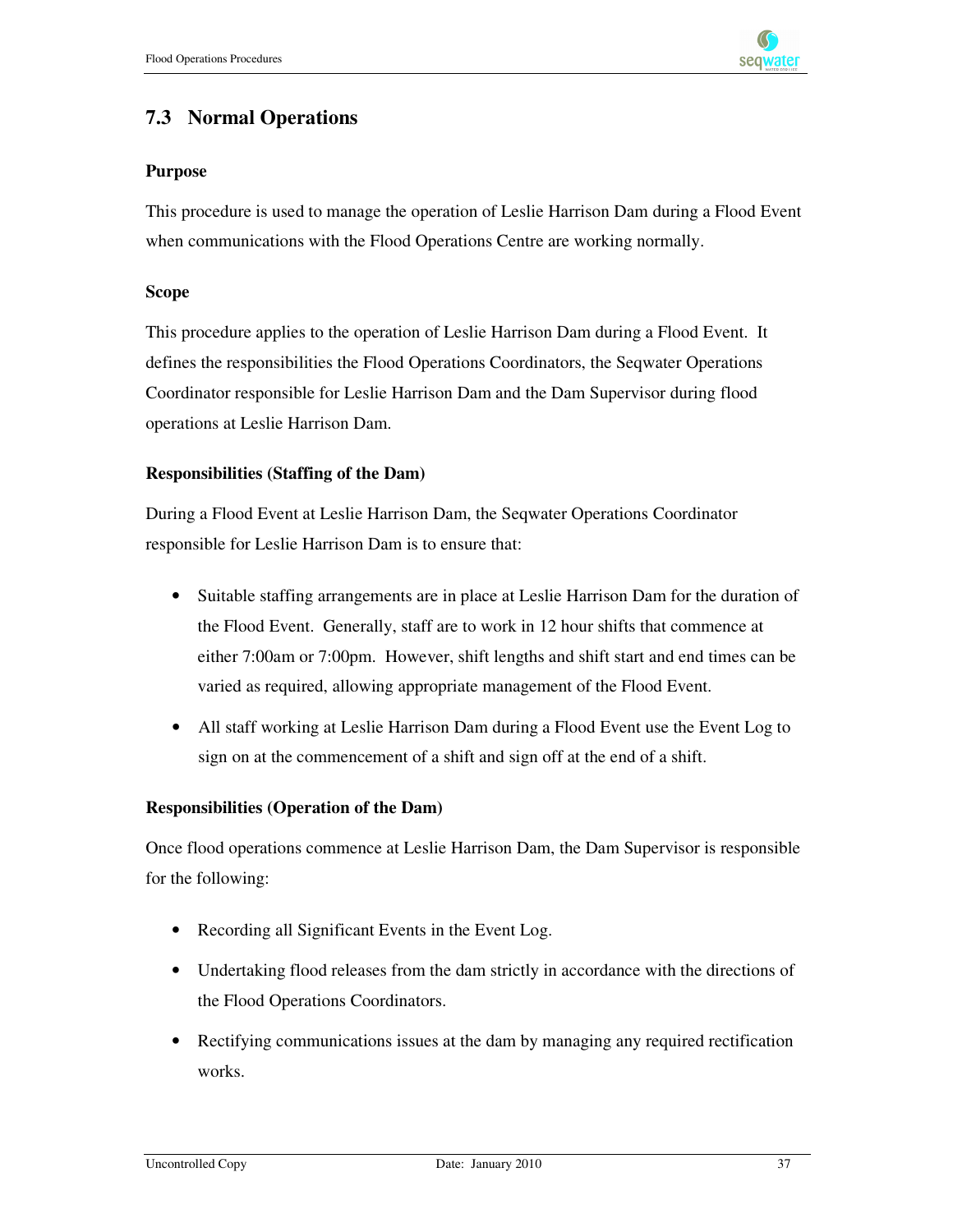

- Ensuring all notifications specified in the Flood Manuals and Emergency Action Plans are made.
- Conducting end of shift handovers that provide the following information to incoming officers:
	- o Reservoir storage elevations at each dam.
	- o Radial gate, sluice gate and regulator valve openings at each dam.
	- o Status of the communication systems.
	- o Any areas of concern associated with the management of the Flood Event.
- Advising the Flood Operations Coordinator on duty should any issue arise that has the potential to adversely impact on flood operations during the Flood Event.
- Repairing any flood infrastructure breakdowns that have the potential to adversely impact on flood operations of Leslie Harrison Dam after obtaining approval for such repairs from the Flood Operations Coordinator on duty. Repairs are to be undertaken in accordance with the Operation and Maintenance Manual and the Flood Manuals.

At regular intervals during the Flood Event, the Flood Operations Coordinator on close call is to contact the Redland City Council to advise of the current status of the flood releases and the expected releases and potential impacts during the course of the Flood Event. Contact details for the Redland City Council are contained in the Leslie Harrison Dam Emergency Action Plan.

## **7.4 Loss of Communications**

#### **Purpose**

This procedure is used to manage the operation of Leslie Harrison Dam during a Flood Event when communications with the Flood Operations Coordinators are lost.

#### **Scope**

This procedure applies to the operation of Leslie Harrison Dam during a Flood Event. It defines the responsibilities of the Dam Supervisor in operating Leslie Harrison Dam.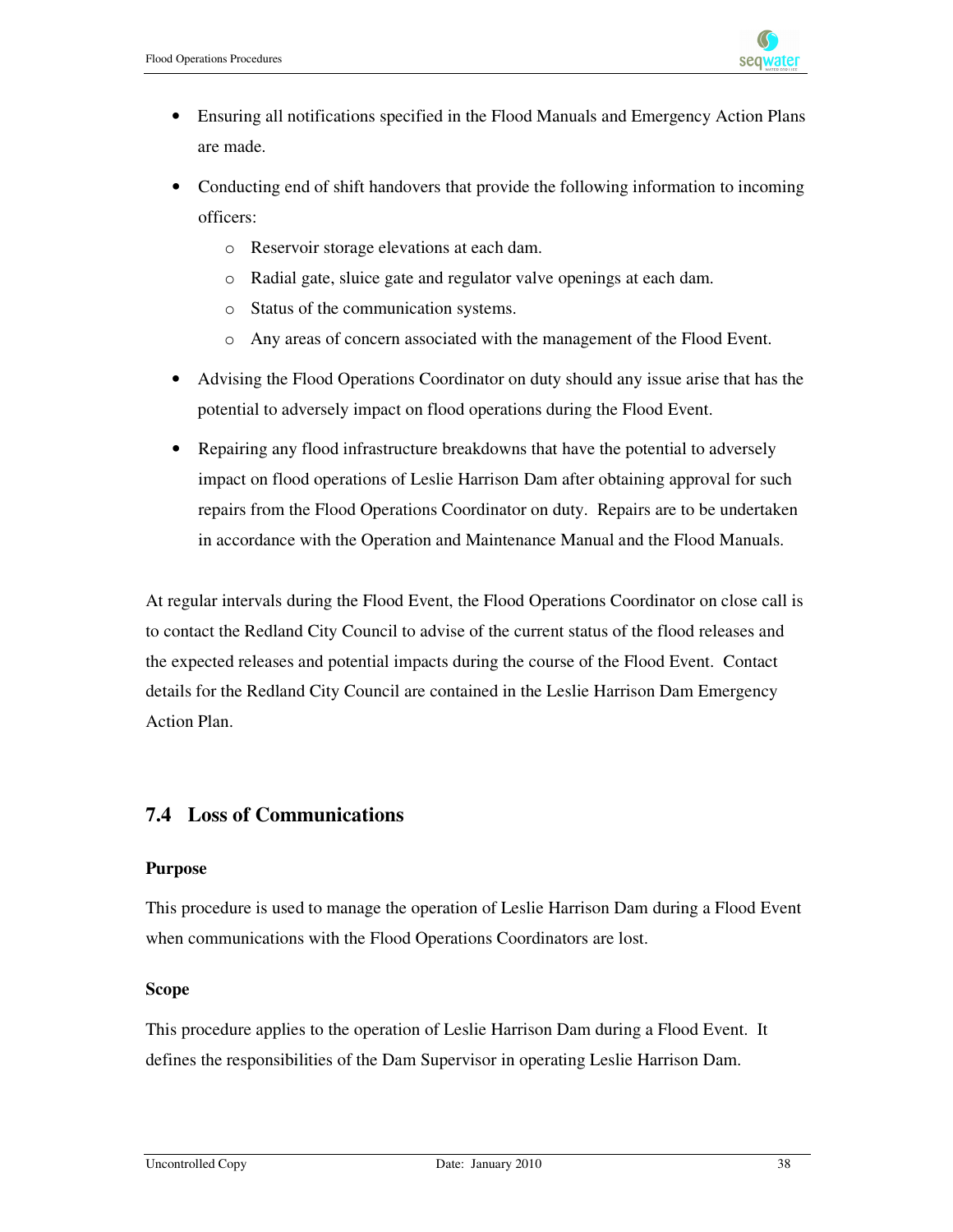

#### **Responsibilities**

In the event of loss of communications with the Flood Operations Coordinators, responsibility for flood operations passes to the Dam Supervisor. The Dam Supervisor is then to:

- Take all practicable measures to restore communications with Flood Operations Coordinators and periodically check the lines of communication for any change.
- Make flood releases from Leslie Harrison Dam in accordance with the Manual of Operational Procedures for Flood Releases from Leslie Harrison Dam.
- Recording all Significant Events in the Event Log.
- Attempt all external notifications as contained in the Leslie Harrison Dam Emergency Action Plan.

The required frequency of gate operations and water level readings will be a function of the magnitude of the flood. Gate movements need to be carried out for every 7 millimetre rise or fall of the reservoir and on larger events this may require observations and movements at the intervals in the order of five minutes as specified in the Flood Manual. It is therefore the responsibility of the Dam supervisor to monitor each event as it develops and adopt observation frequencies to suit. At the completion of a flood event, the Dam Supervisor is to close all vertical lift gates once the lake level falls to EL 18.30 metres.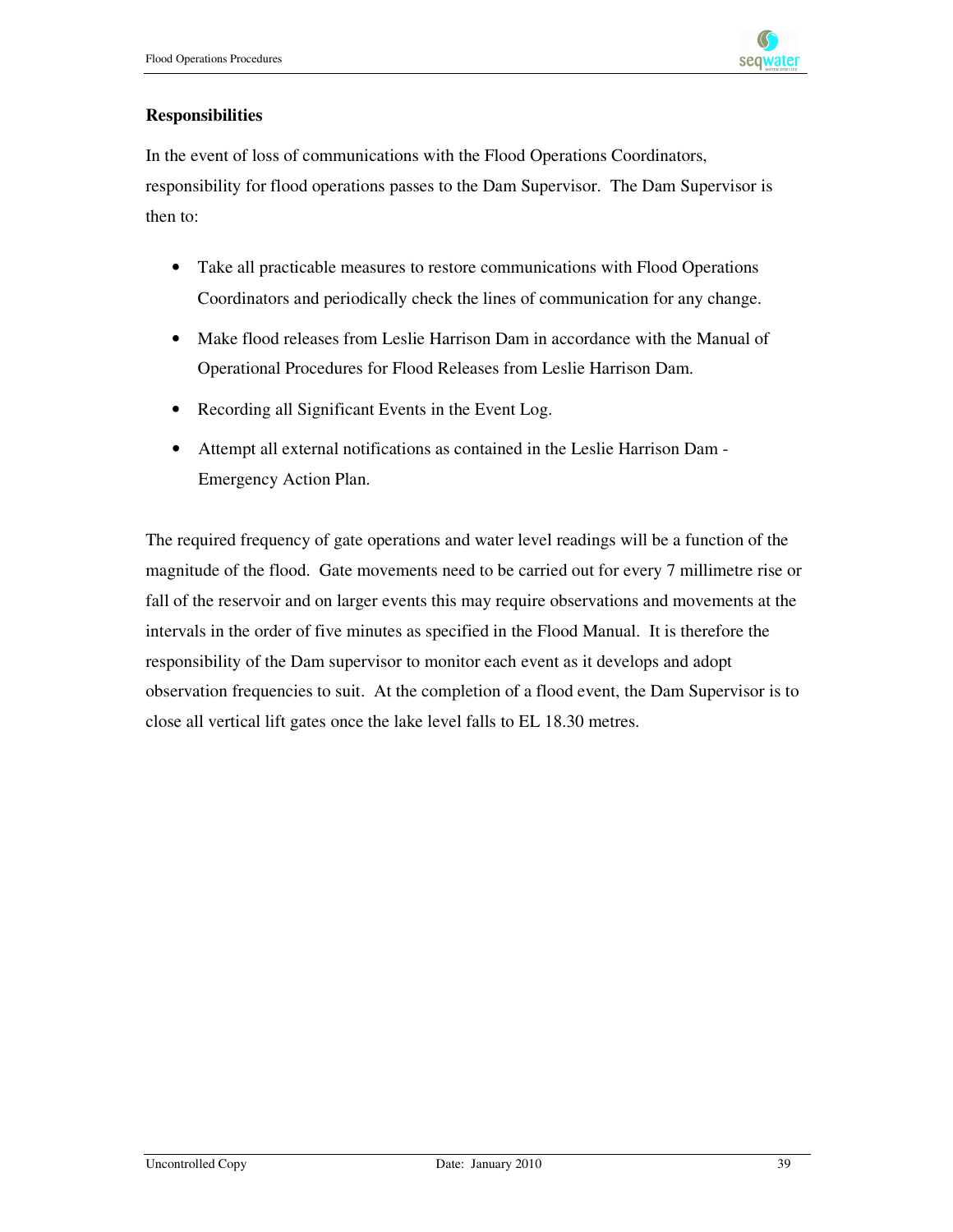## **8 UNCONTROLLED SPILLWAY DAMS**

## **8.1 Preparedness**

#### **Purpose**

This procedure is used to ensure that Seqwater's twenty uncontrolled spillway dams are maintained in a suitable state of preparedness for Flood Events.

#### **Scope**

This procedure applies to the maintenance of Seqwater's twenty uncontrolled spillway dams for Flood Events. It defines the responsibilities of the Seqwater Operations Coordinators that are responsible for Seqwater's twenty uncontrolled spillway dams and the Dam Operators.

#### **Background**

Seqwater owns twenty uncontrolled spillway dams. During flood events, these dams fill and overflow from a spillway, with Seqwater having no facility to regulate or change these outflows. Seqwater's primary responsibility during such events is to monitor the safety of the dam and provide dam outflow information to the relevant emergency agencies as required. Such agencies will generally be the Bureau of Meteorology and the Local Authority responsible for the area impacted by the dam outflow.

Seqwater's twenty uncontrolled spillway dams generally contain earth and rockfill structures that cannot withstand overtopping without damage or risk of failure. The exceptions to this are Little Nerang Dam and Moogerah Dam that can withstand some limited overtopping without risk. The structural safety of the dams is paramount as failure of a dam could have catastrophic consequences due to the magnitude of the flood damage which would be caused downstream. It is therefore necessary that the dam spillways are kept clear and well maintained and ready for flood outflows at all times and that a Dam Supervisor be available monitor flood releases as required. Failure to properly maintain the dam spillway could endanger the integrity of the dam and its ability to pass flood releases.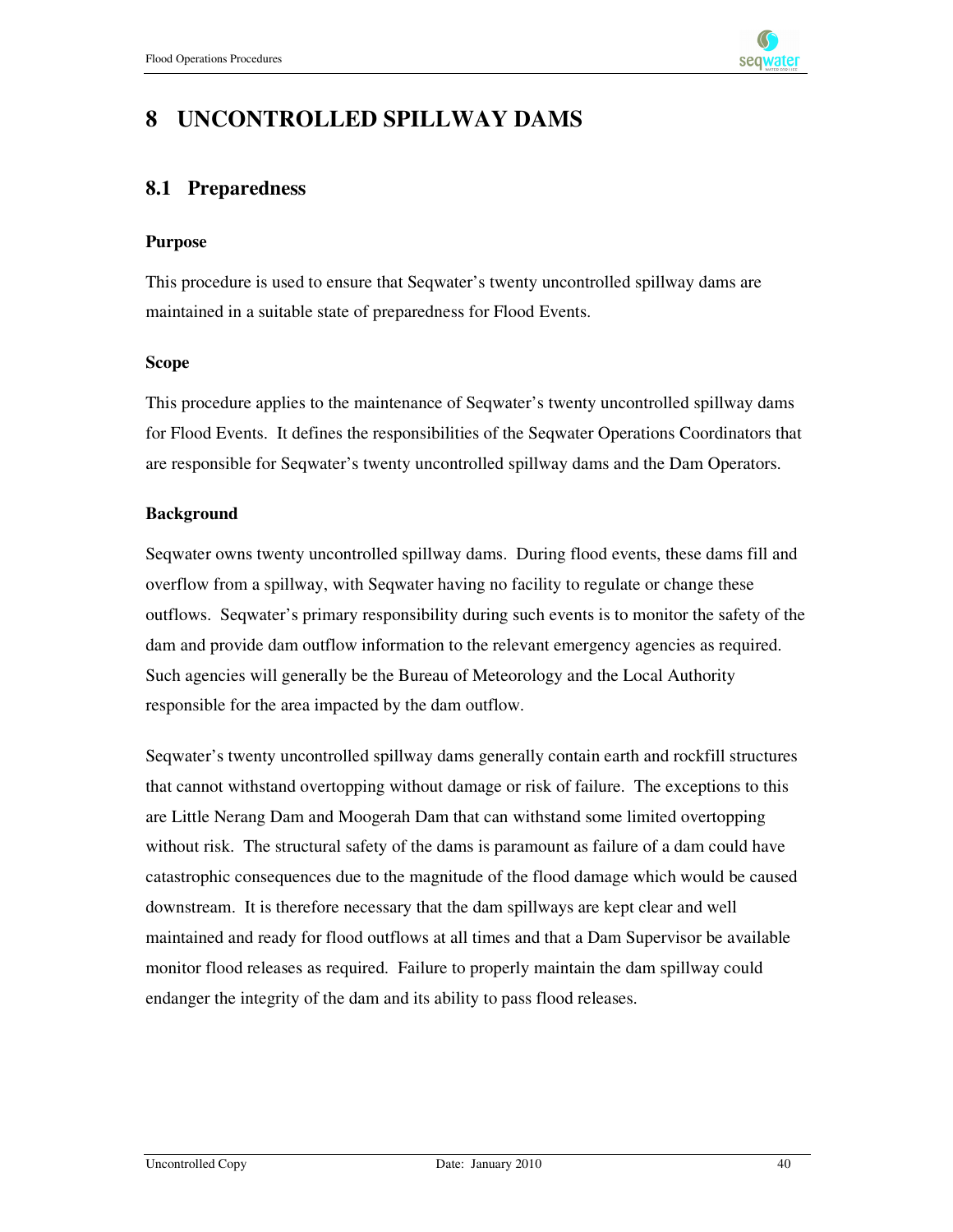

#### **Responsibilities**

The Seqwater Operations Coordinators responsible for Seqwater's twenty uncontrolled spillway dams are to ensure that:

- A Dam Operators is on close call and ready to attend a dam if required.
- Contact details for Dam Operators are up to date.
- Current copies of the following documents are available for each dam:
	- o Emergency Action Plan.
	- o Standing Operating Procedures.
	- o Operation and Maintenance Manual.
- The following facilities are available to Dam Operators attending site in a flood event:
	- o Sufficient stationary and forms.
	- o Mobile telephone and Email communication systems.
- All preventive maintenance work is undertaken at the dam in accordance with the dam Operation and Maintenance Manuals.
- The dam spillway is maintained in a constant state of operational readiness for Flood Events.
- Seqwater's Principal Engineer (Dam Safety) is advised of any issue that has the potential to adversely impact on flood operations at an uncontrolled spillway dams.

While on close call, Dam Operators are to ensure that:

- They are contactable at all times either by telephone.
- In the event of a Dam Operator being "unfit for duty" the Operator is to report the fact to the relevant Operations Coordinator.
- They are able to travel to the dam to which they are assigned within two hours of being called.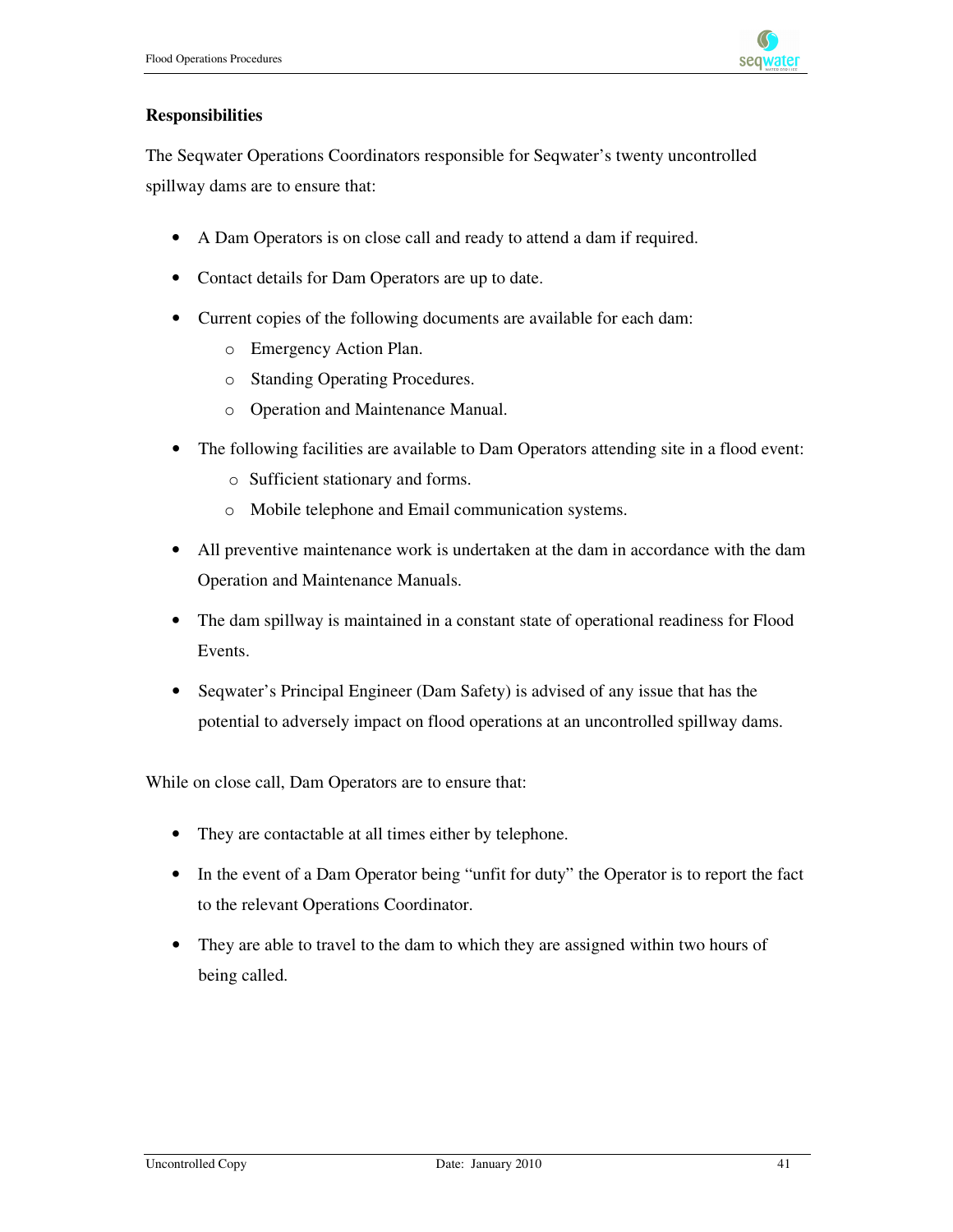

## **8.2 Mobilisation**

#### **Purpose**

This procedure is used to manage mobilisation of Seqwater's twenty uncontrolled spillway dams for Flood Events.

#### **Scope**

This procedure applies to the mobilisation of Seqwater's twenty uncontrolled spillway dams for Flood Events. It defines the responsibilities of Seqwater's Operations Coordinators, Dam Supervisors, and Principal Hydrologist leading up to and during mobilisation.

#### **Responsibilities**

It is the responsibility of the Seqwater's Operations Coordinators to ensure that the following actions are undertaken if a spillway overflow occurs:

- Notify Seqwater's Dam Safety and Source Operations Manager, Principal Engineer Dam Safety and Principal Hydrologist of the spillway overflow.
- Commence recording significant events in the Event Log.
- Direct monitoring of the dam in accordance with instructions from the Principal Engineer Dam Safety and Principal Hydrologist.
- If a Dam Supervisor is required to attend site, contact the relevant personnel on close call and direct the personnel to travel to the dam to commence duty.

Once the Dam Supervisor reaches site, the Dam Supervisor is to ensure that the following actions are undertaken:

- Commence recording significant events in the Event Log.
- Undertake Flood Operations duties as directed by the Operations Coordinator.

It is the responsibility of the Seqwater's Principal Hydrologist to ensure that the following actions are undertaken if a spillway overflow occurs:

• If the magnitude of the flood is likely to have significant downstream impacts, make contact the Bureau of Meteorology and the Local Authority responsible for the area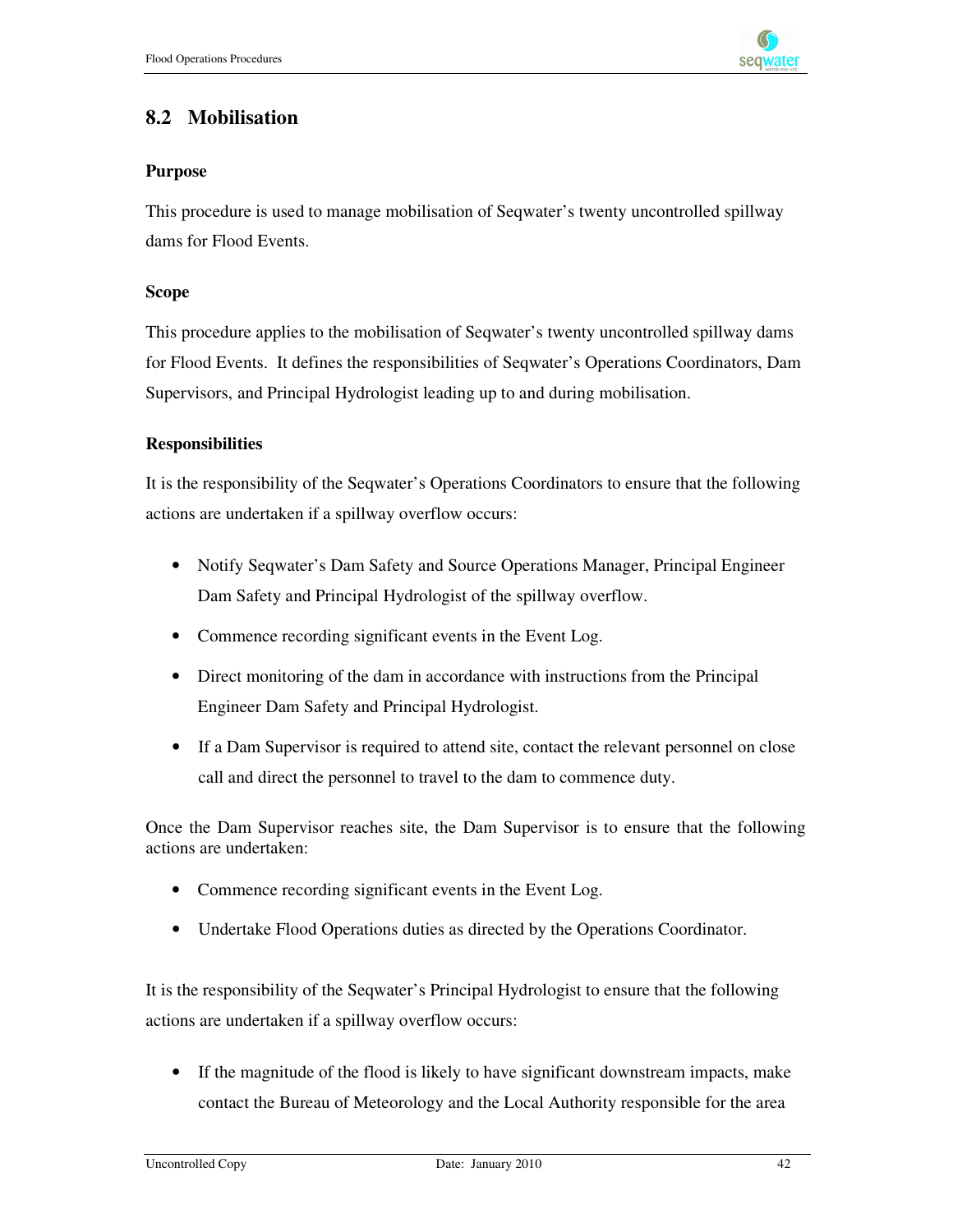

impacted by the dam outflow and offer assistance in the provision of dam outflow information. Contact details for these agencies are contained in the Seqwater's dam Emergency Action Plan. All such contact should be recorded in the Event Log. A guide outlining when contact should be made is contained in the following table.

| <b>DAM</b>                | <b>POPULATION</b> | <b>SPILLWAY</b> | <b>STORAGE LEVEL FOR</b> | <b>STORAGE LEVEL</b> |
|---------------------------|-------------------|-----------------|--------------------------|----------------------|
|                           | <b>AT RISK</b>    | <b>LEVEL</b>    | <b>CONTACT</b>           | <b>FOR CONTACT</b>   |
|                           |                   | (m AHD)         | (MODERATE FLOOD)         | (MAJOR FLOOD)        |
|                           |                   |                 | (m AHD)                  | (m AHD)              |
| Atkinson Dam              | 47                | 65.72           | $\ast$                   | $\ast$               |
| <b>Baroon Pocket Dam</b>  | 426               | 217.00          | 218.5                    | 219.5                |
| <b>Bill Gunn Dam</b>      | >100              | 110.00          | $\ast$                   | $\ast$               |
| Borumba Dam               | 365               | 135.01          | 138.0                    | 139.0                |
| <b>Bromelton</b>          | 6                 | 80.00           | $\ast$                   | $\ast$               |
| <b>Cedar Pocket</b>       | 12                | 100.93          | 102.0                    | 102.5                |
| Clarendon Dam             | >100              | 96.00           | $\ast$                   | $\ast$               |
| Cooloolabin               | 155               | 295.91          | 296.3                    | 296.5                |
| Enoggera                  | 2450              | 74.37           | 78.0                     | 80.0                 |
| <b>Ewen Maddock</b>       | 1160              | 25.30           | 26.4                     | 26.6                 |
| <b>Gold Creek</b>         | 146               | 92.75           | 96.6                     | 97.4                 |
| <b>Hinze Dam</b>          | 120000            | 82.20           | 88.4                     | 90.0                 |
| Lake MacDonald            | 142               | 95.32           | 96.2                     | 96.5                 |
| Lake Manchester           | 1273              | 51.09           | 52.1                     | 52.6                 |
| Little Nerang             | 18                | 168.02          | 170.0                    | 171.0                |
| Nindooinbah               | 3                 | 122.80          | $\ast$                   | $\ast$               |
| Maroon Dam                | 352               | 207.14          | 208.9                    | 209.3                |
| Moogerah Dam              | 394               | 154.91          | 155.9                    | 156.9                |
| Poona Dam                 | 6                 | 152.70          | $\ast$                   | $\ast$               |
| <b>Sideling Creek Dam</b> | 3948              | 20.42           | 20.8                     | 21.2                 |
| Wappa Dam                 | 126               | 44.81           | 46.0                     | 46.9                 |

\* These dams are off-stream storages with relatively small catchment areas. Spillway overflows are likely to have little relative impact on downstream flooding.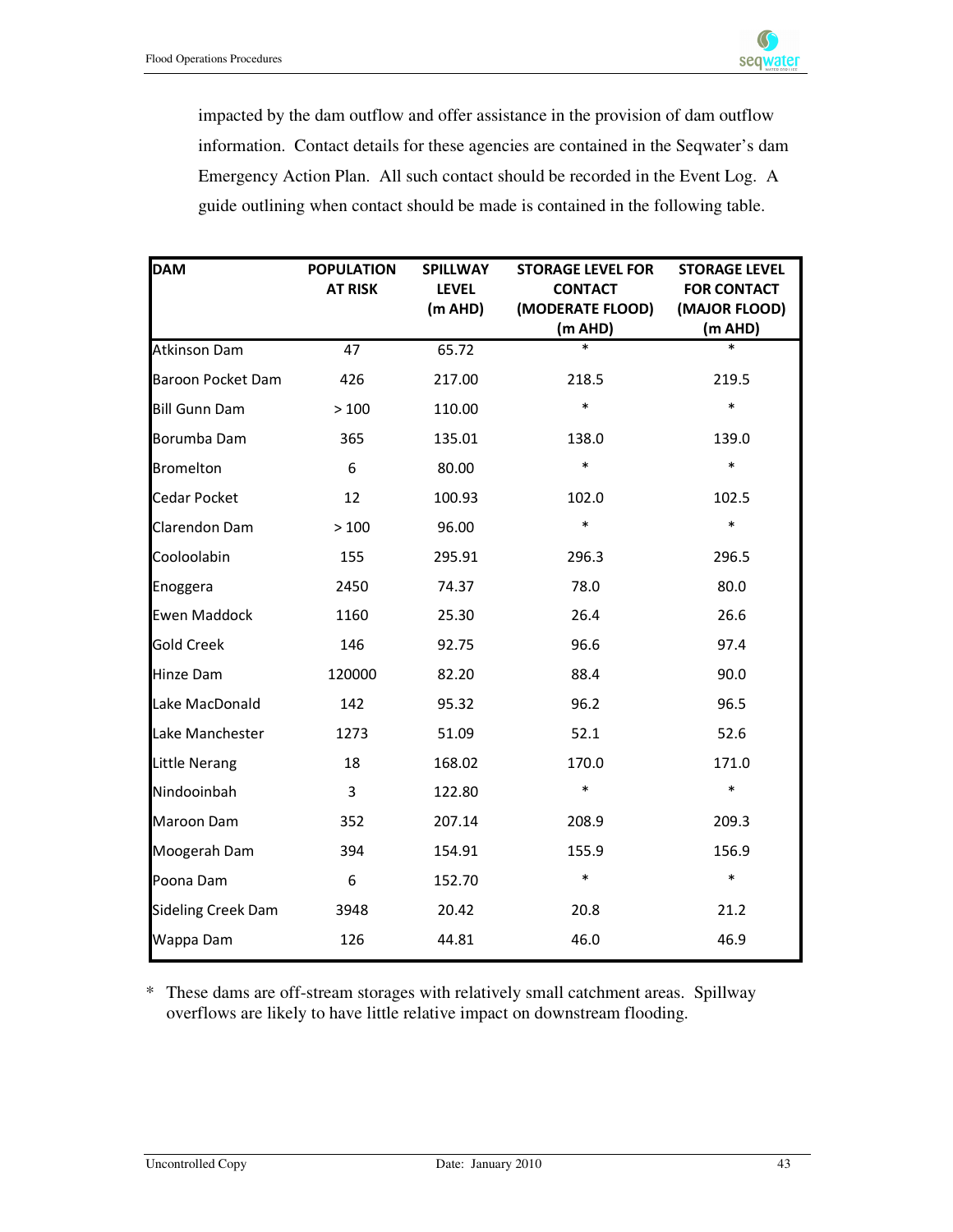

## **8.3 Normal Operations**

#### **Purpose**

This procedure is used to manage the operation of Seqwater's twenty uncontrolled spillway dams during a Flood Event.

#### **Scope**

This procedure applies to the operation of Seqwater's twenty uncontrolled spillway dams during a Flood Event. It defines the responsibilities of Seqwater's Operations Coordinators, Dam Supervisors and Principal Hydrologist during flood events impacting on any of Seqwater's twenty uncontrolled spillway dams.

#### **Responsibilities (Staffing of the Dam)**

During a Flood Event at an uncontrolled spillway dam, the relevant Operations Coordinator is to ensure that:

- Suitable staffing arrangements are in place to undertake any monitoring duties.
- All staff working during a Flood Event use the Event Log to sign on at the commencement and of the end of undertaking operations duties.

#### **Responsibilities (Operation of the Dam)**

If called a dam to undertake duties during a flood, the Dam Supervisor is responsible for the following:

- Recording all Significant Events in the Event Log.
- Ensuring all notifications specified in the Flood Manuals and Emergency Action Plans are made.
- Conducting handovers that provide the following information to incoming officers:
	- o Reservoir storage elevations at each dam.
	- o Status of the communication systems.
	- o Any areas of concern associated with the management of the Flood Event.
- Advising the Operations Coordinator of any emerging issue that has the potential to adversely impact on dam safety during the Flood Event.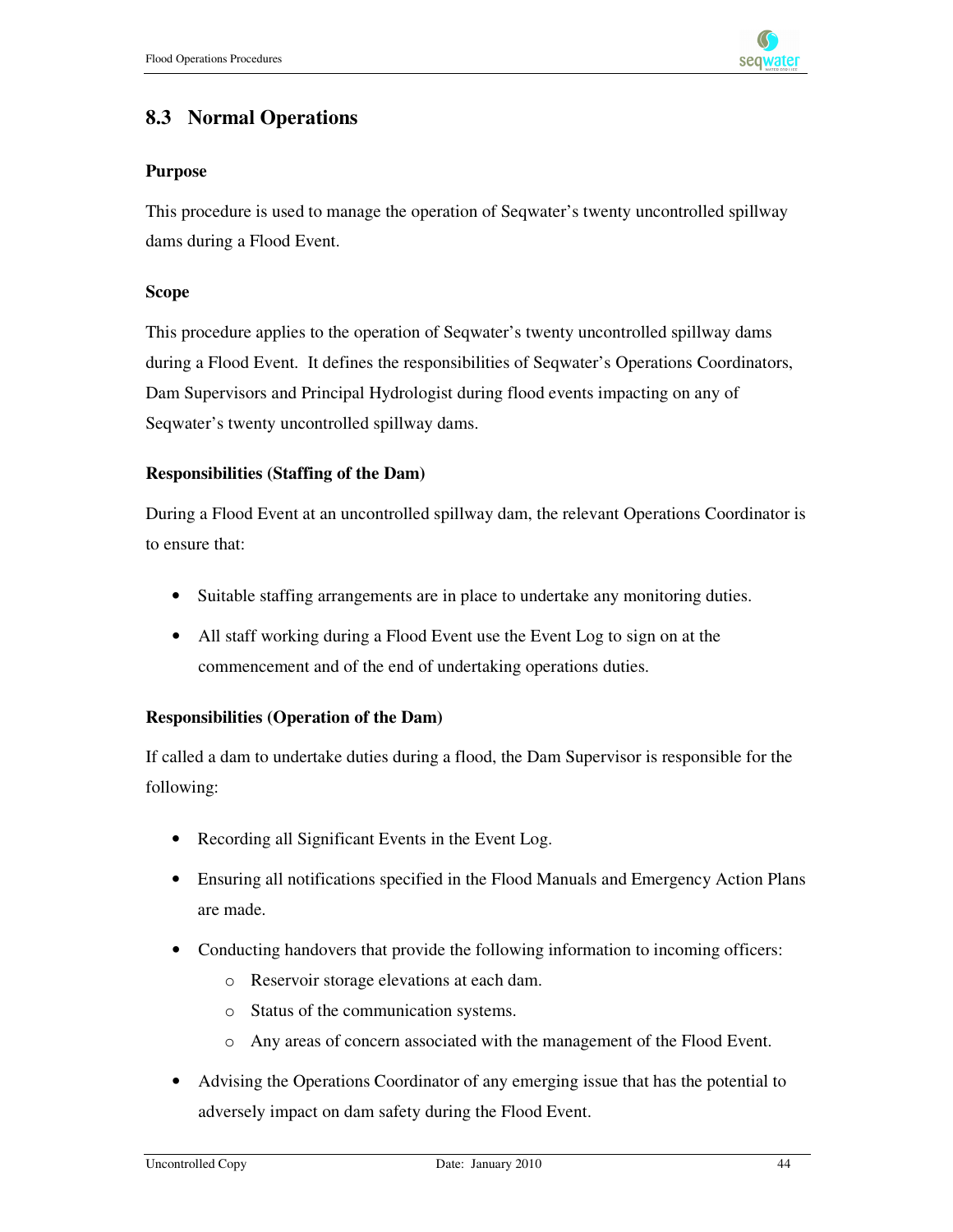#### • Undertake water level monitoring in accordance with the following table:

| <b>DAM</b>           | <b>SPILLWAY</b><br><b>LEVEL</b><br>(m AHD) | <b>STORAGE LEVEL</b><br><b>FOR DAILY</b><br><b>MANUAL WATER</b><br>(m AHD) | <b>STORAGE LEVEL</b><br><b>FOR TWICE DAILY</b><br><b>MANUAL WATER</b><br>LEVEL RECORDING LEVEL RECORDING<br>(m AHD) | <b>STORAGE LEVEL</b><br><b>FOR SIX TIMES</b><br>DAILY MANUAL<br><b>WATER LEVEL</b><br><b>RECORDING</b><br>(m AHD) |
|----------------------|--------------------------------------------|----------------------------------------------------------------------------|---------------------------------------------------------------------------------------------------------------------|-------------------------------------------------------------------------------------------------------------------|
| Atkinson Dam         | 65.72                                      | $\ast$                                                                     | 65.72                                                                                                               | $\ast$                                                                                                            |
| Baroon Pocket Dam    | 217.00                                     | 217.00                                                                     | 218.50                                                                                                              | 219.50                                                                                                            |
| <b>Bill Gunn Dam</b> | 110.00                                     | *                                                                          | 110.00                                                                                                              | $\ast$                                                                                                            |
| Borumba Dam          | 135.01                                     | 135.01                                                                     | 138.00                                                                                                              | 139.00                                                                                                            |
| <b>Bromelton</b>     | 80.00                                      | $\ast$                                                                     | 80.00                                                                                                               | $\ast$                                                                                                            |
| Cedar Pocket         | 100.93                                     | 100.93                                                                     | 102.00                                                                                                              | $\ast$                                                                                                            |
| Clarendon Dam        | 96.00                                      | $\ast$                                                                     | 96.00                                                                                                               | $\ast$                                                                                                            |
| Cooloolabin          | 295.91                                     | 295.91                                                                     | 296.30                                                                                                              | 296.50                                                                                                            |
| Enoggera             | 74.37                                      | 74.37                                                                      | 78.00                                                                                                               | 80.00                                                                                                             |
| <b>Ewen Maddock</b>  | 25.30                                      | 25.30                                                                      | 26.40                                                                                                               | 26.60                                                                                                             |
| <b>Gold Creek</b>    | 92.75                                      | 92.75                                                                      | 96.60                                                                                                               | 97.40                                                                                                             |
| <b>Hinze Dam</b>     | 82.20                                      | 82.20                                                                      | 88.40                                                                                                               | 90.00                                                                                                             |
| Lake MacDonald       | 95.32                                      | 95.32                                                                      | 96.20                                                                                                               | 96.50                                                                                                             |
| Lake Manchester      | 51.09                                      | 51.09                                                                      | 52.10                                                                                                               | 52.60                                                                                                             |
| Little Nerang        | 168.02                                     | 168.02                                                                     | 170.00                                                                                                              | $\ast$                                                                                                            |
| Nindooinbah          | 122.80                                     | *                                                                          | 122.80                                                                                                              | $\ast$                                                                                                            |
| Maroon Dam           | 207.14                                     | 207.14                                                                     | 208.90                                                                                                              | 209.30                                                                                                            |
| Moogerah Dam         | 154.91                                     | 154.91                                                                     | 155.90                                                                                                              | 156.90                                                                                                            |
| Poona Dam            | 152.70                                     | 152.70                                                                     | 152.90                                                                                                              | $\ast$                                                                                                            |
| Sideling Creek Dam   | 20.42                                      | 20.42                                                                      | 20.80                                                                                                               | 21.20                                                                                                             |
| Wappa Dam            | 44.81                                      | 44.81                                                                      | 46.00                                                                                                               | 46.90                                                                                                             |

\* Water level recording at this frequency is not required

It is the responsibility of the Seqwater's Principal Hydrologist to ensure that the following actions are undertaken if a spillway overflow occurs: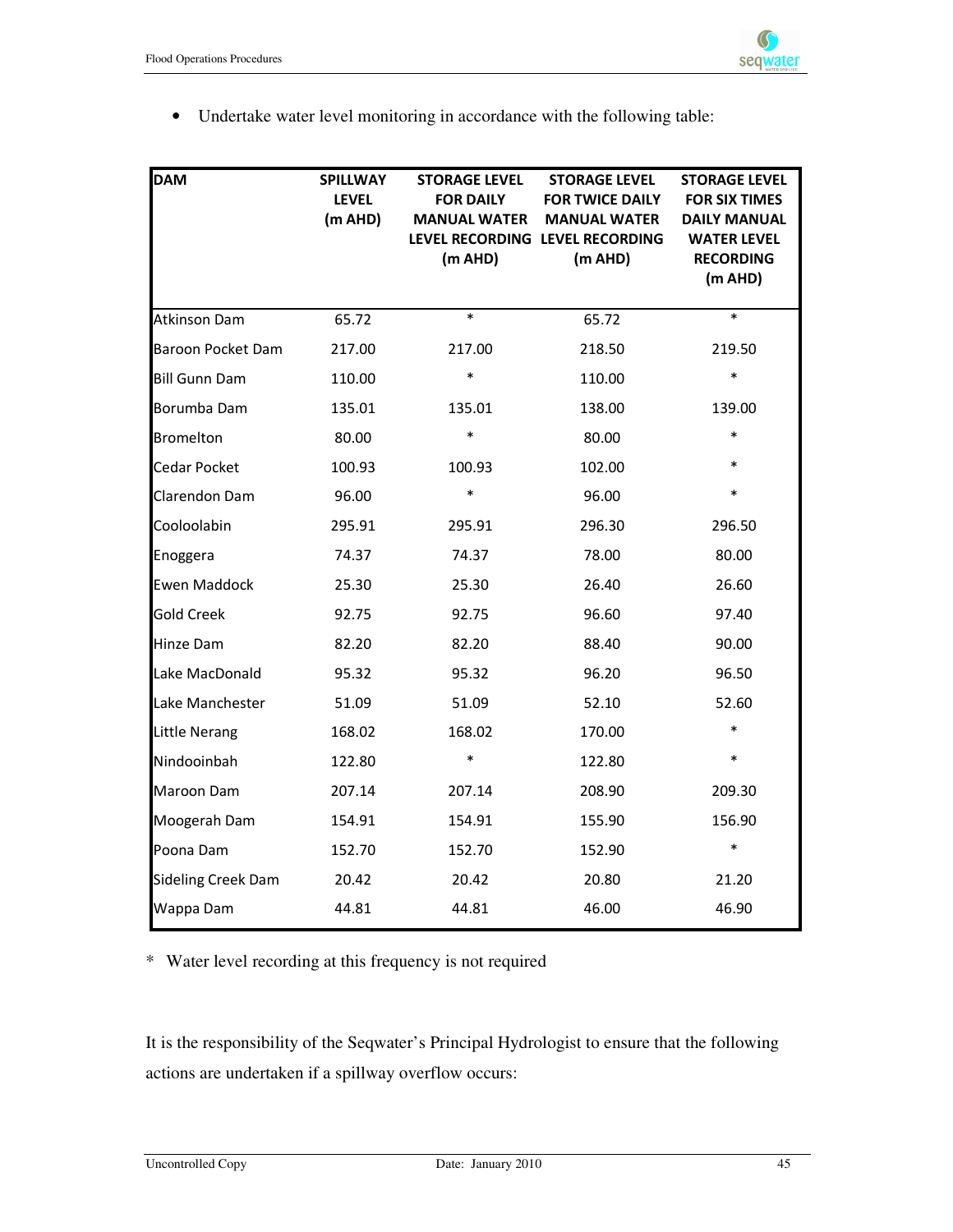.



• If the magnitude of the flood is having significant downstream impacts, make contact the Bureau of Meteorology and the Local Authority responsible for the area impacted by the dam outflow and offer assistance in the provision of dam outflow information. Contact details for these agencies are contained in the Seqwater's dam Emergency Action Plan. All such contact should be recorded in the Event Log. A guide for contact is contained in the table in Section 8.2.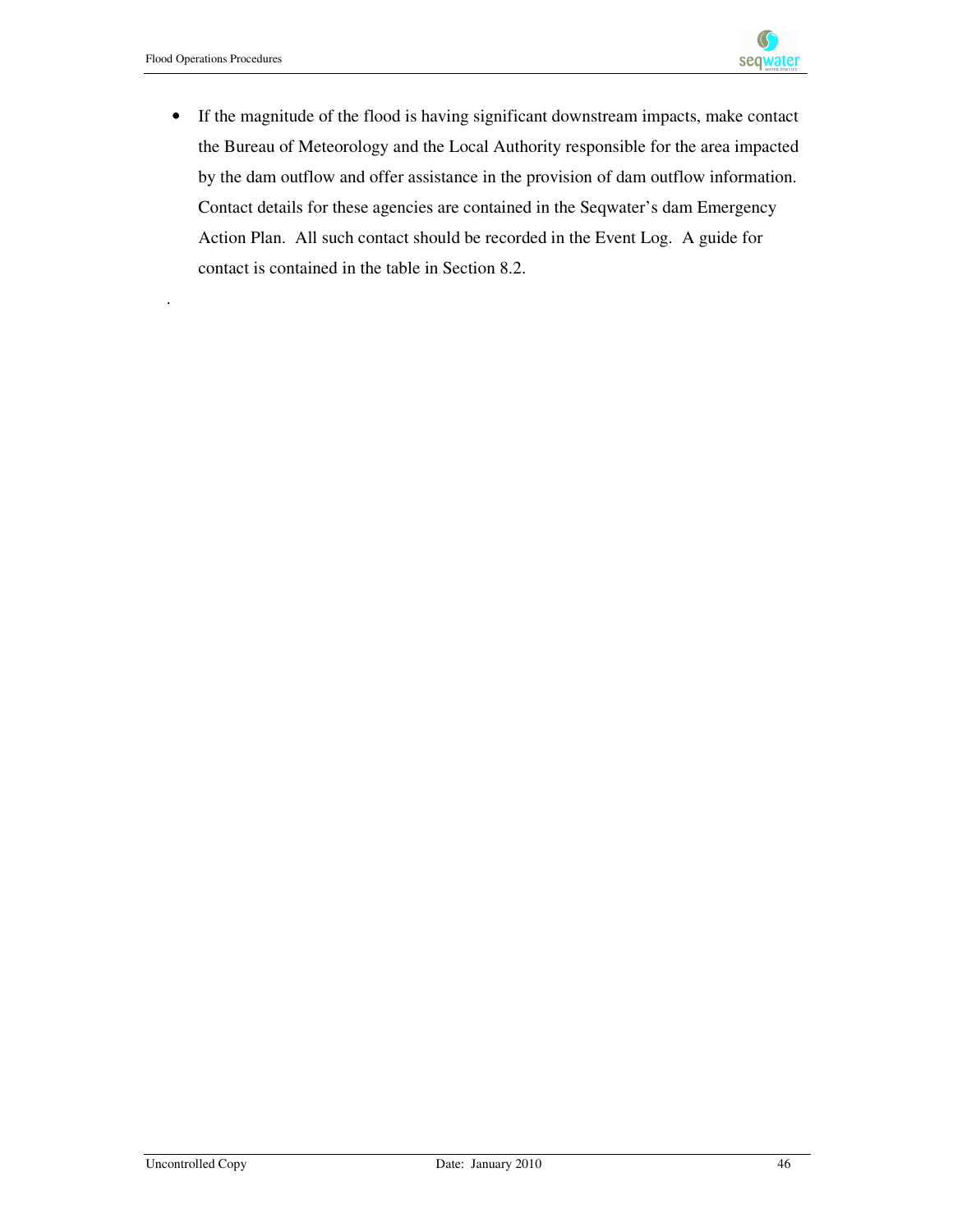## **9 FLOOD EVENT COMMUNICATIONS WITHIN SEQWATER**

#### **Purpose**

This procedure is used to ensure that appropriate internal communications occur within Seqwater during declared Flood Events at Wivenhoe, Somerset, North Pine and Leslie Harrison dams.

#### **Scope**

This procedure applies to Flood Events at Wivenhoe, Somerset, North Pine and Leslie Harrison dams. It defines the responsibilities of the Seqwater's Dam and Source Operations Manager and Seqwater's Public Affairs and Media Manager.

#### **Background**

Wivenhoe Dam and Somerset Dam both have significant flood storage capacities and during flood events have a significant impact on flood levels downstream of the dam. Flood releases from North Pine and Leslie Harrison dams have the potential to significantly impact on downstream populations. In a major flood event, Seqwater will have a significant role in providing information in relation to likely flood impacts downstream of the dams.

#### **Responsibilities**

At the onset of a flood event the Flood Operations Centre notifies Seqwater's Dam and Source Operations Manager that a flood event has commenced and advises of the flood releases strategies adopted to manage the event and the expected magnitude and impacts of the event. The Flood Operations Centre also notifies Seqwater's Dam and Source Operations Manager of any changes to adopted flood release strategies throughout the event and provides regular updates in relation to the likely impacts of the event.

Seqwater's Dam and Source Operations Manager is responsible for relaying this advice to Seqwater's Public Affairs and Media Manager, Seqwater's General Manager Water Delivery and Seqwater's Chief Executive Officer. Based on the likely magnitude and impacts of the event, Seqwater's Public Affairs and Media Manager in consultation with Seqwater's General Manager Water Delivery and Chief Executive Officer is responsible for providing appropriate information to the following Seqwater personnel and external: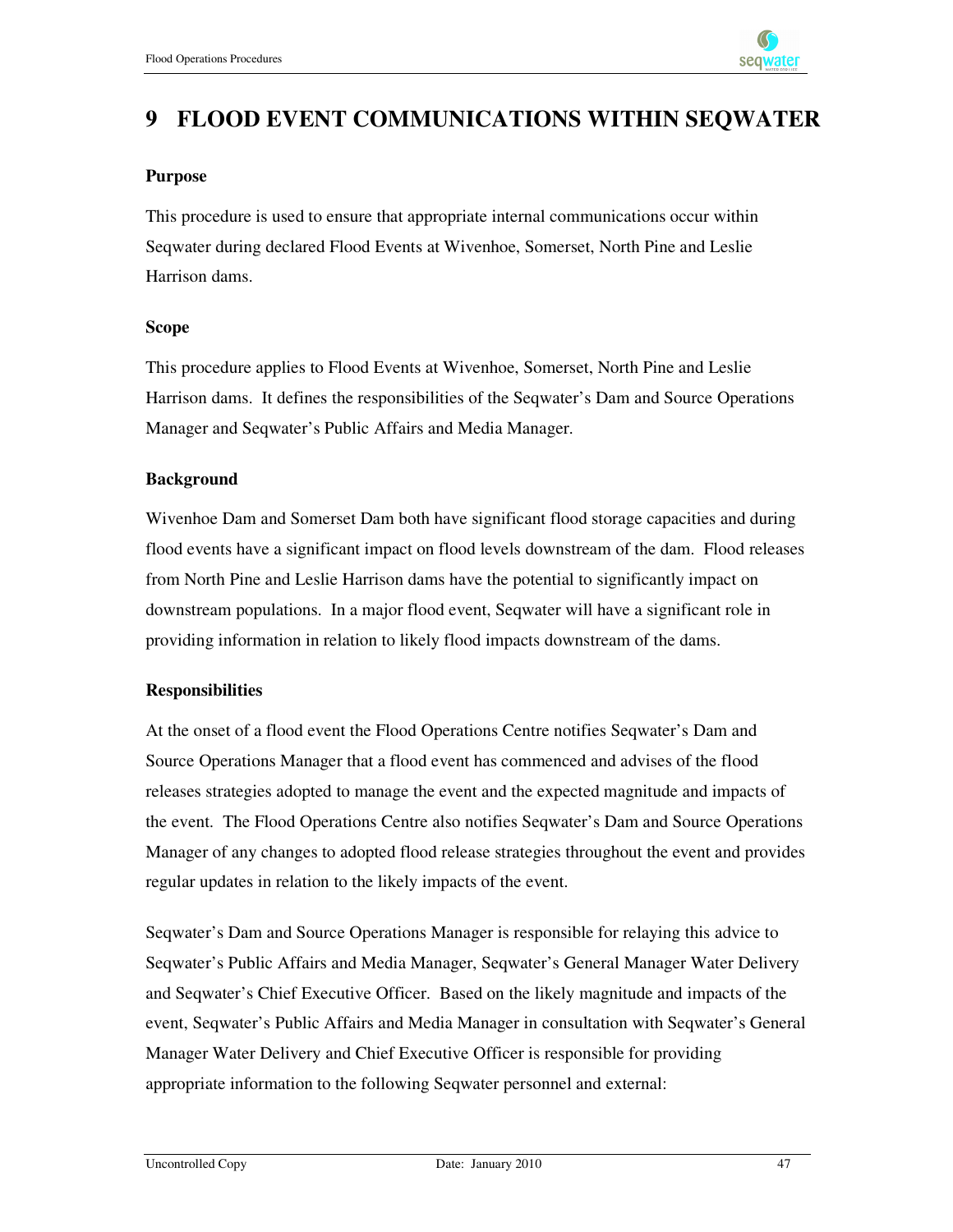

- Seqwater Executive General Managers.
- Seqwater Chairman.
- Water Grid Manager.
- Queensland Water Commission.
- Offices of the Premier and Seqwater's shareholding ministers.
- Public.

The following diagram outlines how these information flows are likely to occur during a flood event.

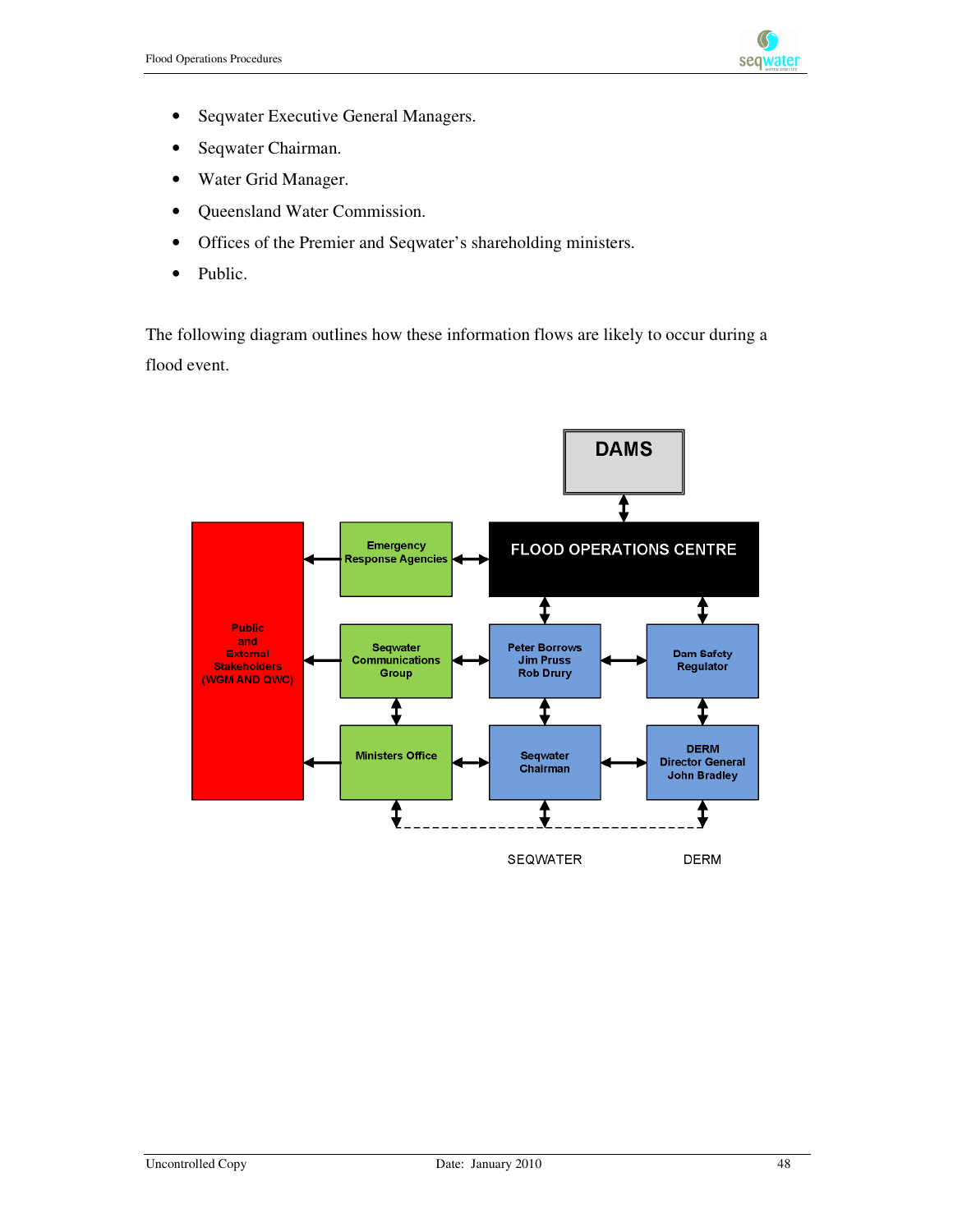# **APPENDIX A**

#### **DAM STATUS SUMMARY SHEET**

|                                                                       |                                                     |                                 |                                     |                             |                                 |                                                                   | SunWater                     |                                                                                |
|-----------------------------------------------------------------------|-----------------------------------------------------|---------------------------------|-------------------------------------|-----------------------------|---------------------------------|-------------------------------------------------------------------|------------------------------|--------------------------------------------------------------------------------|
| <i><b>SUNWATER</b></i>                                                |                                                     |                                 |                                     |                             |                                 |                                                                   |                              |                                                                                |
| <b>Segwater DAM OPERATIONS</b><br><b>Flood Control Centre</b>         |                                                     |                                 |                                     |                             |                                 |                                                                   |                              |                                                                                |
| <b>FACSIMILE MESSAGE</b><br>Senior Duty Flood Operations              |                                                     |                                 | <b>Senior Duty Flood Operations</b> |                             | <b>Duty Flood Operations</b>    | Engineer                                                          | <b>Duty Flood Operations</b> |                                                                                |
| Engineer<br>Rob Avre                                                  |                                                     | <b>Engineer</b><br>John Ruffini |                                     |                             | Engineer<br><b>Terry Malone</b> |                                                                   | John Tibaldi                 |                                                                                |
|                                                                       |                                                     |                                 |                                     |                             |                                 |                                                                   |                              |                                                                                |
|                                                                       |                                                     |                                 |                                     |                             |                                 |                                                                   |                              |                                                                                |
|                                                                       |                                                     |                                 |                                     |                             |                                 | Somerset Dam, Wivenhoe Dam & North Pine Dam Operations            |                              |                                                                                |
| TO:                                                                   | <b>Bureau of Meteorology</b>                        |                                 |                                     |                             |                                 |                                                                   | $ 1 - 0  - 10$               |                                                                                |
|                                                                       | <b>Duty Engineer</b><br><b>Flood Warning Centre</b> |                                 |                                     |                             | <b>Issued Date:</b>             | 10:00                                                             |                              |                                                                                |
|                                                                       | <b>Facsimile:</b>                                   |                                 |                                     |                             |                                 |                                                                   |                              |                                                                                |
| Copies to:<br>• Wivenhoe Dam                                          |                                                     |                                 |                                     |                             |                                 | Issued By: John Ruffini                                           |                              |                                                                                |
| <b>Somerset Dam</b>                                                   |                                                     |                                 |                                     |                             |                                 |                                                                   |                              |                                                                                |
|                                                                       |                                                     |                                 |                                     |                             |                                 |                                                                   |                              |                                                                                |
| North Pine Dam<br>$\bullet$                                           |                                                     |                                 |                                     |                             |                                 |                                                                   |                              |                                                                                |
| Rob Drury<br>$\bullet$<br><b>Karalee Office</b>                       |                                                     |                                 |                                     |                             |                                 |                                                                   |                              |                                                                                |
|                                                                       |                                                     |                                 |                                     |                             |                                 | <b>Current Status of SEQWater Storages - For your information</b> |                              |                                                                                |
| Dam                                                                   | Current<br>Level                                    | % Full<br>Supply                | Runoff to<br>Fill (mm)              | Antecedent<br>Precipitation | Expected<br>Initial Loss        | Regd Rain at<br>5mm/hr to                                         | Regd Rain at<br>10 mm/hr to  |                                                                                |
| <b>Somerset</b>                                                       | $(m$ AHD)                                           | Storage                         |                                     | Index                       | (mm)                            | Operate                                                           | Operate                      |                                                                                |
| (FSL 99.0 m)<br>Wivenhoe                                              | 97 28                                               | 82                              | SO                                  | 42                          | 44                              | 128                                                               | 07                           |                                                                                |
| (FSL 67.0 m)                                                          | 6226                                                | 63                              | 61                                  | 32                          | 45                              | /50                                                               | 12 S                         |                                                                                |
|                                                                       |                                                     |                                 | 75                                  |                             |                                 | /74                                                               | 142                          |                                                                                |
| <b>North Pine</b><br>(FSL 39.6 m)                                     | 39.06                                               | 95                              | 33                                  | 67                          | 33                              | 77                                                                | 69                           | Inclusive of<br>Somerset<br>catchment<br>Exclusive of<br>Somerset<br>catchment |
|                                                                       |                                                     |                                 |                                     |                             |                                 |                                                                   |                              |                                                                                |
| No flood releases are planned at this stage                           |                                                     |                                 |                                     |                             |                                 |                                                                   |                              |                                                                                |
| Dam Operators - Please advise/confirm current levels and gate status. |                                                     |                                 |                                     |                             |                                 |                                                                   |                              |                                                                                |
| Approved                                                              |                                                     |                                 |                                     |                             | <b>Current Duty Engineer</b>    |                                                                   |                              |                                                                                |
|                                                                       |                                                     |                                 |                                     |                             |                                 | Tohn Tibaldi                                                      |                              |                                                                                |
|                                                                       |                                                     |                                 |                                     |                             |                                 |                                                                   |                              |                                                                                |
|                                                                       |                                                     |                                 |                                     |                             |                                 |                                                                   |                              |                                                                                |
|                                                                       |                                                     |                                 |                                     |                             |                                 |                                                                   |                              |                                                                                |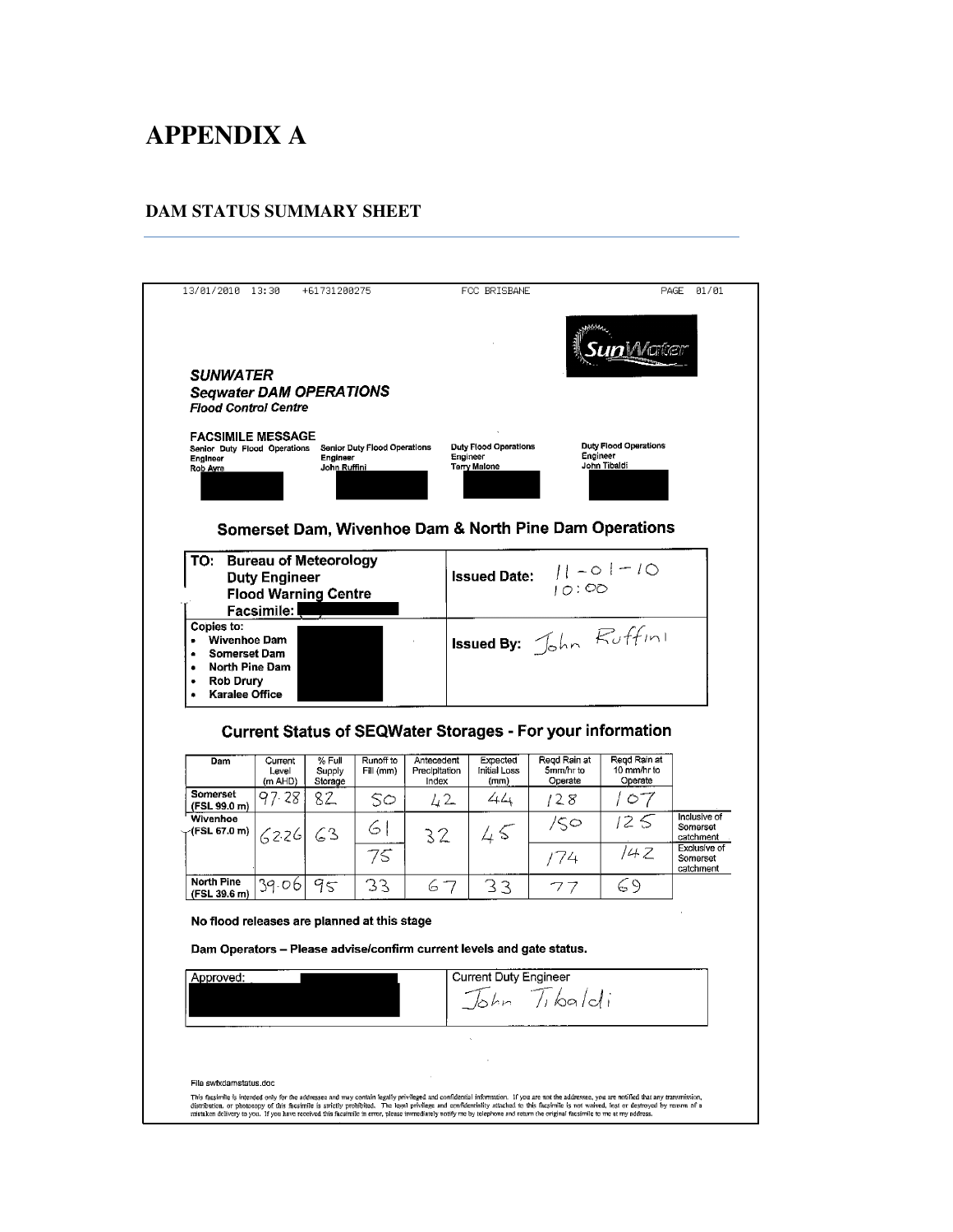# **APPENDIX B**

**SAMPLE FLOOD EVENT LOG**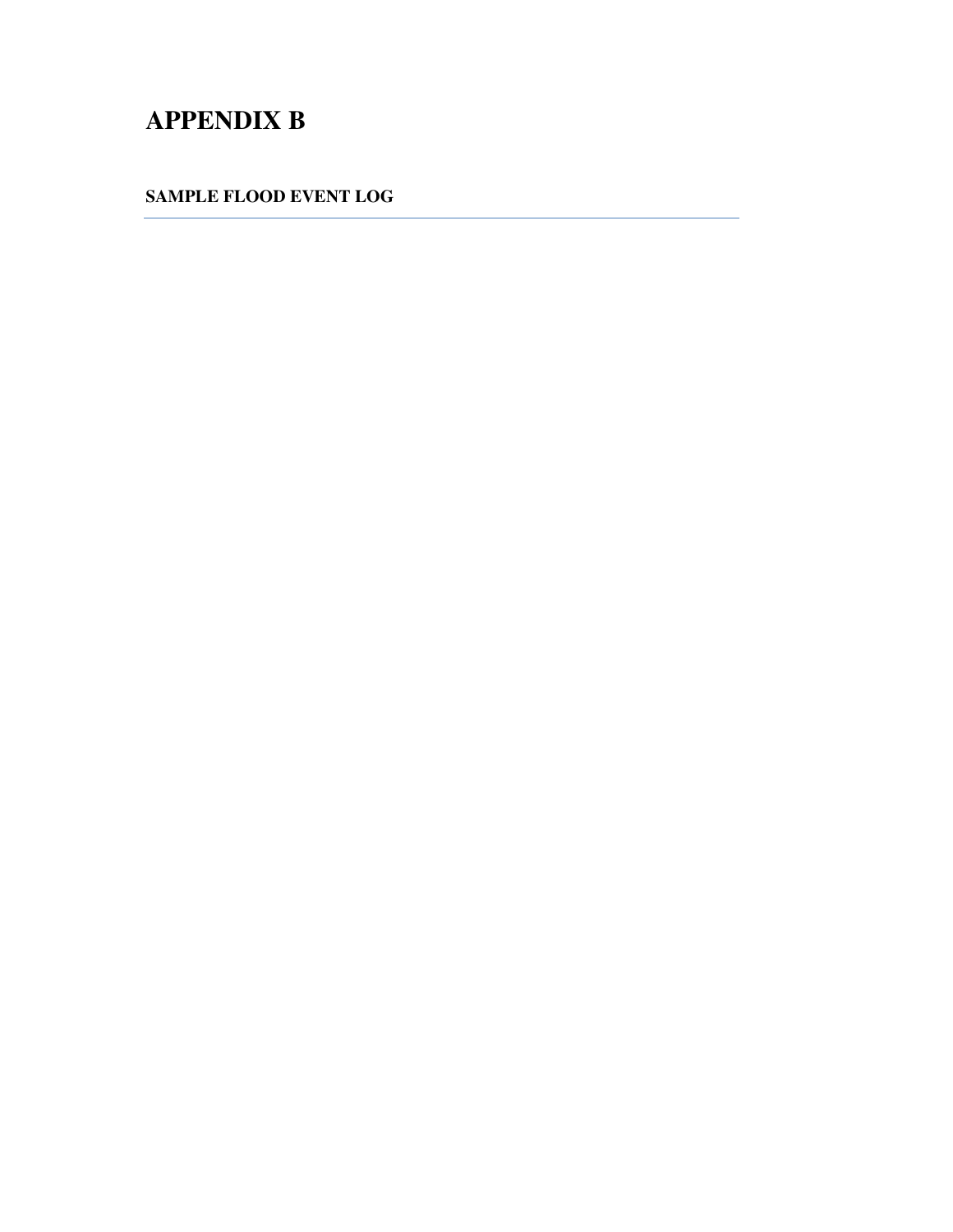## **Flood Event Log**



The purpose of the Incident Log is to record all decisions, actions, direction and other pertinent information. It is important for all personnel involved in managing / responding to the incident to record information in the event that it is required as part of <sup>a</sup> post incident review or some other investigation.

#### **Incident**

**Name:** ....................................................... **Incident Manager:**....................................

| <b>Date</b> | Time | Item | <b>Recorded by</b> |
|-------------|------|------|--------------------|
|             |      |      |                    |
|             |      |      |                    |
|             |      |      |                    |
|             |      |      |                    |
|             |      |      |                    |
|             |      |      |                    |
|             |      |      |                    |
|             |      |      |                    |
|             |      |      |                    |
|             |      |      |                    |
|             |      |      |                    |
|             |      |      |                    |
|             |      |      |                    |
|             |      |      |                    |
|             |      |      |                    |
|             |      |      |                    |

**The controlled version of this document is registered. All other versions are uncontrolled.**

Document Number: FRM-00136 Document Owner: Peter

 Version Date: 27/05/2009 Page: 1 of 1 Peter Rawlings **Document Approver: Peter White** Document Approver: Peter White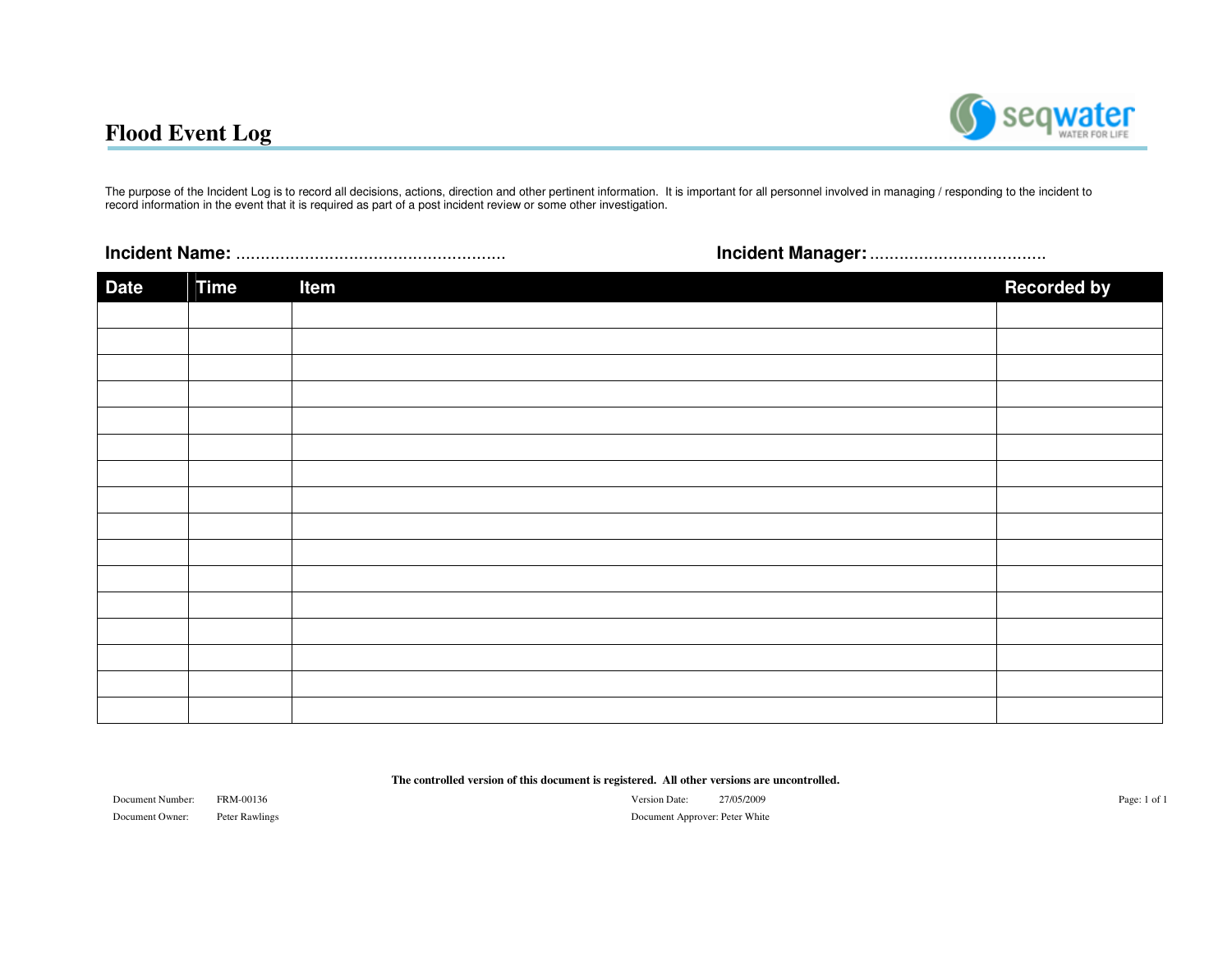# **APPENDIX C**

#### **SAMPLE FLOOD OPERATIONS DIRECTIVE**

| <b>FAC SIMILE MESSAGE</b><br>Senior Flood Openhone Senior<br>1 lood<br>Engineer<br>Engineer<br>John Ruffhns<br><b>Rob Ayne</b>                                              | Openhony Duty Hood Openhony Engineer<br>Duty Hood Openbons Enginee<br><b>Terry Malone</b><br>John Libelds |
|-----------------------------------------------------------------------------------------------------------------------------------------------------------------------------|-----------------------------------------------------------------------------------------------------------|
|                                                                                                                                                                             | <b>Flood Event Operations Directive</b>                                                                   |
| TO: North Pine Dam Operators                                                                                                                                                | Date: 20/05/2009<br>Time: 13:50<br>Directive No: 1                                                        |
| This transmission comprises of this page and<br>Message:                                                                                                                    | other pages.                                                                                              |
| Please prepare for the commencement of gate operations.                                                                                                                     |                                                                                                           |
|                                                                                                                                                                             | Minimum gate opening interval is 15 minutes between successive gate movements.                            |
| - Gate C : Opening increment 1 - Lake Level 39.650 mAHD                                                                                                                     |                                                                                                           |
| - Gate E : Opening increment 1 - Lake Level 39.700 mAHD<br>- Gate A : Opening increment 1 - Lake Level 39.715 mAHD<br>Gate D : Opening increment 1 - Lake Level 39.730 mAHD |                                                                                                           |
| • Gate B: Opening increment 1 - Lake Level 39.745 mAHD                                                                                                                      | Further gate openings are expected this evening based on current forecasts. We anticipate that            |
|                                                                                                                                                                             | Please ensure you provide confirmation of attaining gate trigger level (EL 39.65 mAHD) and that           |
|                                                                                                                                                                             | Please provide the FOC lake level and gate settings information at least on an hourly frequency.          |
|                                                                                                                                                                             |                                                                                                           |
| Gate sequence will be as follows:<br>we may reach EL 40.086 mAHD by tomorrow morning.<br>you sound the siren.<br>Regards<br>John Ruffini<br>Duty Flood Operations Engineer  |                                                                                                           |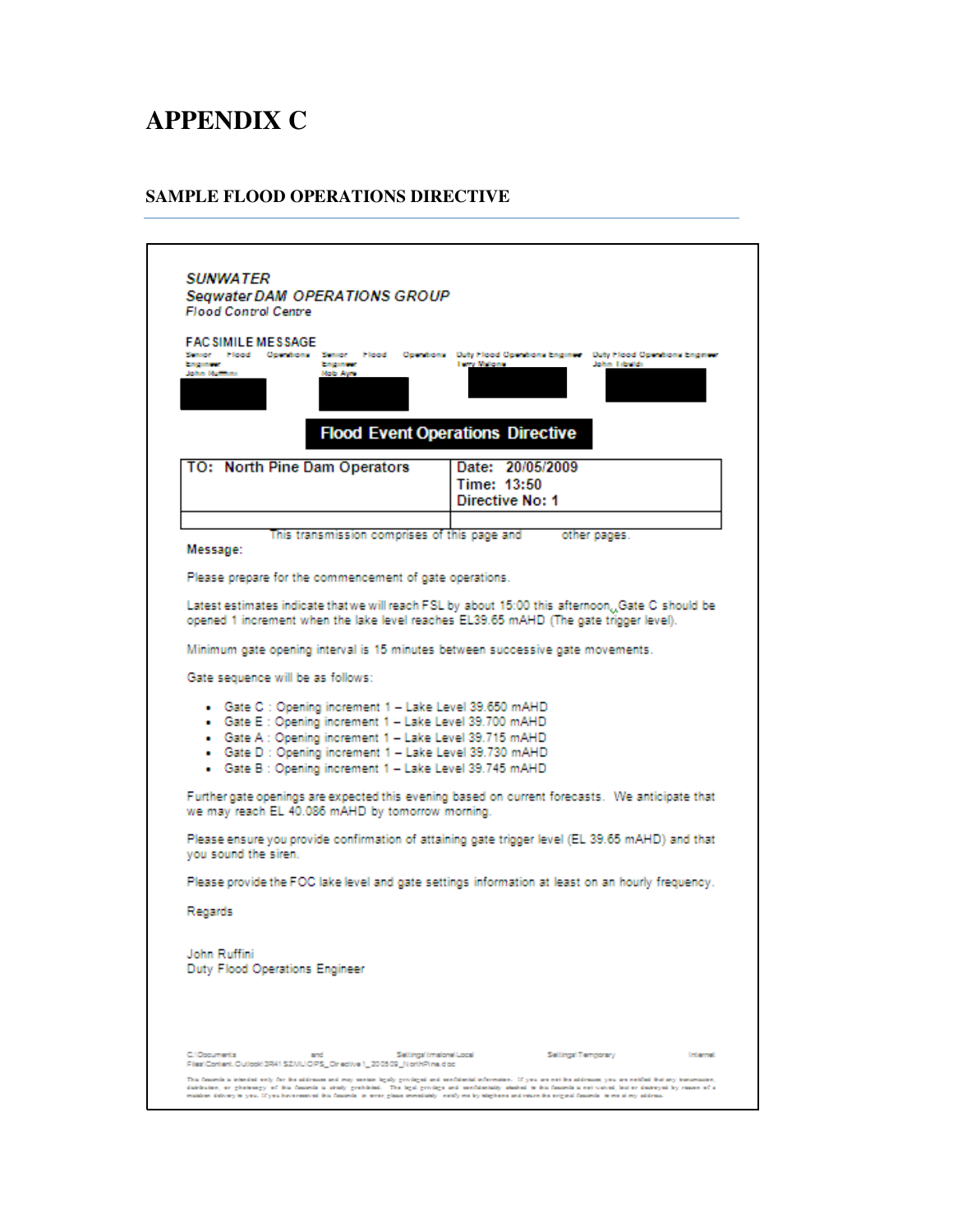# **APPENDIX D**

#### **WIVENHOE DAM – FLOOD READINESS CHECKLIST**

|                                                                                                                                                                                                                                | Date: Time:             |              |
|--------------------------------------------------------------------------------------------------------------------------------------------------------------------------------------------------------------------------------|-------------------------|--------------|
|                                                                                                                                                                                                                                | Duty Officer in Charge: |              |
|                                                                                                                                                                                                                                |                         |              |
|                                                                                                                                                                                                                                |                         | Gauge Board  |
| Lake Level: Management Care and Care and Care and Care and Care and Care and Care and Care and Care and Care and Care and Care and Care and Care and Care and Care and Care and Care and Care and Care and Care and Care and C |                         | Auto dialler |
|                                                                                                                                                                                                                                |                         | Gauge Board  |
| Tail Level                                                                                                                                                                                                                     |                         | Recorder     |

Security Alarm code on key ring - Rain gauge adjacent to office - Lake Gauge board on western end of wall (RB) - Tail gauge board down Spillway Common road at Atkinson Crossing.

#### **Outlet Works**

| Sump Pumps operational:<br>High Level Alarm operations:<br>V-Notch weirs clean: | No. $1\Box$<br>⊓<br>⊓ |           | No. $2\Box$         |        |                     |   |
|---------------------------------------------------------------------------------|-----------------------|-----------|---------------------|--------|---------------------|---|
| Dam Underground Complex                                                         |                       |           |                     |        |                     |   |
| <b>Standby Generator operations:</b>                                            | П                     |           |                     |        |                     |   |
| Mode Selector switch to Automatic:                                              | $\Box$                |           |                     |        |                     |   |
| Monitor Telemetry:                                                              | ⊓                     |           |                     |        |                     |   |
| <b>Winch Room</b>                                                               |                       |           |                     |        |                     |   |
| Electric Hydraulic Units operational: $\Box$                                    |                       |           |                     |        |                     |   |
| Diesel Hydraulic operational:                                                   | ⊓                     |           |                     |        |                     |   |
| Electric Hydraulic Unit Pumps mode:                                             |                       | Separated |                     | $\Box$ | Connected           | ⊓ |
| Oil Return Valve Position:                                                      |                       |           | Electric Vertical □ |        | Diesel Horizontal O |   |

#### *Note: Check all valves are in position for mode selected. Key No. 5 is required for opening hydraulic cabinets as well as the Radial Gate local control panel on Pier.*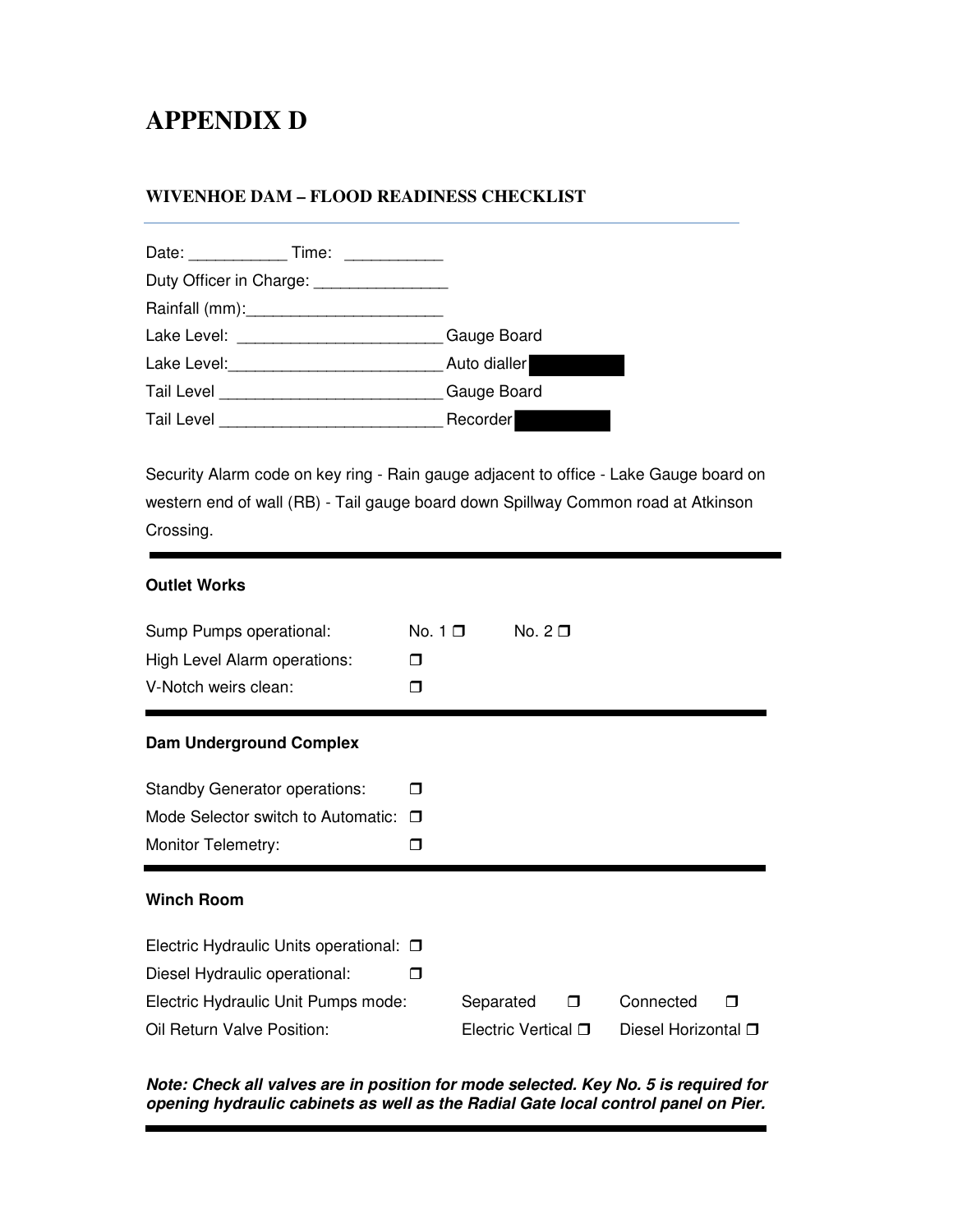## **APPENDIX E**

#### **SOMERSET DAM – FLOOD READINESS CHECKLIST**

| Duty Officer in Charge: ________________             |  |
|------------------------------------------------------|--|
|                                                      |  |
| Lake Level Somerset: ____________________Gauge Board |  |
| Lake Level Somerset: Recorder                        |  |
| Lake Level Wivenhoe: Gauge Boards at bridge          |  |
|                                                      |  |
| Communications Phone: _____________                  |  |
| Local Phones: _______________________                |  |
|                                                      |  |
| Hand held Radios: ______________________             |  |
| Satellite Phone: _________________________           |  |
|                                                      |  |

## **GENERATORS**

|                |                                                                                                                                                                                                                                      | 1. Fixed Standby Diesel above office (Top Deck) |              |      |  |
|----------------|--------------------------------------------------------------------------------------------------------------------------------------------------------------------------------------------------------------------------------------|-------------------------------------------------|--------------|------|--|
| Check:<br>Oil  | $\mathbf{I}$                                                                                                                                                                                                                         | Water                                           | $\mathbf{L}$ | Fuel |  |
| <b>Battery</b> | <b>The Contract of the Contract of the Contract of the Contract of the Contract of the Contract of the Contract of the Contract of the Contract of the Contract of the Contract of the Contract of the Contract of the Contract </b> | <b>Auto Switch</b>                              | . .          |      |  |

Test run by following the **Manual Operation Instruction Sheet** in the Generator Control Panel, run for at least 15 min.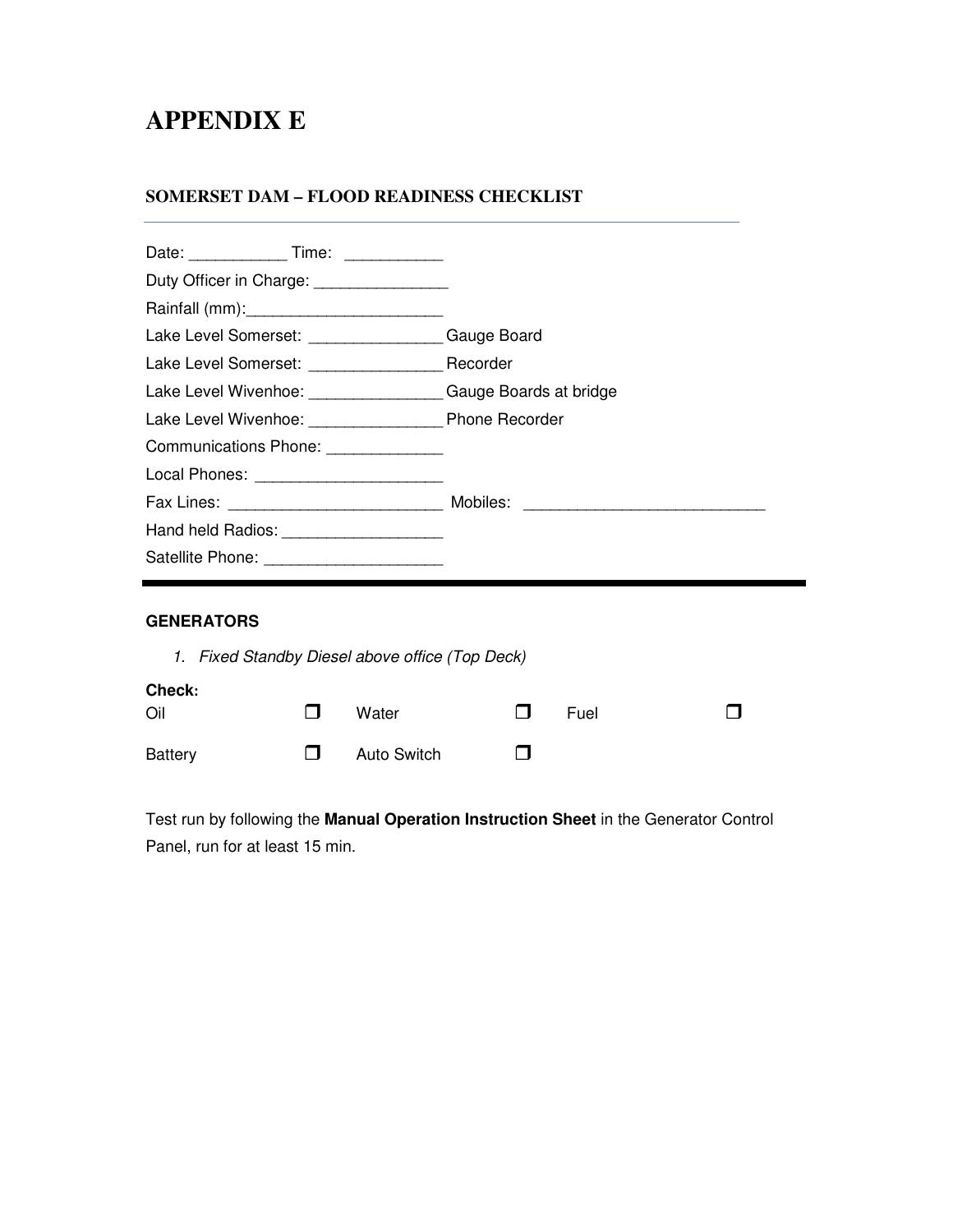|                      |        | 2. Mobile Stand-by Diesel in shed at far end of Top Deck            |                                                                     |                                                       |                                                                                                                                                                                                                                                                           |
|----------------------|--------|---------------------------------------------------------------------|---------------------------------------------------------------------|-------------------------------------------------------|---------------------------------------------------------------------------------------------------------------------------------------------------------------------------------------------------------------------------------------------------------------------------|
| Check:               | П      | Water                                                               | П                                                                   | Fuel                                                  | П                                                                                                                                                                                                                                                                         |
| <b>Battery</b>       | $\Box$ | <b>Auto Start</b>                                                   | П                                                                   |                                                       |                                                                                                                                                                                                                                                                           |
|                      |        |                                                                     |                                                                     |                                                       |                                                                                                                                                                                                                                                                           |
|                      |        |                                                                     |                                                                     |                                                       |                                                                                                                                                                                                                                                                           |
| Check:               |        | Oil                                                                 | П                                                                   | Test run                                              | ш                                                                                                                                                                                                                                                                         |
|                      |        |                                                                     | П                                                                   |                                                       |                                                                                                                                                                                                                                                                           |
| <b>Tested Manual</b> | П      | <b>Tested Auto</b>                                                  | ⊓                                                                   |                                                       |                                                                                                                                                                                                                                                                           |
|                      |        | <b>DOORS:</b> all external doors are to remain closed at all times. |                                                                     |                                                       |                                                                                                                                                                                                                                                                           |
|                      |        | Portable 5.5 Honda                                                  | Panel, run for at least 15 min.<br>Moved to Cone Valve Control Room | Follow the operation procedures on the attached form. | Test run by following the Manual Operation Instruction Sheet in the Generator Control<br>SUMP PUMPS are located in the Regulator Cone Valve chambers on both left and right<br>banks. Test by turning auto/manual switch (on wall) to "ON" position or by flooding shaft. |

Signed: \_\_\_\_\_\_\_\_\_\_\_\_\_\_\_\_\_\_\_\_\_\_\_\_\_\_\_\_\_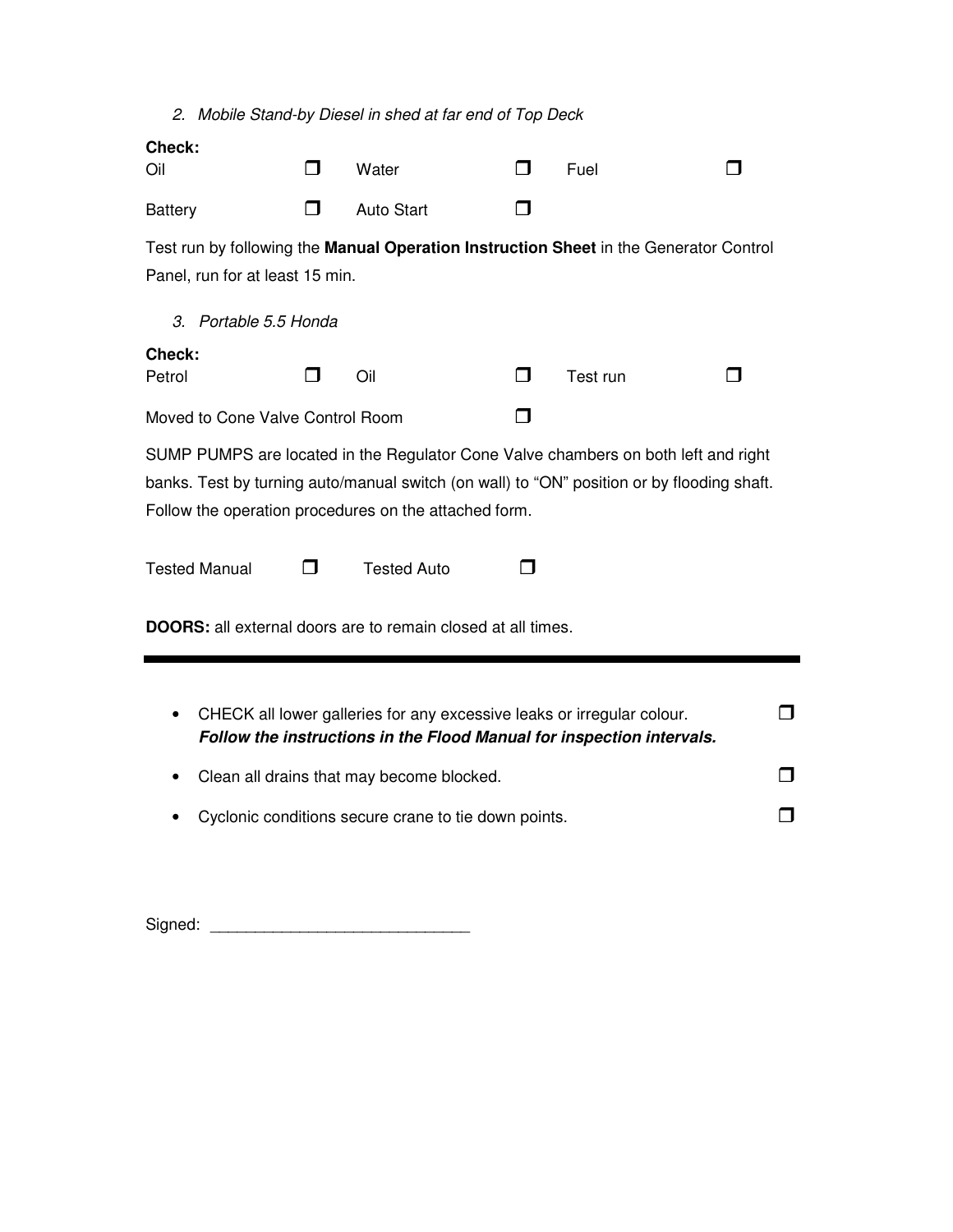# **APPENDIX F**

**NORTH PINE DAM – FLOOD READINESS CHECKLIST**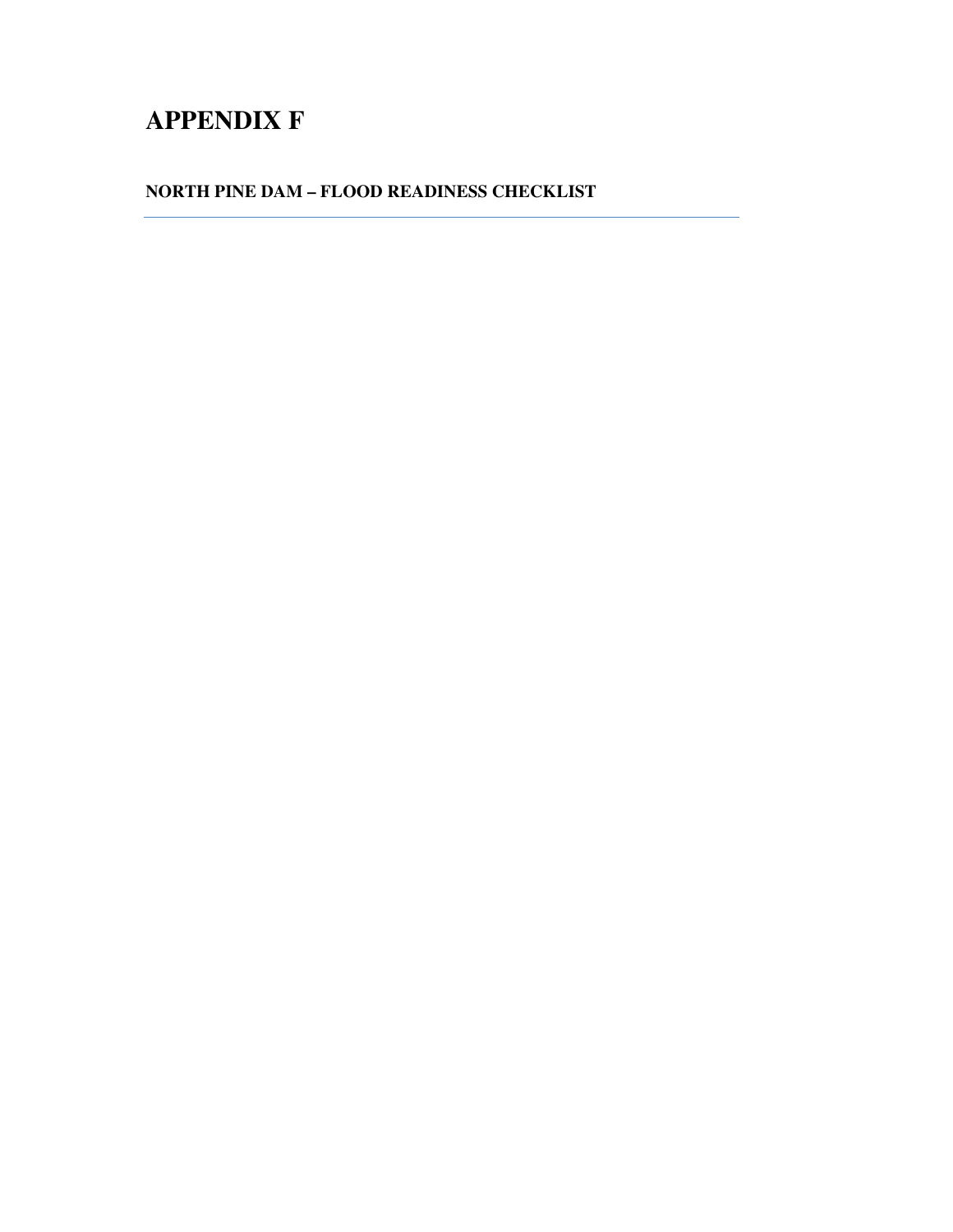## **Checklist – Pre Flood**

**NOTE:** Security Keypad located at Office – Isolate prior to entry on Dam Wall.

| North Pine Dam Flood Readiness Check List                                                                                                                                                                                                                                                                |
|----------------------------------------------------------------------------------------------------------------------------------------------------------------------------------------------------------------------------------------------------------------------------------------------------------|
| Date: Time: Duty Officer In Charge:<br>Rain Gauge<br>mm                                                                                                                                                                                                                                                  |
| Autodialler                                                                                                                                                                                                                                                                                              |
| Get Keys No.7 (Flood readiness) from level 2 key cabinet                                                                                                                                                                                                                                                 |
| LEVEL 7 ref Section 3 Stby Flood Operators Manual<br>Sump Pumps Operational :- No1. $\Box$ No.2 $\Box$ Vee Notch Weirs clean $\Box$                                                                                                                                                                      |
| <i>LEVEL 4</i><br>Doors to external regulator valves closed No1. $\Box$ No.2 $\Box$                                                                                                                                                                                                                      |
| LEVEL 2 ref Section 5 Stby Flood Operators Manual                                                                                                                                                                                                                                                        |
| Check Oil $\Box$ Water $\Box$ Fuel $\Box$ Battery $\Box$ Charger $\Box$ Auto/Man Sw set to Auto $\Box$<br>Standby Generator / Alternator Auto Operation (Turn off Main Switch) (4 sec delay) (Turn On Main Switch) (43 sec)<br>Leave selector set to Auto $\Box$ Reset Battery charger after test $\Box$ |
| Radial Gate control supply energised $\Box$ All gate control selectors LOCAL $\Box$                                                                                                                                                                                                                      |
| All circuit breakers turned on in SWITCHBOARD A (behind Main Switch) $\lfloor$                                                                                                                                                                                                                           |
| LOCAL CONTROLS ref Section 2a Stby Flood Operators Manual<br>Light switch located inside opening-Downstream side<br>C<br>A<br>В<br>D<br>E<br>Emergency Stop buttons pulled up<br>Brake lever AND Electric Motor operates freely<br>Motor plug connection secure<br>Control Isolator "ON"                 |
| EXTERNAL CONTROL PANEL ref Section 2b StbyFlood Operators Manual<br>C<br>В<br>D<br>Е<br>А<br>Direction switch OFF<br>Key release ISOLATOR Available light on<br>Push ISOLATOR and re-lock control panel                                                                                                  |
| DECK ref Section 6 StbyFlood Operators Manual<br>B<br>C<br>D<br>E<br>А<br>Cathodic Protection OFF (Nth winch Gate A)                                                                                                                                                                                     |
| Anode strings pulled up                                                                                                                                                                                                                                                                                  |
| TRAILER ref Section 2d StbyFlood Operators Manual<br>Portable Gen /Motor Set shafts installed in deck<br>Portable Gen/Motor Set Trailer on deck and test run<br>Note! Use of portable trailer dependent on possible severity of flood event.                                                             |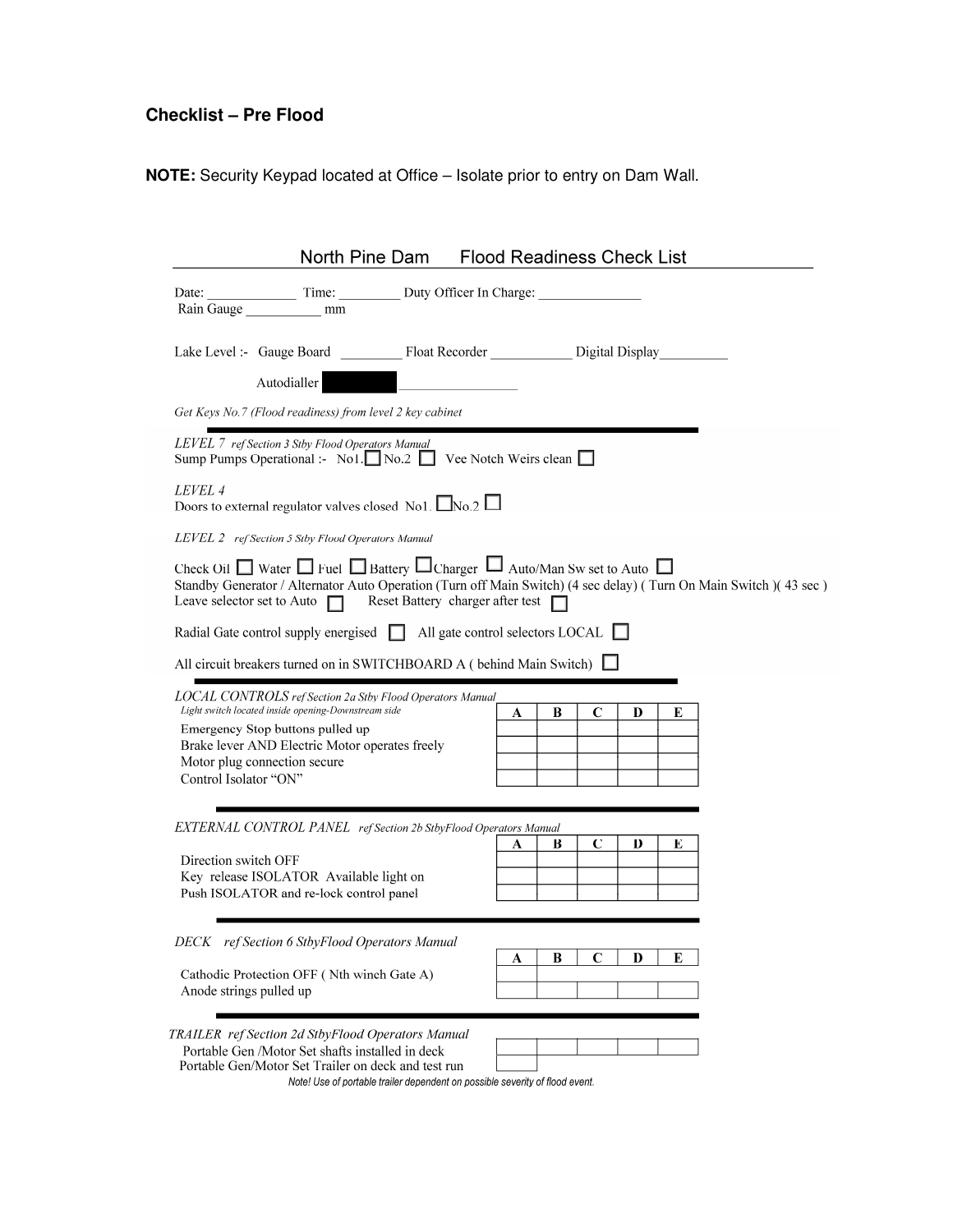# **APPENDIX G**

## **LESLIE HARRISON DAM – FLOOD READINESS CHECKLIST**

*NOTE:* Security keypad located at spillway control building.

| Date: <b>Date</b>                                                                | Time: |                                                        | Duty Officer in Charge:<br><u>Duty Officer</u> in Charge: |
|----------------------------------------------------------------------------------|-------|--------------------------------------------------------|-----------------------------------------------------------|
| <b>Lake Level</b>                                                                |       |                                                        |                                                           |
| Float: ____________ Digital: __________ Intake Tower Gauge Board: ______________ |       |                                                        |                                                           |
| <b>Main Switch Board</b>                                                         |       |                                                        |                                                           |
| All circuit breakers ON? □ Yes □ No                                              |       |                                                        |                                                           |
| <b>Control Panel 1</b>                                                           |       |                                                        |                                                           |
|                                                                                  |       | Selector Switch AUTO □ Emergency Stop UP □ No Faults □ |                                                           |
| <b>Control Panel 2</b>                                                           |       |                                                        |                                                           |
| Selector Switch AUTO O                                                           |       | Emergency Stop UP □ No Faults □                        |                                                           |
| <b>Control Panel 3</b>                                                           |       |                                                        |                                                           |
| Selector Switch AUTO □                                                           |       | Emergency Stop $UP \Box$                               | No Faults $\Box$                                          |
| <b>Control Panel 4</b>                                                           |       |                                                        |                                                           |
| Selector Switch AUTO O                                                           |       | Emergency Stop UP □                                    | No Faults $\Box$                                          |